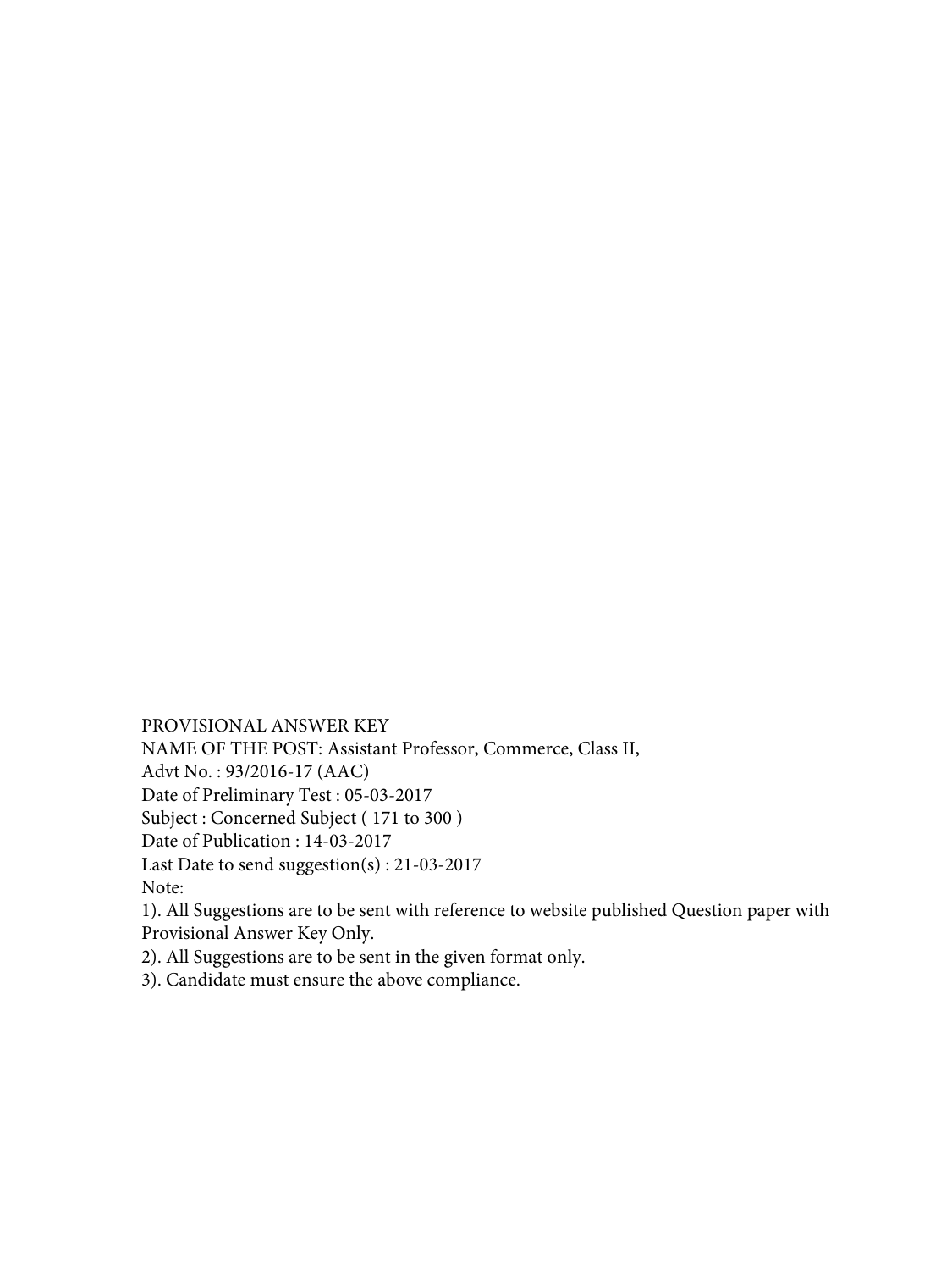- 171. નીચેનામાંથી કયું વ્યવસ્થાતંત્રનું ઘટક નથી?  $(A)$  વ્યવસ્થાતંત્રીય ઉદ્દેશો સ્થાપવા (B) અંકુશ વિસ્તાર (C) કર્મચારીનું સશક્તિકરણ (D) વ્યવસ્થાતંત્રની સભ્યતા
- 172. વ્યવસ્થાતંત્ર જેનુ અસ્તિત્વ સંદેશાવ્યવહાર, પરદેશ, બાહ્ય મદદ, વ્યૂહાત્મક સંયોજનો અને ગ્રાહક વ્યવસ્થાતંત્રના જોડાણોના કારણે છે તેને ……… કહેવાય છે.
	- (A) શ્રેણિક વ્યવસ્થાતંત્ર
	- (B) કાર્યાનસાર વ્યવસ્થાતંત્ર
	- $(C)$  વિભાગીય વ્યવસ્થાતંત્ર
	- (D) ભૌતિક સ્વરૂપ વિહિન વ્યવસ્થાતંત્ર (Virtual Organsation)
- 173. ડોથોર્ન અભ્યાસ .............. સાથે સંબંધ ધરાવે છે. (A) વેસ્ટર્ન ઇલેક્ટ્રીક કંપની, USA (B) મિડવેલ સ્ટીલ કંપની, USA (C) ફોર્ડ મોટર્સ, USA (D) પ્રોક્ટર એન્ડ ગેમ્બલ, USA
- 174. કર્મચારી સંચાલનનું (સ્ટાફીંગ) મુખ્ય કેન્દ્ર ........... છે. (A) નવા નિમાયેલ કર્મચારીઓને તાલીમ આપવાનું. (B) કુલ ખાલી જગ્યાઓને ધ્યાનમાં રાખીને કર્મચારીઓની નિમણંક (C) યોગ્ય વ્યક્તિઓની પસંદગી અને તેમને વ્યવસ્થાતંત્રમાં જાળવી રાખવા. <mark>(D)</mark> યોગ્ય વ્યક્તિઓની પસંદગી અને તેમને વ્યવસ્થાતંત્રમાં યોગ્ય સમયે યોગ્ય જગ્યાએ જાળવી રાખવા.
- <u>175. સિધ્ધાંત Z આપનાર …………. છે.</u>  $(B)$  મેક્લીલેન્ડ (A) મેકગ્રેગર (D) વિલિયમ આઉચી (C) બી.એક.સ્કીમર
- 176. નીચેનામાંથી કયા પરિબળો હર્ઝબર્ગ દ્વારા આરોગ્ય સંબંધિત (હાઇજીન) પરિબળો ઓળખવામાં આવ્યા છે (A) નવી જવાબદારીઓ લેવાની તક (B) નબળી કામગીરી સ્થિતિ અને સુપરવિઝનની ગુણવત્તા (C) વ્યક્તિગત સિધ્ધિ અને વ્યક્તિગત વિકાસ (D) પ્રશંસા અને બઢતી લેવાની તક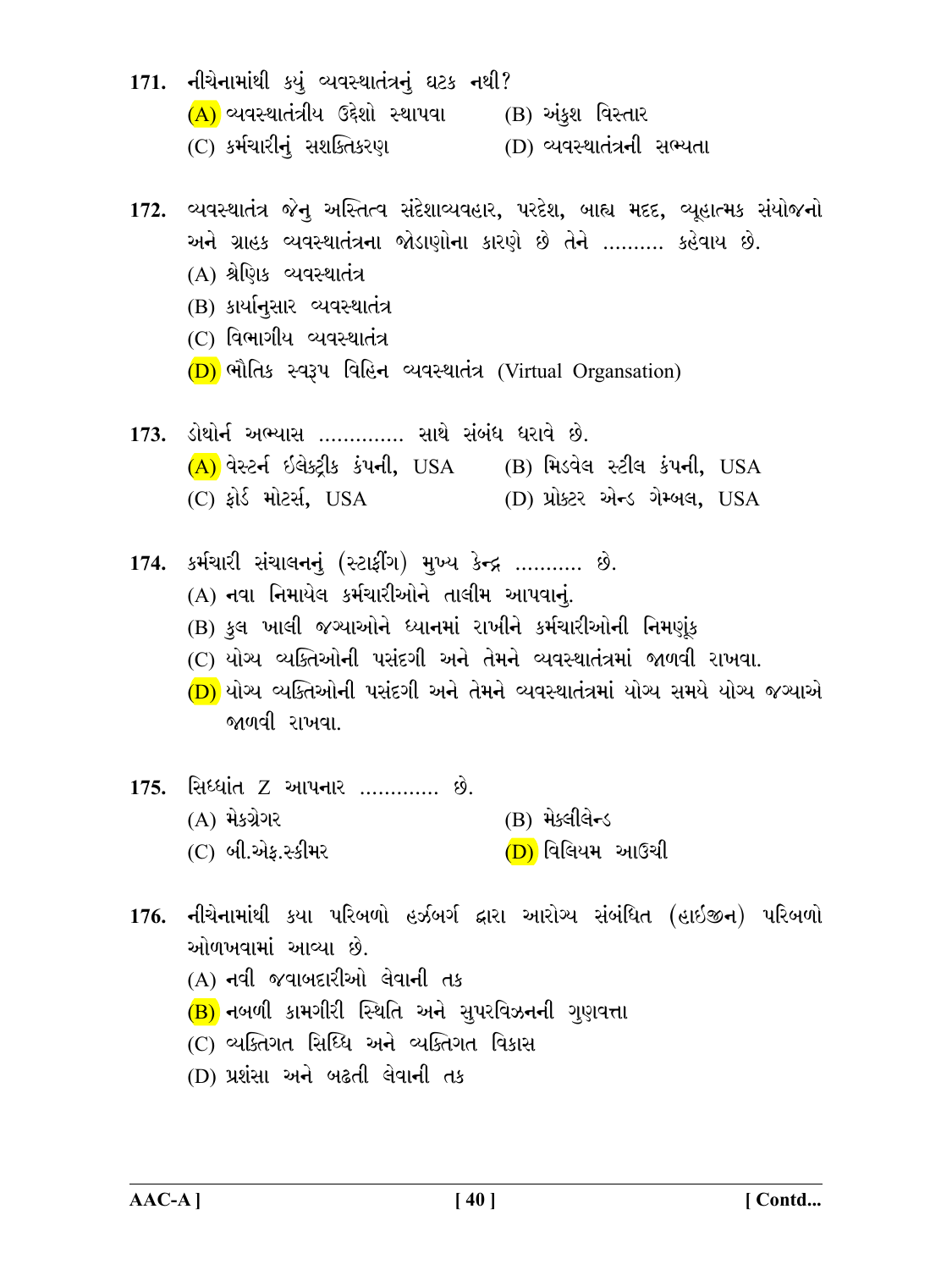- **171.** Which of the following is not a constituent of organising? (A) Setting organisational goal (B) Spon of control
	- (C) Employee empowerment (D) Organisation culture

**172.** The type of organisation whose setting up is made possible by telecommuting, off shoring, outsourcing, strategic alliances and customerorganisation linkages is called \_\_\_\_\_\_\_

- (A) Matrix organisation (B) Functional organisation
- (C) Divisional organisation  $(D)$  Virtual organisation

# **173.** Howthorne studies is related to (A) Western Electric Company, USA

- (B) Midvale Steel Company, USA
- (C) Ford Motors, USA
- (D) Proctor and Gamble, USA

**174.** The primary focus of staffing is on

- (A) Providing training to all newly recruited employees.
- (B) Recruiting employees keeping in view the total number of vacancies.
- (C) Acquiring right persons and retaining them in the organisation
- (D) Acquiring right persons and retaining them at right positions in the organisation at right time.

# **175.** Theory Z was propounded by (A) Mc Gregor (B) Mc Clelland (C) B.F. Skimmer (D) William Ouchi

- **176.** Which of the following factors were termed as 'hygiene factor' by Herzberg?
	- (A) Chance to take over new responsibilities
	- (B) Poor working conditions and quality of supervision
	- (C) Personal achievement and personal growth
	- (D) Opportunity to receive recognition and promotion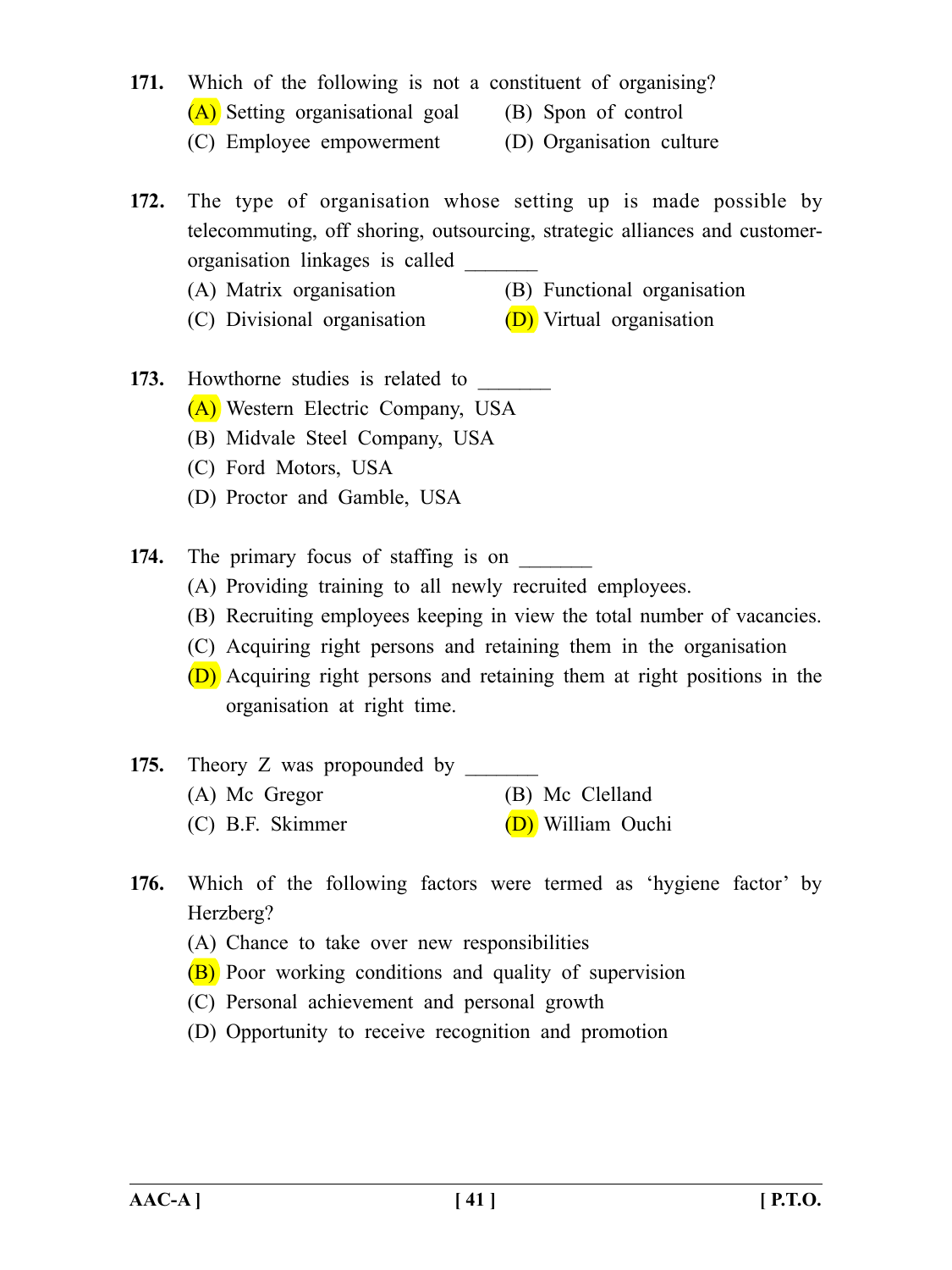- 177. નીચેનામાંથી કયું "મિલિટરી (લશ્કર) વ્યવસ્થાતંત્ર'' તરીકે ઓળખાય છે?  $(A)$  રૈખિક અને સ્ટાફ વ્યવસ્થાતંત્ર  $(B)$  સ્ટાફ વ્યવસ્થાતંત્ર (C) રૈખિક વ્યવસ્થાતંત્ર (D) परिवर्तनशीલ व्यवस्थातंत्र
- 178. નીચેનામાંથી કયું વિધાન અસરકારક માહિતી સંચારનો વ્યક્તિગત અવરોધ નથી?  $(A)$  લાગણીઓ અને મનની સ્થિતિ  $(H<sub>5</sub>)$ (B) સત્તા સંબંધનું સ્વરૂપ (C) દુશ્મનાવટ (હોસ્ટીલીટી)
	- (D) પુનરાવર્તિત (સ્ટીરો ટાઇપીંગ)
- 179. નીચેનામાંથી ક્યું વિધાન સાચું છે? (A) અંકુશ અને સુપરવિઝન એકજ છે. (B) અંકુશ અને સુપરવિઝનનો ભાગ છે.  $(C)$  સુપરવિઝન એ અંકુશનો ભાગ છે.
	- (D) સુપરવિઝન અંકુશ કરતાં બહુ પહેલાં શરૂ થાય છે અને અંકુશ પછી પણ ચાલુ રહે છે.
- 180. નીચેનામાંથી કયુ વેચાણલક્ષી ફિલસૂફીની ધારણાં નથી?
	- (A) ઉત્તમ સંભવિત પેદાશનં ઉત્પાદન
	- (B) પેદાશ માટે ખરીદનારની શોધ
	- $(C)$  પડતર ન્યુનત્તમ કક્ષાએ રાખવી.
	- (D) ગ્રાહકને સહમત કરવા માટે વધુ દબાણ અભિગમનો ઉપયોગ કરવો.
- 181. નીચેનામાંથી ક્યું માર્કેટીંગના સમગ્રલક્ષી પર્યાવરણનું અંગ નથી?  $(B)$  gadlguus ukowi (A) ટેક્નોલોજી (C) નાણાંકીય સંસ્થાઓ (D) સ્પર્ધાત્મક પરિબળો
- 182. નીચેનામાંથી ક્યું ગ્રાહકના વર્તન પર અસર કરતું મનોવૈજ્ઞાનિક પરિબળ નથી?  $(A)$  દૃષ્ટિ (પર્સેપ્શન) (B) શીખવું (લર્નિંગ) (C) સામાજિક વર્ગ (D) વ્યક્તિત્વ
- 183. જે માર્કેટીંગ વ્યૂહરચના એકજ પેદાશને આગળ ધરે છે અને બધા જ ગ્રાહકોને એક જ માર્કેટીંગ કાર્યક્રમથી આકર્ષિત કરવાનો પ્રયત્ન કરે છે. તેને ……… કહેવાય છે. (A) વિભિન્ન માર્કેટીંગ (B) અવિભિન્ન માર્કેટીંગ (C) કેન્દ્રીત માર્કેટીંગ (D) ભેદભાવ માર્કેટીંગ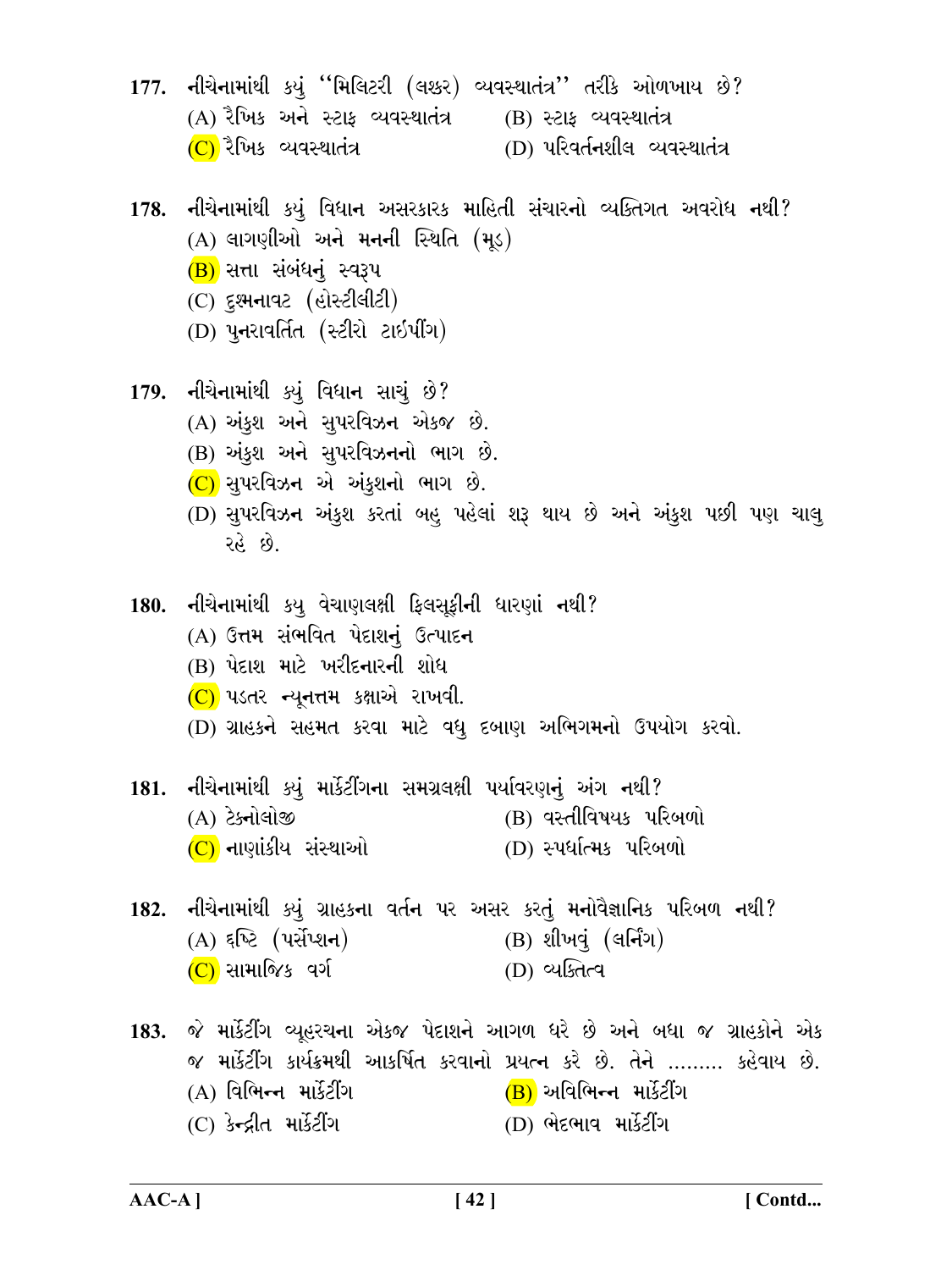- **177.** Which of the following is also known as military organisation? (A) Line and staff organisation (B) Staff organisation (C) Line organisation (D) Flexible organisation
- **178.** Which of the following is not a personal barrier to effective communication?
	-
	- (A) Emotions and mood  $(B)$  Nature of authority relationship
	-
	- (C) Hostility (D) Stereotyping
- **179.** Which of the following statement is correct?
	- (A) Control and Supervision are one and the same
	- (B) Control is part of supervision
	- (C) Supervision is a part of control
	- (D) Supervision starts much before control and continues even after control
- **180.** Which of the following is not the assumption of sales orientation Philosophy?
	- (A) Producing the best possible product
	- (B) Finding the buyer for the product
	- (C) Keeping the cost at least point
	- (D) Using high pressure tactics to convince the buyers
- **181.** Which of the following is not a part of macro-environment of marketing?
	- (A) Technology (B) Demographic forces
	- (C) Financial institutions (D) Competitive forces
- **182.** Which of the following is not a psychological factor to influence consumer behaviour?
	- (A) Perception (B) Learning
	- (C) Social class (D) Personality
- **183.** The marketing strategy which puts forth only one product and tries to draw in all the buyers with one marketing programme is called
	- (A) Differentiated marketing  $(B)$  Undifferentiated marketing
	- (C) Concentrated marketing (D) Discriminated marketing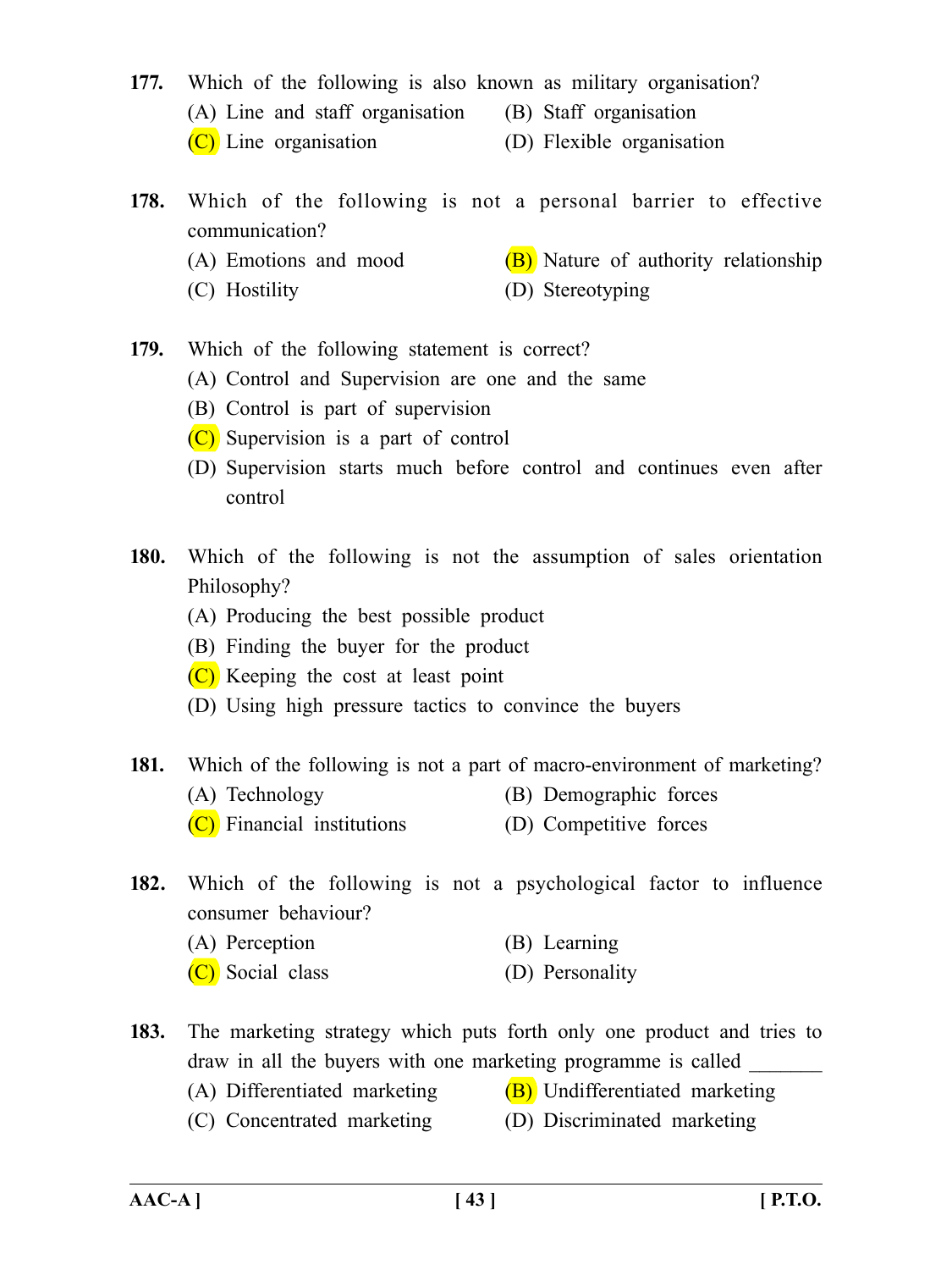- 184. નીચેનામાંથી ક્યું પેદાશ જીવનચક્રનાં સંદર્ભમાં સાચું છે?
	- (A) પ્રસ્તાવનાનાં તબક્કામાં વેચાણ વૃદ્ધિ પડતર ઓછી હોય છે.
	- (B) પરિપક્વતાનાં તબક્કામાં વેચાણ ઝડપથી વધે છે.
	- $(C)$  પડતીનાં તબક્કામાં વેચાણ વૃદ્ધિનો ખર્ચો થતો નથી.
	- (D) વૃદ્ધિના તબક્કામાં પેદાશ સુધારણા થતી નથી.
- 185. નીચેનામાંથી ક્યુ પેદાશના કિંમત નિર્ધારણ માટે બાહ્ય પરિબળ તરીકે અસર કરતું નથી?
	- $(B)$  પેદાશ માંગ  $(A)$  પેદાશ ભિન્નતા
	- $(C)$  આર્થિક સ્થિતિ  $(D)$  સ્પર્ધા
- 186. નીચેનામાંથી કઈ હરીકાઇ આધારિત કિંમત નિર્ધારણની પધ્ધતિ છે?  $(A)$  ચાલુ ભાવ કિંમત (B) પડતર વત્તા કિમત  $(C)$  નક્કી કરેલ વળતર કિંમત  $(D)$  અપેક્ષિત મુલ્ય કિંમત
- 187. નીચેનામાંથી સાચુ વિધાન શોધો.
	- (A) બધી પ્રસિધ્ધિઓ જાહેરાત છે.
	- (B) બન્ને પ્રસિધ્ધિ અને જાહેરાત માટે ચકવણી થાય છે.
	- (C) અભિવર્ધક પ્રસિધ્ધિ માટે હમેશા જાણીતો હોય છે જ્યારે અભિવર્ધક જાહેરાત માટે જાણીતો હોય અથવા ન પણ હોય.
	- (D) જાહેરાતને વ્યાપારી ગુણ હોય છે જ્યારે પ્રસિધ્ધિને હોય અથવા ન પણ હોય
- અભિવૃધ્ધિ મિશ્રનાં તત્ત્વોમાં ……….. નું સમાવેશ નથી થતું. 188. (A) વ્યક્તિગત વેચાણ (B) જાહેરાત (C) વેચાણ અભિવૃદ્ધિ  $(D)$  પુન: ખરીદીને નિરઉત્સાહી કરવી.
- 189. માર્કેટીંગ આયોજન પ્રક્રીયામાં ................ નો સમાવેશ થતો નથી.
	- (A) માર્કેટીંગ તકો અને ભયસ્થાનોનું મૂલ્યાંકન
	- (B) માર્કેટીંગના ઉદ્દેશોની સ્થાપના કરવી.
	- (C) માર્કેટીંગ મિશ્ર વિકસાવી
	- $(D)$  હિસાબી મેનેજરની ભૂમિકા નક્કી કરવી.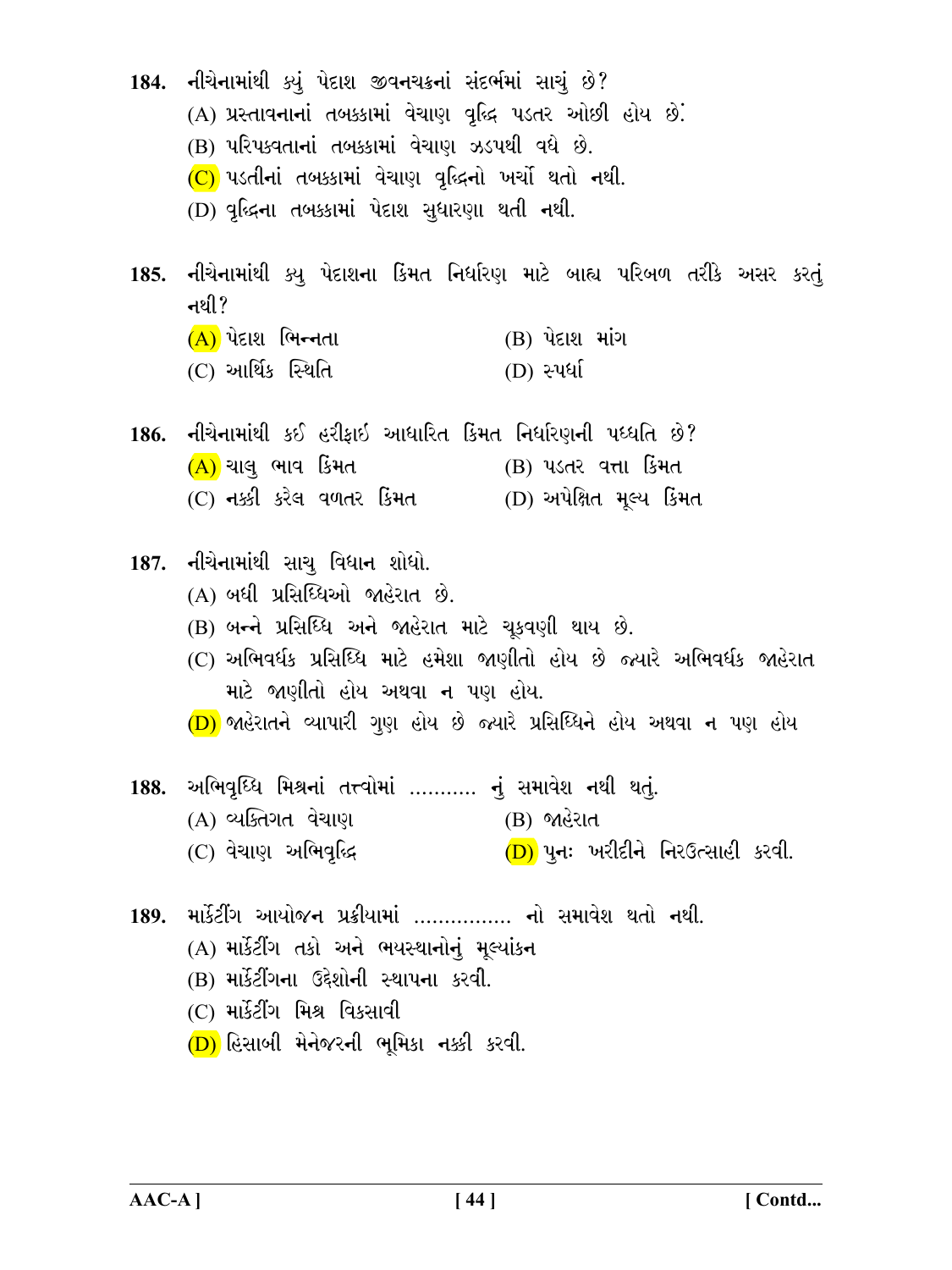- **184.** Which of the following is correct with respect to product life cycle?
	- (A) During introduction stage, promotion costs will be low
	- (B) Sales will increase faster during maturity stage
	- (C) No promotional expenses during decline stage
	- (D) No product improvement during growth stage
- **185.** Which of the following is not an external factor affecting the pricing decision of product?
	- (A) Product differentiation (B) Product demand
	- (C) Economic conditions (D) Competition
- **186.** Which of the following pricing method is based on competition?
	- (A) Going rate pricing (B) Cost plus pricing
	- (C) Target return pricing (D) Perceived value pricing
- **187.** Identify the correct statement of the following:
	- (A) All publicity is advertising
	- (B) Both advertising and publicity are paid for
	- (C) The sponsor is always known for publicity, whereas for advertising the sponsor may or may not be known
	- (D) Advertising has commercial touch, while publicity may or may not have
- 188. Elements of promotion mix does not include
	- (A) Personal selling (B) Advertising
	- (C) Sales promotion  $(D)$  Discouraging repurchases
- 189. Maketing planning process does not involve \_\_\_\_\_\_\_
	- (A) Assessing marketing opportunities and threats
	- (B) Establishing marketing objectives
	- (C) Developing marketing mix
	- (D) Defining the role of Accounts Manager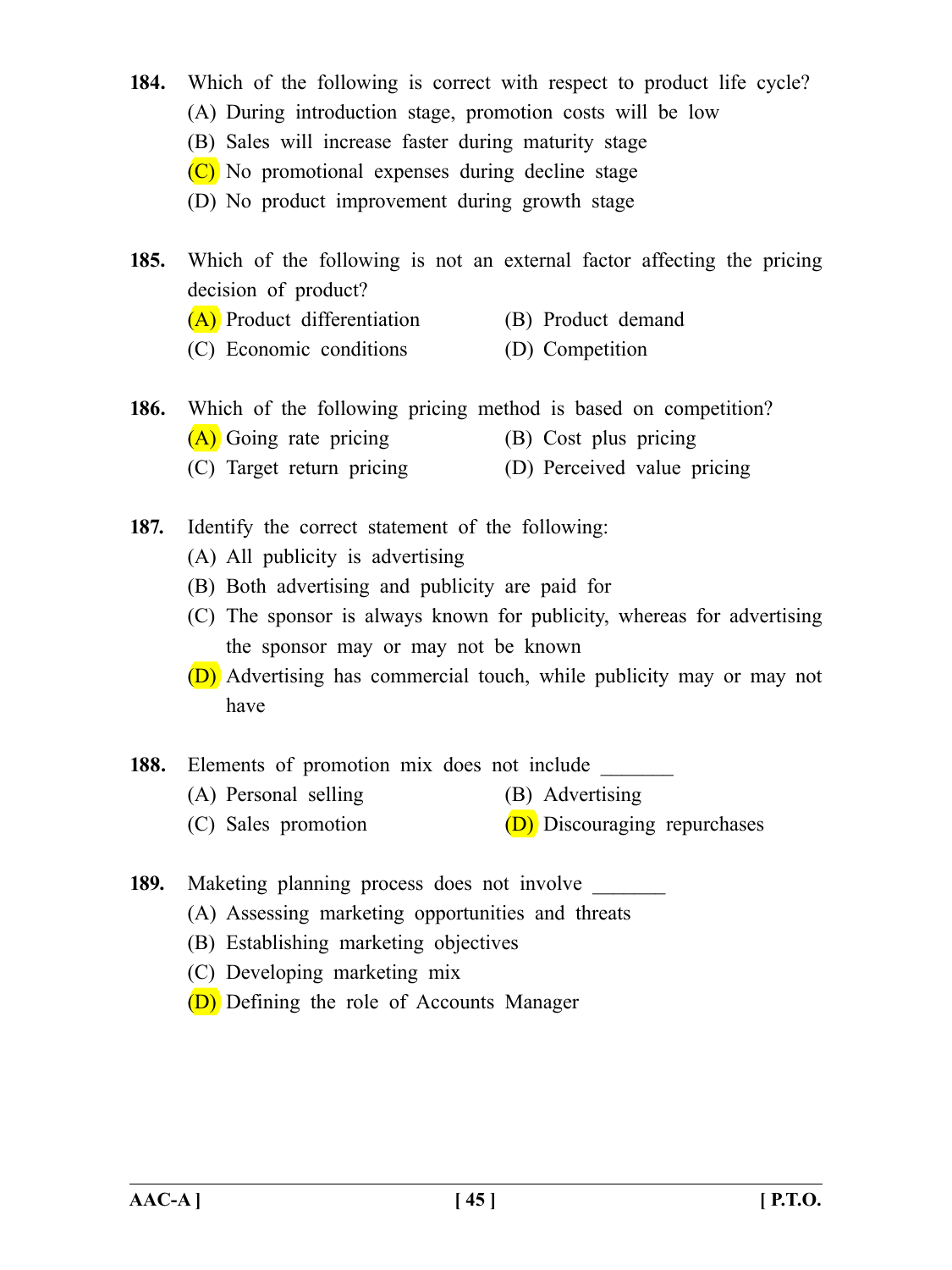190. નીચેનામાંથી ક્યું વિધાન સાચું છે?

- (A) માર્કેટીંગ મેનેજરનો બન્ને આંતરિક અને બાહ્ય પર્યાવરણ પર અંકુશ હોય છે.
- (B) માર્કેટીંગ મેનેજરનો બાહ્ય પર્યાવરણ પર અંકુશ હોય છે.
- (C) માર્કેટીંગ મેનેજરનો બાહ્ય અને આંતરિક પર્યાવરણ પર અંકુશ હોતો નથી.
- (D) માર્કેટીંગ મેનેજરનો માર્કેટીંગ મિશ્ર પર અંકુશ હોય છે.
- 191. નીચેનામાંથી કયું સાચું નથી?
	- (A) મડીને પેઢીનાં લાંબાગાળાના ભંડોળ તરીકે વ્યાખ્યાયિત કરી શકાય
	- (B) મૂડી એટલે પાકા સરવૈયાની જવાબદારી બાજૂ દર્શાવાતી બાબતો બાદ ચાલુ જવાબદારી
	- $(C)$  મડી એટલે કુલ મિલકતોનો સરવાળો બાદ લાંબા ગાળાની જવાબદારીઓ
	- (D) મૂડી એટલે કુલ મિલકતો બાદ ચાલુ જવાબદારીઓ
- 192. સૈધ્ધાંતિક રીતે, ઇષ્ટતમ મૂડી માળખુ એ એવી સપાટી કે જ્યાં પેઢીનું બજારમૂલ્ય મહત્તમ હોય અને ...............
	- (A) પેઢીની સીમાની મડી પડતર ઓછી હોય
	- (B) ભારિત સરેરાશ મૂડી પડતર ન્યૂનતમ હોય.
	- (C) દેવાની પડતર મહત્તમ હોય.
	- (D) ઇક્વિટીની મડી પડતર, દેવા પડતર કરતાં ઓછી હોય.
- 193. નીચેનામાંથી ક્યું સાચું છે?
	- (A) મડીના વિવિધ અંગોની પડતર કંપનીના મડી માળખાને અસર કરતી નથી.
	- (B) સ્થાપકોનો અંકુશ ઘટાડવો હોય તો, કંપની દેવા પર ઓછો આધાર રાખશે.
	- (C) ધંધાકીય જોખમો માંગ, દાખલ કરેલ સાધનોની પડતર અને સ્થિર પડતરથી પ્રભાવિત થતા નથી.
	- $(D)$  તેજીના સમયમાં કંપની ઇક્વિટી સહેલાઇથી બહાર પાડી શકે છે.
- 194. નીચેનામાંથી કઈ ધારણા, મૂડી માળખાંના M-M અભિગમ અંગેની નથી? (A) મડી બજારો સંપૂર્ણ છે.
	- (B) પેઢી બધી કમાણી શેર હોલ્ડરો વચ્ચે વહેચે છે.
	- $(C)$  કંપની વેરા અસ્તિત્વમાં નથી.
	- (D) પેઢીનાં રોકાણનો કટ-ઓફ-પોઇન્ટ મૂડીકરણ દર છે.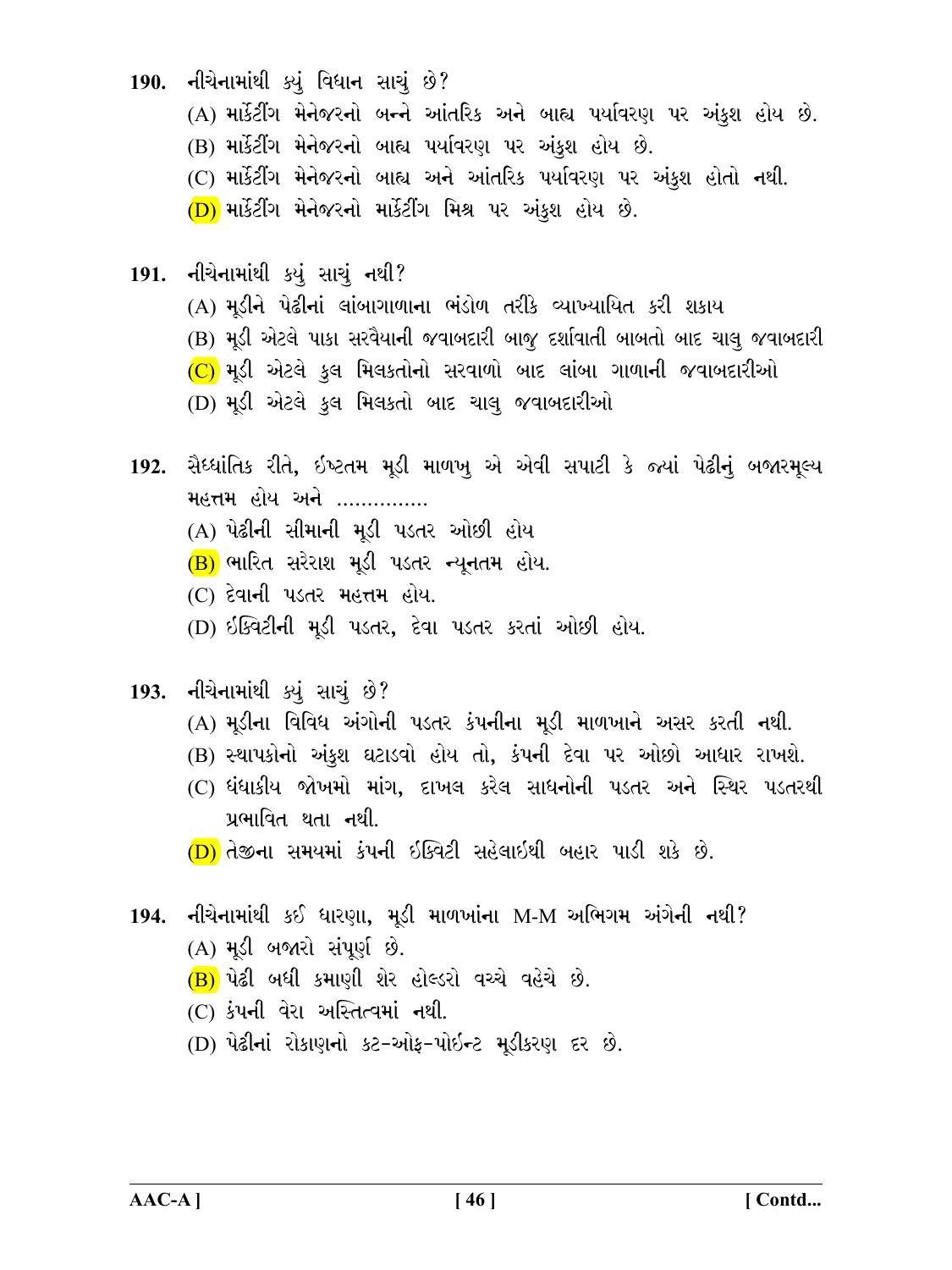- **190.** Which of the following statement is correct?
	- (A) Marketing Manager has control over both internal and external environment.
	- (B) Marketing Manager has control over external environment.
	- (C) Marketing Manager has control neither on external or internal environment.
	- (D) Marketing Manager has control over marketing mix.
- **191.** Which of the following is not correct?
	- (A) Capital may be defined as the long-term funds of the firm.
	- (B) Capital may be the aggregation of the items appearing on the liabilities side of balance sheet minus current liabilities.
	- $(C)$  Capital may be the sum of total assets minus long-term liabilities
	- (D) Capital may be stated as the total assets minus current liabilities
- **192.** Theoretically, optimum capital structure is a point where the firm's market value would be highest and
	- (A) Marginal cost of capital would be least
	- (B) Weighted average cost of capital would be least.
	- (C) Cost of debt would be highest
	- (D) Cost of equity would be less than the cost of debt.
- **193.** Which of the following is correct?
	- (A) Cost of different components of capital will not influence the capital structure of company.
	- (B) The company will rely less on debt if the promoters wish to dilute their control.
	- (C) Business risks are not influenced by demand, input costs and fixed costs.
	- (D) In times of boom it would be easier for the company to raise equity.
- **194.** Which of the following is not the assumption of M-M approach to capital structure theory?
	- (A) Capital markets are perfect
	- (B) Firms will not distribute all net earnings to the shareholders.
	- (C) There are no corporate taxes.
	- (D) The cut-off point for investment in a firm is capitalisation rate.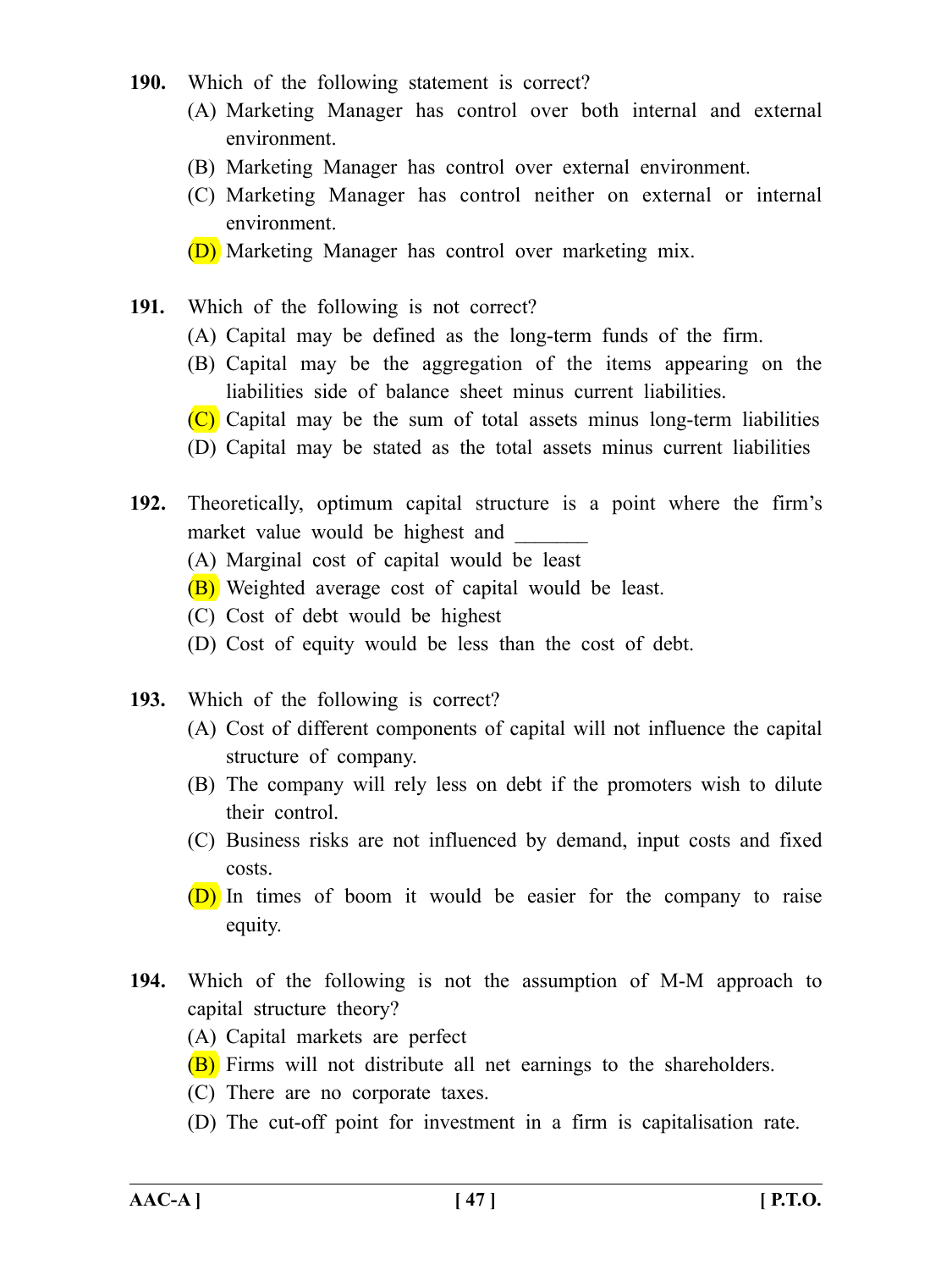195. વ્યાજ અને વેરા પહેલાંની કમાણી રૂ. 7,80,000 વેરા પછીની કમાણી રૂ. 3,15,000 અને વેરા પહેલાની કમાણી રૂ. 6,00,000 નાણાંકીય લિવરેજ શોધો.  $(B)$  1.3  $(A)$  2.476  $(C)$  1.904 (D)  $0.769$ 

196. વેચાણ રૂ. 6,00,000 ચલિત પડતર વેચાણના 65% અને સ્થિર ખર્ચા રૂ. 12,50,000 કામગીરી લિવરેજની ગણતરી કરો.  $\sqrt{\Lambda}$   $247$  $(D)$  1  $\Lambda$ 7

| $(A)$ 2.41  | (D) 1.47   |
|-------------|------------|
| $(C)$ 1.538 | (D) $3.12$ |

- 197. જે કંપનીનું ગિયરીંગનું પ્રમાણ વધુ હોય તે ………… નો સામનો કરે છે. (A) ધંધાકીય જોખમ (B) નાણાંકીય જોખમ (C) ફગાવો જોખમ (D) વ્યાજદર જોખમ
- 198. નીચેનામાંથી કયું મૂડી પડતર નથી? (A) કટ-ઓફ-રેટ  $(B)$  અવરોધ દર (C) આંતરિક વળતરનો દર (D) લક્ષ્યાંક દર

199. 'મૂડી પડતર એટલે કમાણીનો જરૂરી ન્યૂનત્તમ વળતરનો દર અથવા મૂડી ખર્ચનો કટ-ઓફ-દર' - આ વ્યાખ્યા કોણે આપી છે. (A) સોલોમન ઇઝરા \_\_(B) મોડીગ્લીયાની - મિલર (C) ગિટમેન. એલ. જે. (D) બોર્નવીલે જે. એચ

200. અ કંપનીએ શેરદીઠ રૂ. 4 ડિવિડન્ડ જાહેર કરેલ છે. શેરની બજાર કિંમત રૂ. 40 છે. આવક વેરાનો દર 50% છે અને અપેક્ષિત દલાલીનો દર 3% છે. રાખી મૂકેલ કમાણીની પડતર ગણો.  $(A)$  4.85  $(B) 5.165$ 

- $(C)$  5.154 (D)  $5.315$
- 201. નીચેનામાંથી કઇ વટાવેલ રોકડ પ્રવાહની પદ્ધતિ નથી? (A) આંતરિક વળતર દર (B) સરેરાશ વળતર દર (D) ચોખ્ખા વર્તમાન મુલ્ય (C) નફાકારકતા આંક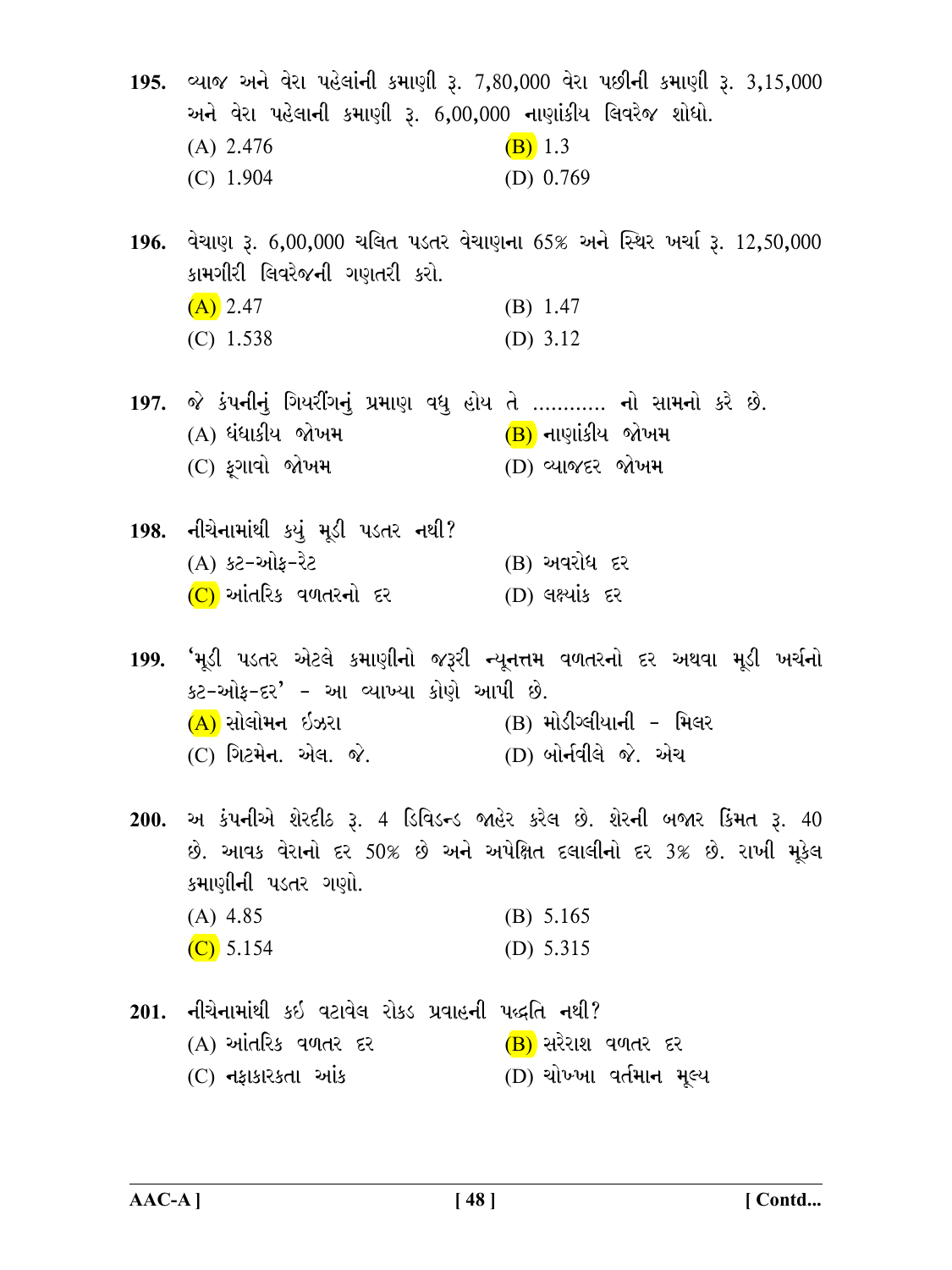**195.** Earnings before interest and taxes Rs. 7,80,000, Earnings after taxes Rs. 3,15,000 and Earnings before taxes Rs. 6,00,000. Find out financial leverage. (A) 2.476 (B) 1.3 (C) 1.904 (D) 0.769

**196.** Sales Rs. 60,00,000; variable cost 65% of sales; and fixed cost Rs. 12,50,000. Calculate operating leverage  $(A)$  2.47 (B) 1.47 (C) 1.538 (D) 3.12

**197.** A highly geared company is exposed to (A) Business risk  $(B)$  Financial risk (C) Inflation risk (D) Interest rate risk

**198.** Which of the following is not cost of capital? (A) Cut-off rate (B) Hurdle rate (C) Internal rate of return (D) Target rate

**199.** 'Cost of capital is the minimum required rate of earnings or the cut off rate of capital expenditure'. Whose definition is this? (A) Solomon Izra (B) Modigliani Miller (C) Gitman L.J. (D) Bourneville J.H.

**200.** A Ltd. declared a dividend of Rs. 4 per share. The market value of the share was Rs. 40 Income tax rate is 5% and the expected brokerage is 3% compute cost of retained earnings.  $(A)$  4.85 (B) 5.165

| $(A)$ 4.85  | $(B)$ 0.100 |
|-------------|-------------|
| $(C)$ 5.154 | (D) $5.315$ |

**201.** Which of the following is not a discounted cash flow technique? (A) Internal rate of return  $(B)$  Average rate of return

(C) Profitability index (D) Net present value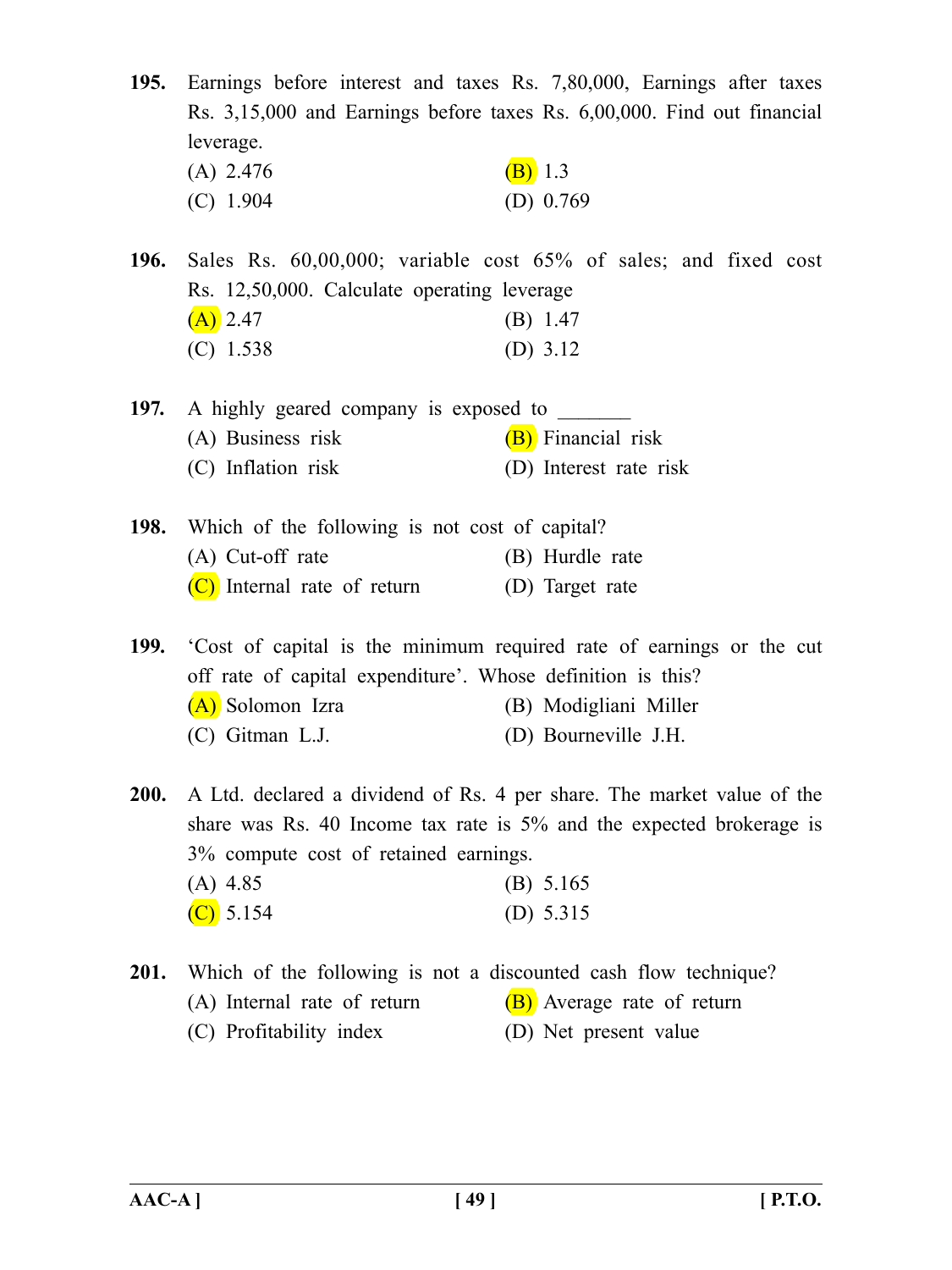- 202. મૂડી બજેટીંગની ચોખ્ખા વર્તમાન મૂલ્યની પદ્ધતિ કરે છે કે રોકડ પ્રવાહનું પુનઃ રોકાણ ……………. થાય છે.  $(A)$  વિશ્લેષણમાં ઉપયોગ લીધેલ વટાવના દરે (B) આંતરિક વળતરના દરે (C) જોખમ-રહિત દરે (D) દેવા પડતરે
- 203. એક યોજનાની અંદાજીત પડતર રૂ. 10,60,000 છે જેમાં તેનું અંદાજીત આયુષ્ય 4 વર્ષનું છે. ચોથા વર્ષના અંતે યોજનાની ભંગાર કિંમતમાંથી રૂ. 60,000 ઉપજશે ઘસારા અને વેરા પહેલાંનો વાર્ષિક નફો રૂ. 4,00,000 છે. 30% કરવેરાના દરની ધારણાનાં આધારે પ્રોજેકટના વાર્ષિક રોકડ પ્રવાહની ગણતરી કરો.  $(A)$  3. 2,50,000  $(B)$  3. 2,95,000  $(C)$  3. 3,55,000 (D)  $3. \quad 1,50,000$
- 204. જો યોજનાનો આવક રોકડ પ્રવાહનું અને જાવક રોકડ પ્રવાહ અનુક્રમે રૂ. 6,00,000 અને રૂ. 4,00,000 હોય તો યોજનાનો નફાકારકતા આંક ............... છે.  $(A) 0.67$  $(B)$  3. 2,00,000  $(C)$  1.50 (D)  $3.10,00,000$
- 205. નીચેમામાંથી ક્યું કાર્યશીલ મૂડીનું અંગ નથી?  $(A)$  દેવાદારો <u>(B)</u> પેટન્ટ  $(C)$  ચાલુકામ (D) લેણી હંડીઓ
- 206. નીચેનામાંથી ક્યું માનવ સંશાધન વ્યવસાયીની ભૂમિકા નથી (A) કર્મચારીઓની વકીલ તરીકેની ભૂમિકા (B) માનવ મડી વિકાસ તરીકેની ભુમિકા  $(C)$  સજા આપવા માટે જજ તરીકેની ભૂમિકા (D) કાર્યાનસાર નિષ્ણાત તરીકેની ભૂમિકા
- 207. નીચેનામાંથી ક્યુ સાચું છે?
	- (A) HRM માનવ સંશાધન વિકાસનો ભાગ છે.
	- (B) HRM ફક્ત કર્મચારી સંચાલનનો ભાગ છે.
	- (C) કર્મચારી સંચાલન HRM નો ભાગ નથી
	- $(D)$  કર્મચારી સંચાલન અને માનવ સંશાધન વિકાસ, HRM નો ભાગ છે.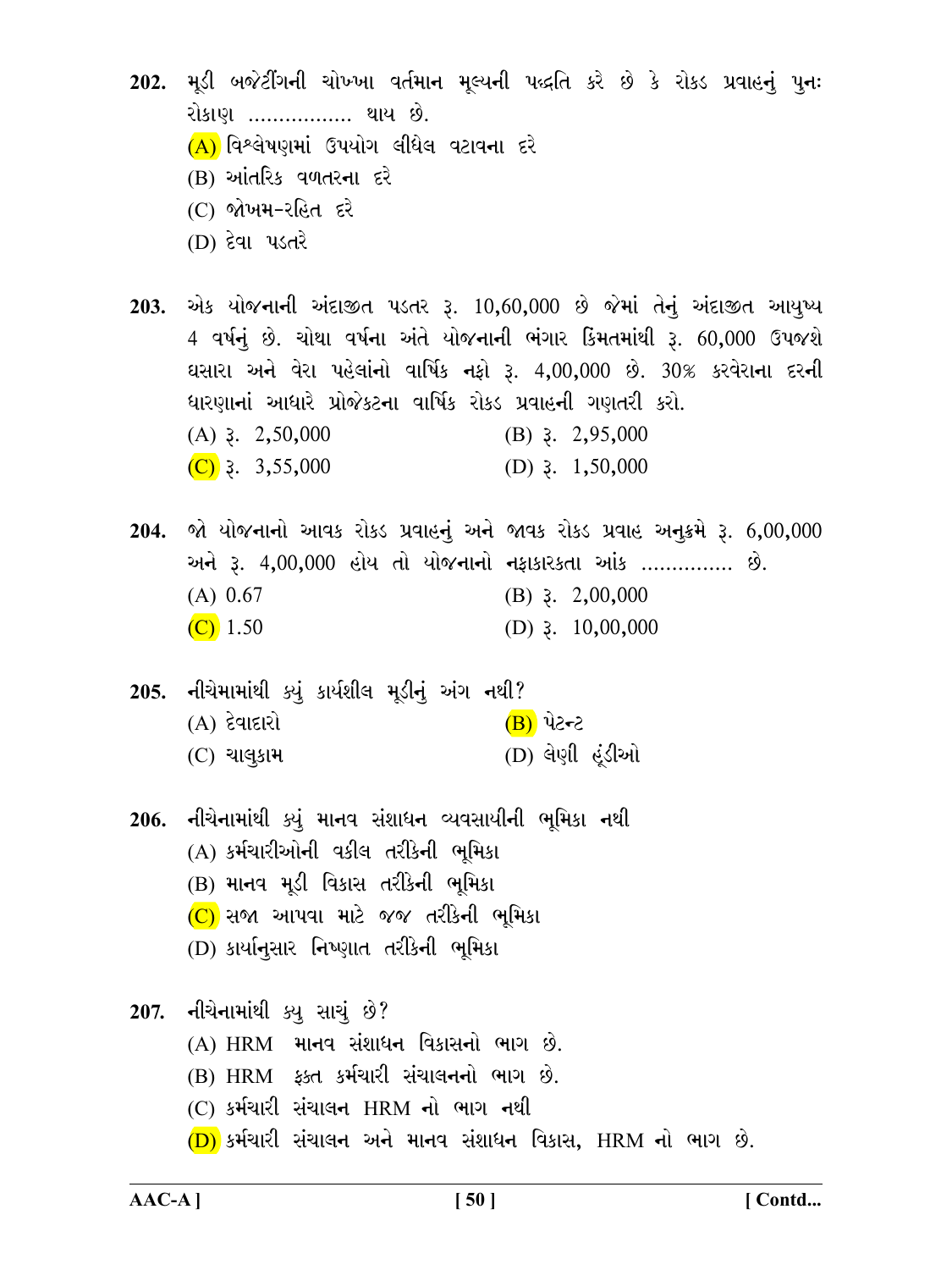**202.** The net present value method of capital budgeting assumes that cash flows are reinvested at

(A) Discount rate used in the analysis

- (B) Internal rate of return
- (C) Risk free rate
- (D) Cost of debt
- **203.** The cost of a project is estimated of Rs. 10,60,000 with an estimated life of 4 years. At the end of 4 years the project would realize Rs. 60,00,000 as scrap. The annual profit before depreciation and taxes is Rs. 4,00,000. Calculate the annual cash flow from the project assuming the tax rate at 30%

|  | (A) Rs. $2,50,000$ |  | (B) Rs. $2,95,000$ |
|--|--------------------|--|--------------------|
|  | (C) Rs. $3,55,000$ |  | (D) Rs. $1,50,000$ |

**204.** If the present value (PV) of cash inflows and cash outflows for a project are in the order of Rs. 6,00,000 and Rs. 4,00,000 then the profitability Index  $(Pg)$  of the project is (A) 0.67 (B) Rs. 2,00,000 (C)  $1.50$  (D) Rs.  $10,00,000$ 

**205.** Which of the following is not a component of working capital? (A) Debtors (B) Patents

- (C) Work-in-progress (D) Bills receivers
- **206.** Which of the following is not the role of Human Resource (HR) professional?
	- (A) Playing the role of an employee advocate
	- (B) Playing the role of human capital developer.
	- $(C)$  Playing the role of a Judge to award punishment
	- (D) Playing the role of a functional expert
- **207.** Which of the following is correct?
	- (A) Human Resources Management (HRM) is a part of human resource development.
	- (B) HRM is only a part of personnel management.
	- (C) Personnel management is not a part of HRM
	- (D) Personnel management and human resource development are a part of HRM.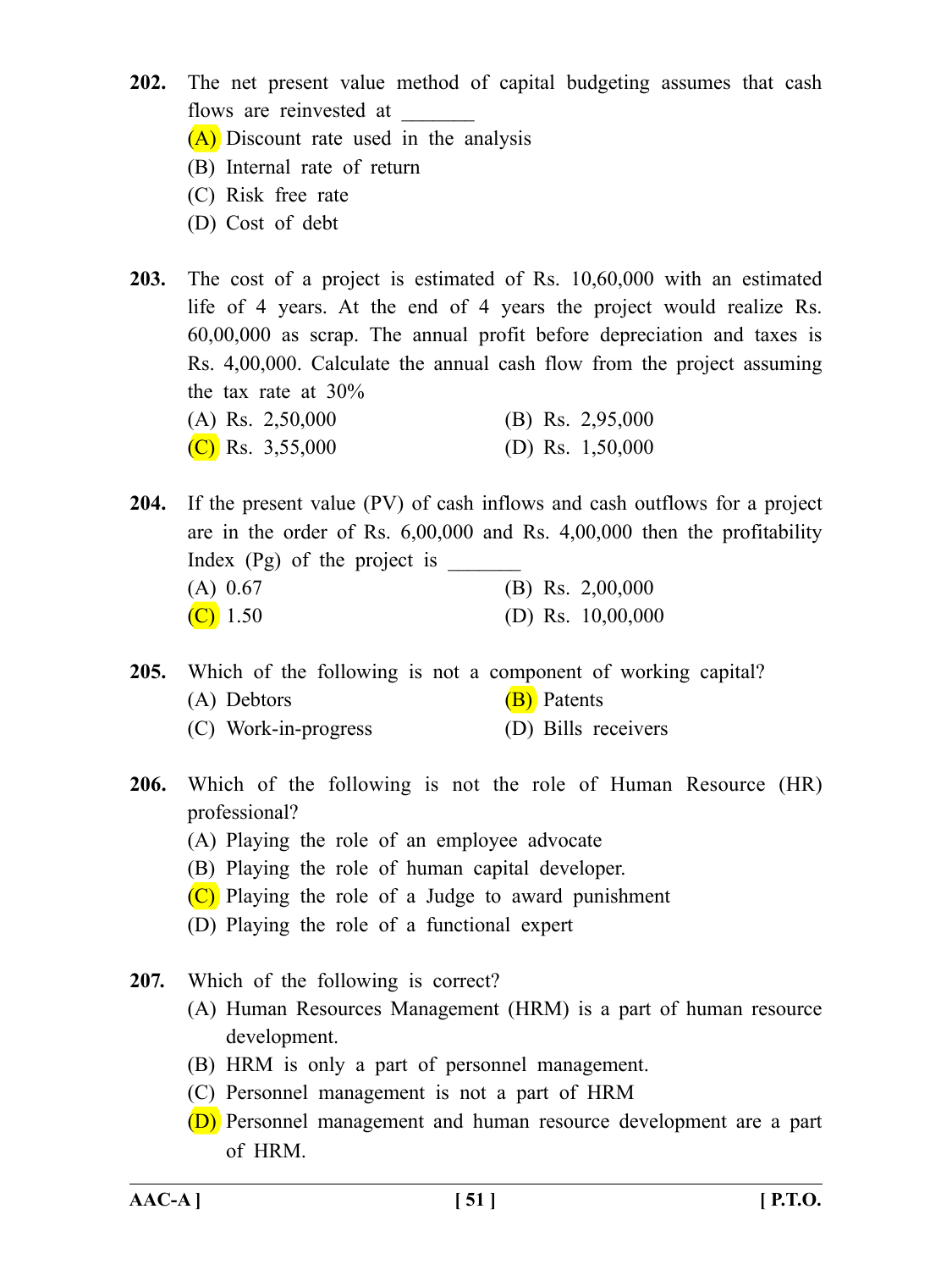208. HRM નાં આંતરિક પર્યાવરણમાં ................ નો સમાવેશ થાય છે. (A) રાજકીય, કાયદાકીય અને આર્થિક પરિબળો (B) રાજકીય, ટેકનોલોજી અને સભ્યતાનાં પરિબળો (C) ટેક્નોલોજી, આર્થિક અને સંઘનાં પરિબળો (D) સંઘના, વ્યવસ્થા તંત્રીય સભ્યતા અને સંઘર્ષનાં પરિબળો 209. કર્મચારીઓના વિકાસને અનુલક્ષીને બનાવેલ શીખવાની તકોને ……….. કહેવાય છે.  $(B)$  તાલીમ <u>(A)</u> વિકાસ  $(C)$  શિક્ષણ (D) વધુ જાણકારી  $210.$  વળતર એટલે ............... (A) રોજગારીના સંબંધના આધારે કર્મચારીઓ મેળવતા તમામ નાણાંકીય વળતરો. (B) રોજગારીનાં સબંધના આધારે કર્મચારીઓ મેળવતા તમામ દ્રશ્ય લાભ  $(C)$  રોજગારીનાં સંબંધના આધારે કર્મચારીઓ મેળવતા તમામ નાણાંકીય વળતરો અને દ્રશ્ય લાભ (D) રોજગારીના સંબંધના આધારે કર્મચારીઓ મેળવતા તમામ નાણાંકીય વળતરો અને અદ્રશ્ય લાભ 211. કોના દ્વારા અપાયેલ યોજનામાં કામદારને બોનસની ચૂકવણી 50% બચાવેલ સમય  $X$  કલાક ના દર પ્રમાણે ચુકવાય છે.  $(B)$  હેલ્સી  $(A)$  રોવન (C) બેડોકસ (D) બાર્થ 212. નીચેનામાંથી કોનો ફ્રીન્જ (Fringe) બેનિફિટમાં સમાવેશ થતો નથી. (A) પ્રોવિડંટ ફ્રન્ડ (B) દાકતરી સંભાળ (C) ક્લબનું સભ્યપદ (D) કેન્ટીન 213. ધ્યેયલક્ષી સંચાલન (MBO) નો પ્રથમ વખત કોણે ઉલ્લેખ કર્યો?  $(A)$  પીટર ડુકર (B) ડેવિડ પી. નોર્ટન (C) એડવર્ડ ડેમીંગ (D) થોમસ ટી. પેટરસન 214. કર્મચારીઓનું મૂલ્યાંકન એ મૂળભૂત કામ .................. નું છે. (B) રૈખિક સંચાલન (A) સામાન્ય સંચાલન  $(C)$  માનવ સંશોધન સંચાલન  $(D)$  હિસાબી સંચાલન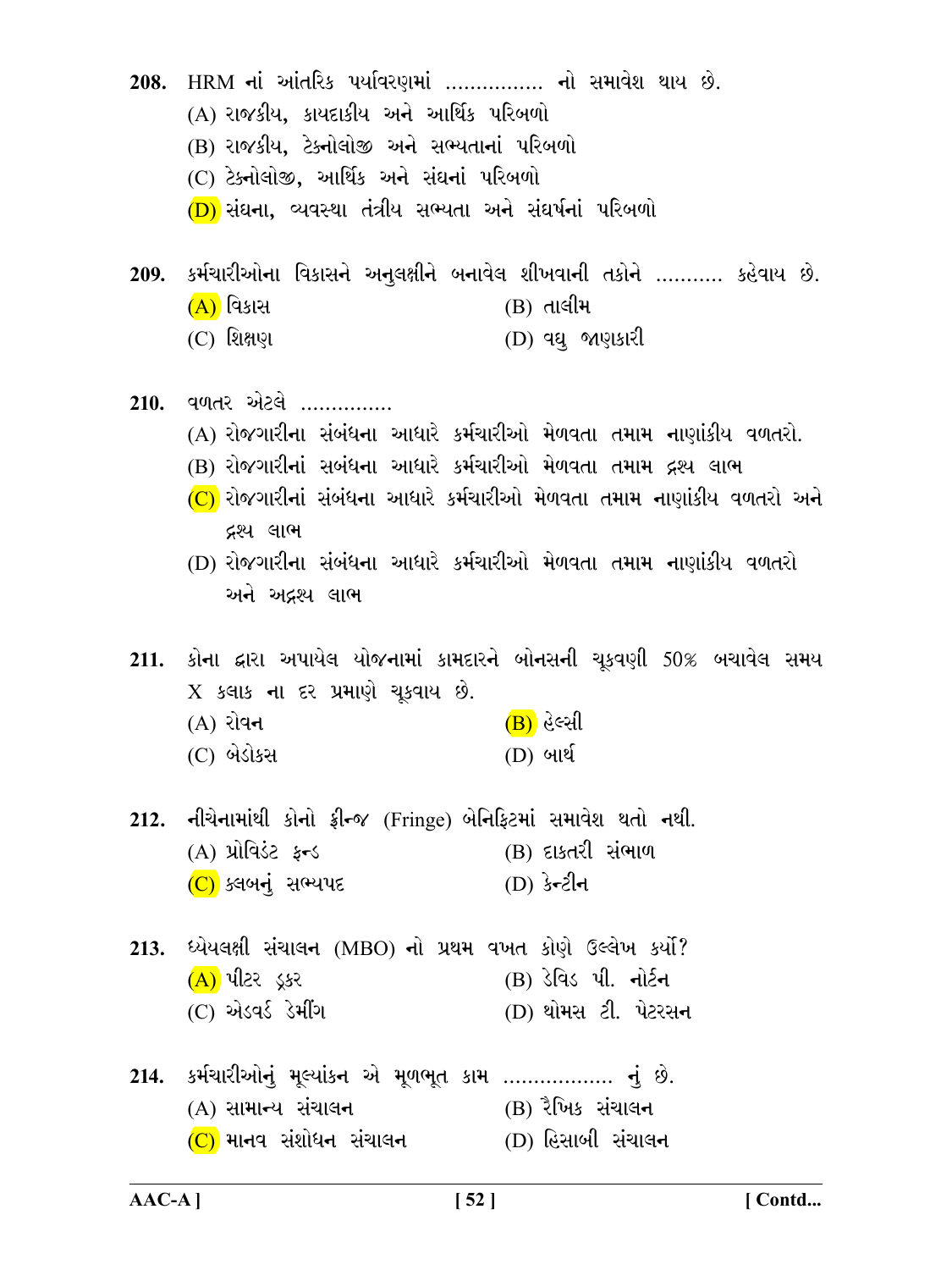### 208. The internal environment of HRM consists of

- (A) Political, legal and economic forces
- (B) Political, technological and cultural forces
- (C) Technological, economic and union forces
- (D) Unions, organisational culture and conflict forces.

**209.** The learning opportunities designed to help employees grow is called

| (A) Development    | (B) Training      |
|--------------------|-------------------|
| $(\cap)$ Education | $(D)$ Origination |

(C) Education (D) Orientation

## 210. Compensation refers to

 $\frac{1}{2}$ 

- (A) All financial returns that employees receives as part of an employment relationship.
- (B) All tangible benefits that employees receive as part of an employment relationship.
- (C) All financial returns and tangible benefits that employees receive as a part of employment relationship
- (D) All financial and intangible benefits that employees receive as a part of employment relationship.

**211.** Under whose plan, the bonus paid to a worker is equal to 50% of time saved multiplied by rate per hour?

- (A) Rowan  $(B)$  Halsey
- (C) Bedaux (D) Barth

**212.** Which of the following does not come under fringe benefits?

- (A) Provident fund (B) Medical care
- (C) Club membership (D) Canteen
- 213. Management by objectives (MBO) was first outlined by (A) Peter Drucker (B) David P Nortan (C) Edward Deming (D) Thomas T. Paterson
- 214. Employee assessment is one of the fundamental jobs of (A) General management (B) Line management (C) Human Resource management (D) Accounting management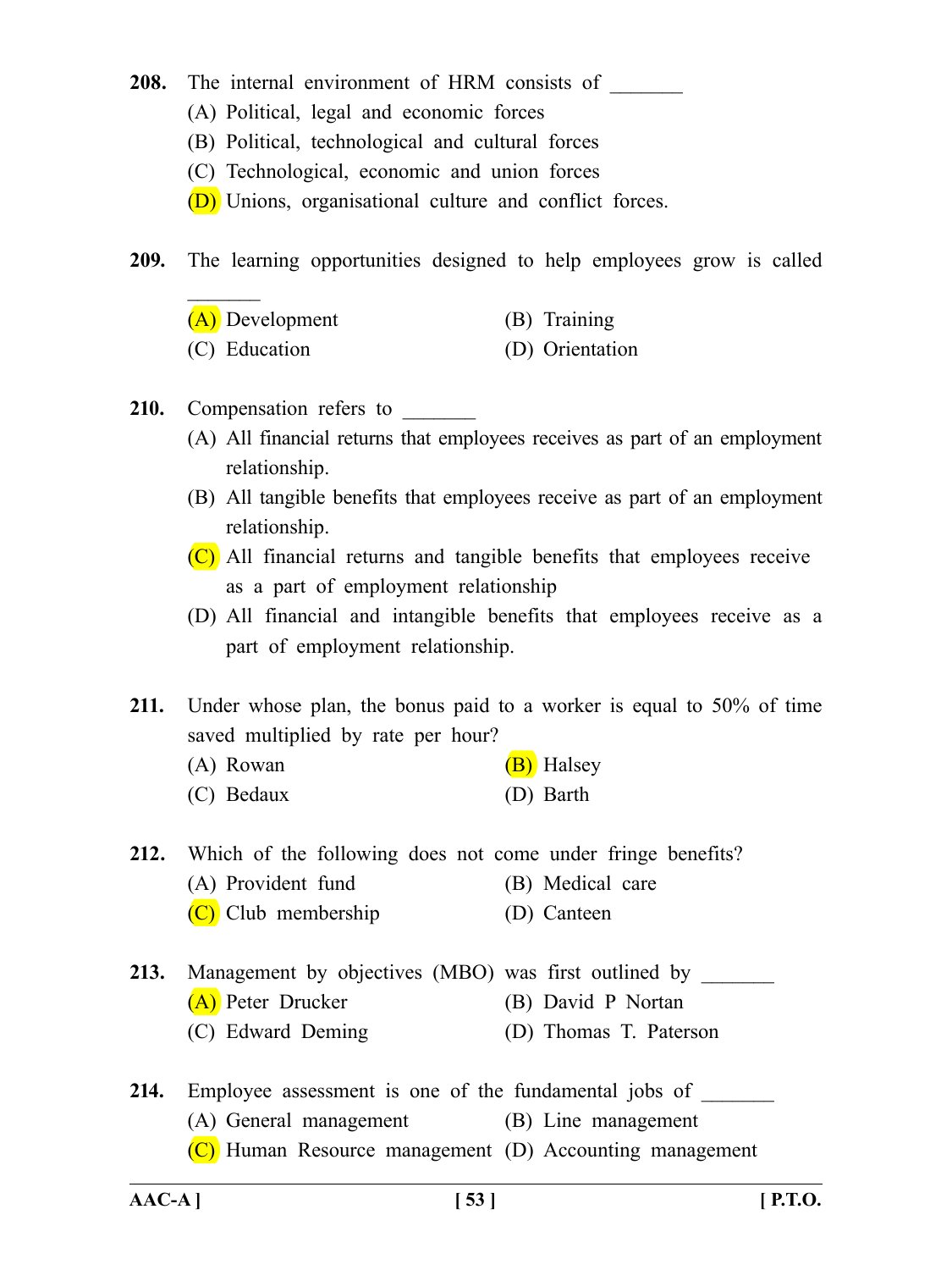|      | 215. All India Trade Union ની સ્થાપના  માં થઈ.<br>$(A)$ 1925<br>$(C)$ 1922                                                                                              | (B) 1926<br>$(D)$ 1920                                                                                                      |
|------|-------------------------------------------------------------------------------------------------------------------------------------------------------------------------|-----------------------------------------------------------------------------------------------------------------------------|
|      | થયું.                                                                                                                                                                   | 216.  ઇમ્પીરીચલ બેન્કનું અસ્તિત્વ ત્રણ પ્રેસીડેન્સી બેન્કોના સંયોજનથી ……… માં ઊભું                                          |
|      | $(A)$ 1913<br>$(C)$ 1930                                                                                                                                                | $(B)$ 1921<br>(D) $1925$                                                                                                    |
|      | 217.  1955 માં ઇમ્પિરીયલ બેન્કનું નવું નામ …………. થયું.<br>(A) રીઝર્વ બેન્ક ઓફ ઇન્ડિયા (B) સ્ટેટ બેન્ક ઓફ દિલ્હી<br>(C) ન્યૂ બેન્ક ઓફ ઇન્ડિયા (D) સ્ટેટ બેન્ક ઓફ ઇન્ડિયા |                                                                                                                             |
|      | 218. બેન્કીંગ રેગ્યુલેશન એકટ ભારતમાં …………. પસાર થયો.<br>$(A)$ 1930<br>$(C)$ 1949                                                                                        | $(B)$ 1950<br>(D) $1956$                                                                                                    |
|      | તેમને ………… કહેવાય છે.<br>(A) રાષ્ટ્રીયકૃત બે <del>ન્</del> કો<br>(C) શિડ્યુલ્ડ બેન્કો                                                                                   | 219. બેન્કો જે રીઝર્વ બેન્ક ઓફ ઇન્ડિયાના પરિશિષ્ટ 2 (second) હેઠળ નોંધાયેલ હોય<br>(B) કોર્મશીયલ બેન્કો<br>(D) વિદેશી બેન્કો |
| 220. | શરૂ કરવામાં આવેલ યોજનાને …………. કહેવાય છે.<br>(A) લીડ બેન્ક યોજના<br>(C) ગ્રામીણ બેન્ક યોજના                                                                             | ભારતમાં ઓછી બેન્કોવાળા જીલ્લાઓમાં પૂરતી બેન્કીંગ સેવાઓ ઉપલબ્ધ કરાવવા<br>(B) જમીન બેન્ક યોજના<br>(D) જિલ્લા બેન્ક યોજના      |
| 221. | IMPS એટલે.<br>(A) Immediate Payment Service<br>(C) Immediate Postal Service                                                                                             | (B) Indian Money Payment service<br>(D) Internet Money Payment service                                                      |
|      | 222. નીચેનામાંથી કઇ વિદેશી બેન્ક ભારતમાં કાર્યરત છે?<br>$(A)$ RBL બેન્ક<br>$(C)$ DBS બેન્ક                                                                              | (B) Federal બેન્ક<br>(D) Catholic Syrian બેન્ક                                                                              |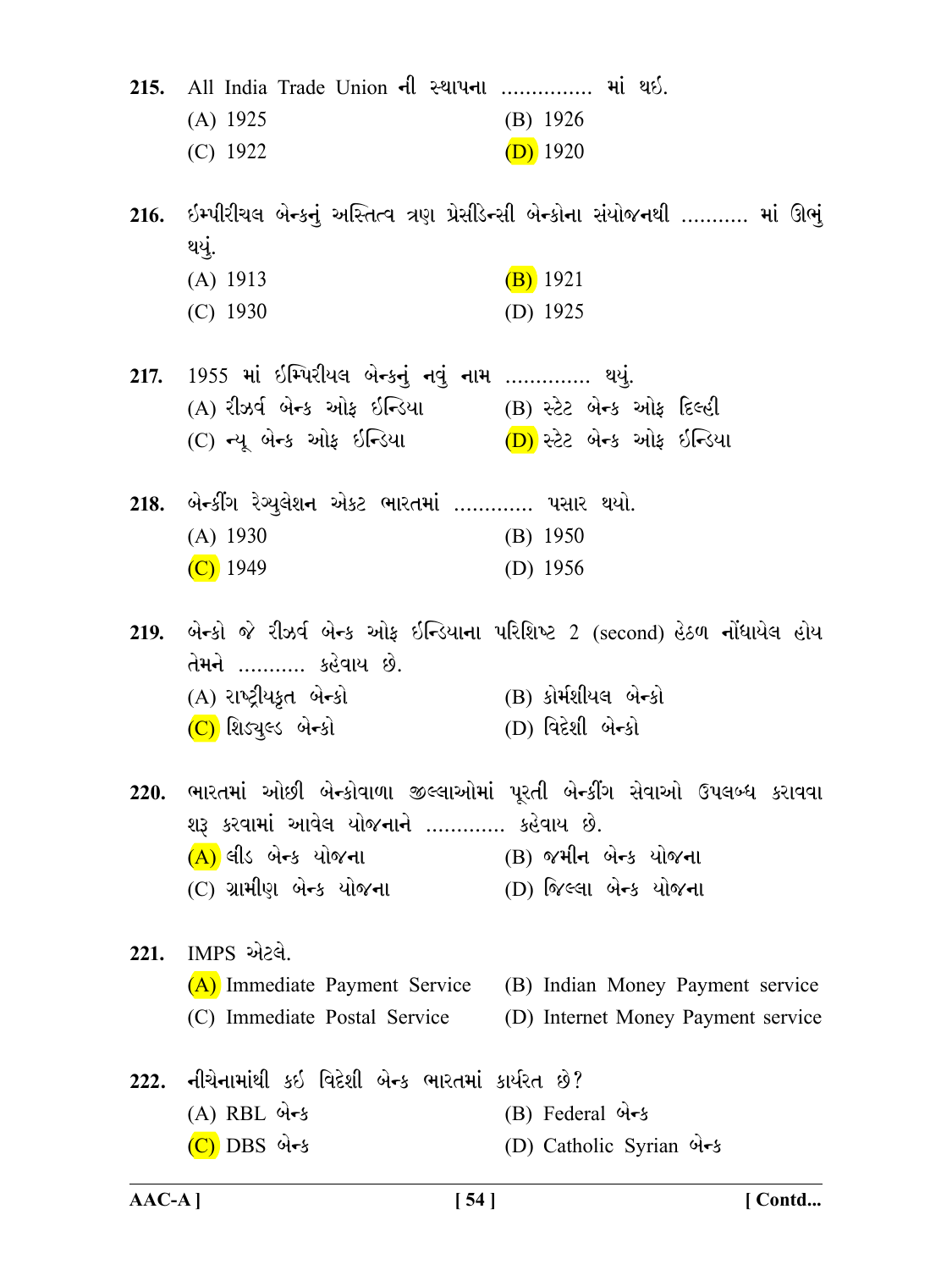|             | 215. All India Trade Union Congress was established in<br>$(A)$ 1925<br>$(C)$ 1922                                                                      | $(B)$ 1926<br>$(D)$ 1920                                                                                              |
|-------------|---------------------------------------------------------------------------------------------------------------------------------------------------------|-----------------------------------------------------------------------------------------------------------------------|
| <b>216.</b> | presidency banks in the year<br>$(A)$ 1913                                                                                                              | The Imperial Bank came into existence with the merger of three<br>$(B)$ 1921                                          |
|             | $(C)$ 1930                                                                                                                                              | (D) $1925$                                                                                                            |
| 217.        | The Imperial Bank was renamed in the year 1955 as<br>(A) Reserve Bank of India (B) State Bank of Delhi<br>(C) New Bank of India (D) State Bank of India |                                                                                                                       |
| 218.        | Banking regulation act in India was passed in the year<br>$(A)$ 1930<br>$(C)$ 1949                                                                      | $(B)$ 1950<br>$(D)$ 1956                                                                                              |
| <b>219.</b> | as                                                                                                                                                      | Banks which are listed in the second schedule of the RBI act are known                                                |
|             | (A) Nationalised Banks<br>(C) Scheduled Banks                                                                                                           | (B) Commercial Banks<br>(D) Foreign Banks                                                                             |
| <b>220.</b> | facilities in the under banked districts of the country is<br>(A) Lead Bank Scheme<br>(C) Rural Bank Scheme                                             | The scheme introduced in India for setting up of adequate banking<br>(B) Land Bank Scheme<br>(D) District Bank Scheme |
| 221.        | IMPS stands for<br>(A) Immediate Payment service<br>(C) Immediate Postal service                                                                        | (B) Indian money payment service<br>(D) Internet money payment service                                                |
| 222.        | Which of the following is a Foreign Bank operating in India?<br>(A) RBL Bank<br>(C) DBS Bank                                                            | (B) Federal Bank<br>(D) Catholic Syrian Bank                                                                          |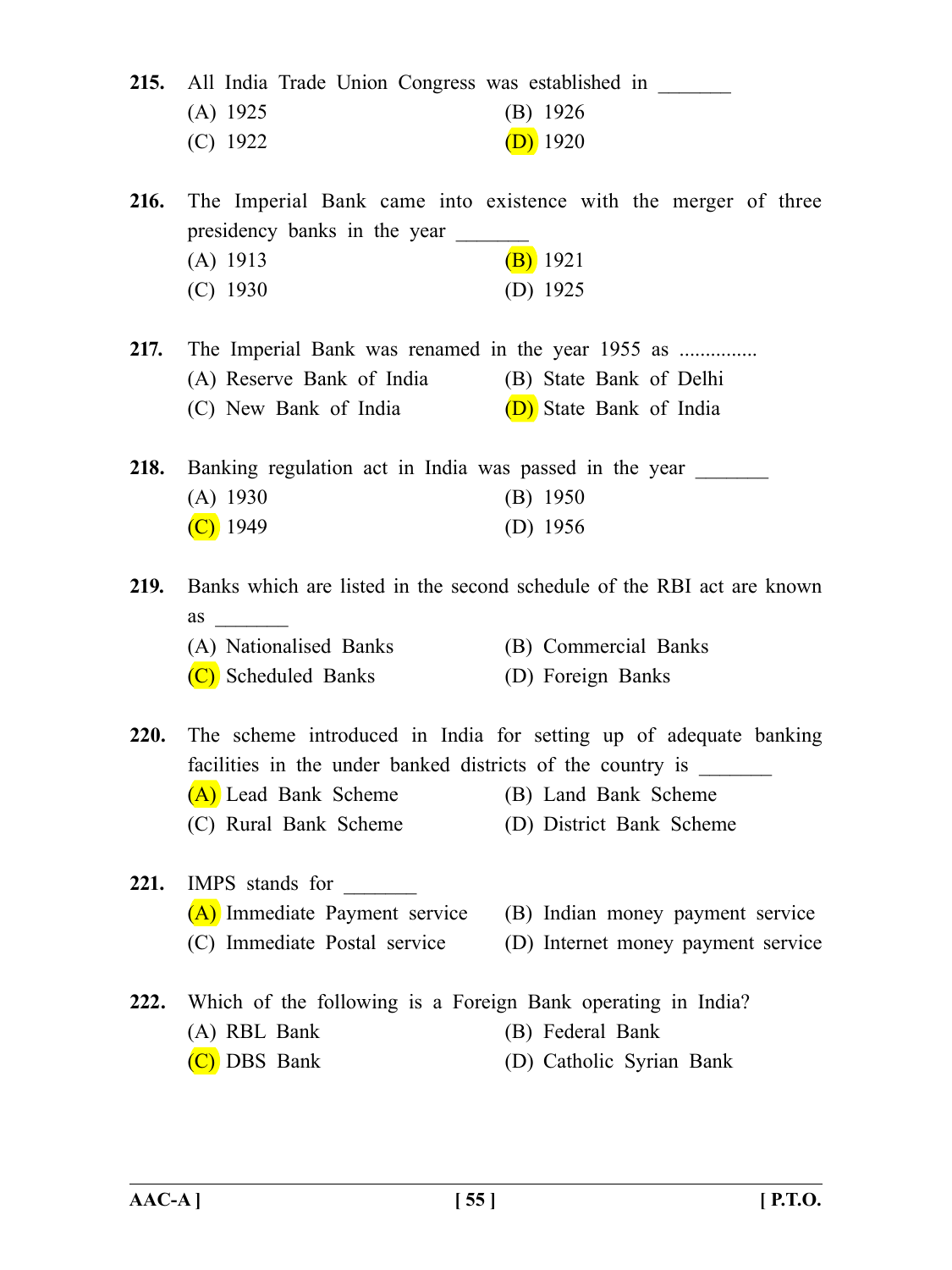223. નીચેનામાંથી કયુ અગ્રિમતા ધિરાણ ક્ષેત્રના વર્ગમાં નથી?  $(A)$  ખેતી  $(B)$  શિક્ષણ  $(C)$  હાઉસીંગ  $(D)$  વીમો रीઝર્વ બેન્ક ઓફ ઇન્ડિયા (RBI) ની સ્થાપના ............... વર્ષમાં થઇ. 224.  $(A)$  1935  $(B)$  1949  $(C)$  1937 (D)  $1947$ રીઝર્વ બેન્ક ઓક ઇન્ડિયાનાં ગર્વનર કોણ છે?  $225.$ (A) ઉરજીત આર પટેલ  $(B)$  રઘુરામ રાજન (D) એન. એસ. વિશ્વનાથન (C) વિરલ વી. આચાર્ય 226. નીચેનામાંથી ક્યું રીઝર્વ બેન્ક ઓફ ઇન્ડિયાનું મુખ્ય કાર્ય નથી? (A) નાણાંકીય સત્તા (B) નાણાંકીય વ્યવસ્થાનાં નિયમનકાર (C) વિદેશી હંડિયામણના મેનેજર  $(D)$  ખેતી વિષયક ધિરાણ પુરૂ પાડનાર પસંદ લક્ષી શાખ અંકુશ પદ્ધતિ કઇ છે? 227.  $(A)$  બેન્ક દર (B) CRR (કેશ રીઝર્વ રેશિયો) (C) SLR (સ્ટેયુટરી લિકવીડીટી રેશિયો)  $(D)$  સલામતી જરૂરિયાત (માર્જિન જરૂરિયાત) 228. NEFT એટલે ............. (A) National Electronic Fund Transfer (B) National Emergency Fund Transfer (C) New Electronic Fund Transfer (D) Net Electronic Fund Transfer 229. દેશના ગ્રામીણ વિસ્તારના ખાસ કરીને નામા અને સીમાન્ત ખેડૂતોને, ખેત મજૂરોને, શિલ્પકાર અને નાના નિયોજકોને ધિરાણ અને અન્ય સગવડો આપવા માટે 1975 માં સ્થપાયેલ બેન્કો ............. છે. (A) District Central Cooperative Banks (B) Regional Rural Banks (C) Land Mortgage Banks (D) Commercial Banks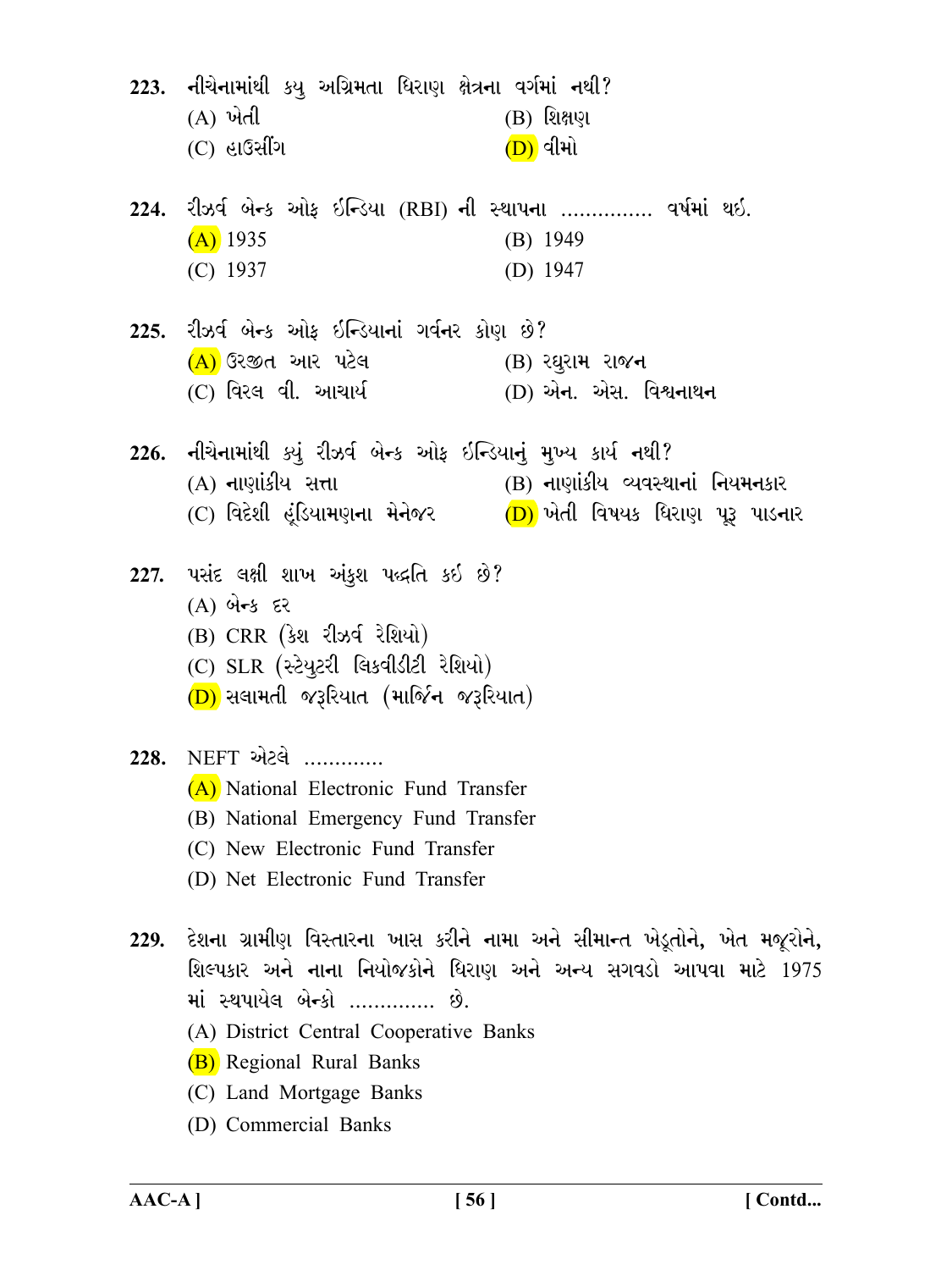**223.** Which of the following is not a category of priority sector lending?

- (A) Agriculture (B) Education
- (C) Housing  $(D)$  Insurance
- **224.** The Reserve Bank of India (RBI) was established in the year  $(A)$  1935 (B) 1949 (C) 1937 (D) 1947
- **225.** Who is the governor of RBI (Reserve Bank of India)? (A) Urjit R. Patel (B) Raghuram Rajan (C) Viral V. Acharya (D) N.S.Vishwanathan
- **226.** Which of the following is not a main function of the RBI (Reserve Bank of India)
	- (A) Monetary Authority (B) Regulator of Financial System
	- (C) Manager of Foreign Exchange  $(D)$  Provider of Agriculture Finance
- **227.** Which is a selective credit control technique?
	- (A) Bank rate
	- (B) CRR (Cash Reserve Ratio)
	- (C) SLR (Statutory Liquidity Ratio)
	- (D) Margin requirements

# 228. NEFT stands for

- (A) National Electronic Fund Transfer
- (B) National Emergency Fund Transfer
- (C) New Electronic Fund Transfer
- (D) Net Electronic Fund Transfer
- **229.** The banks established in 1975 to advance credit and other facilities especially to small and marginal farmers, agricultural labourers, artisans and small entrepreneurs in rural areas of the country are
	- (A) District Central Cooperative Banks
	- (B) Regional Rural Banks
	- (C) Land Mortgage Banks
	- (D) Commercial Banks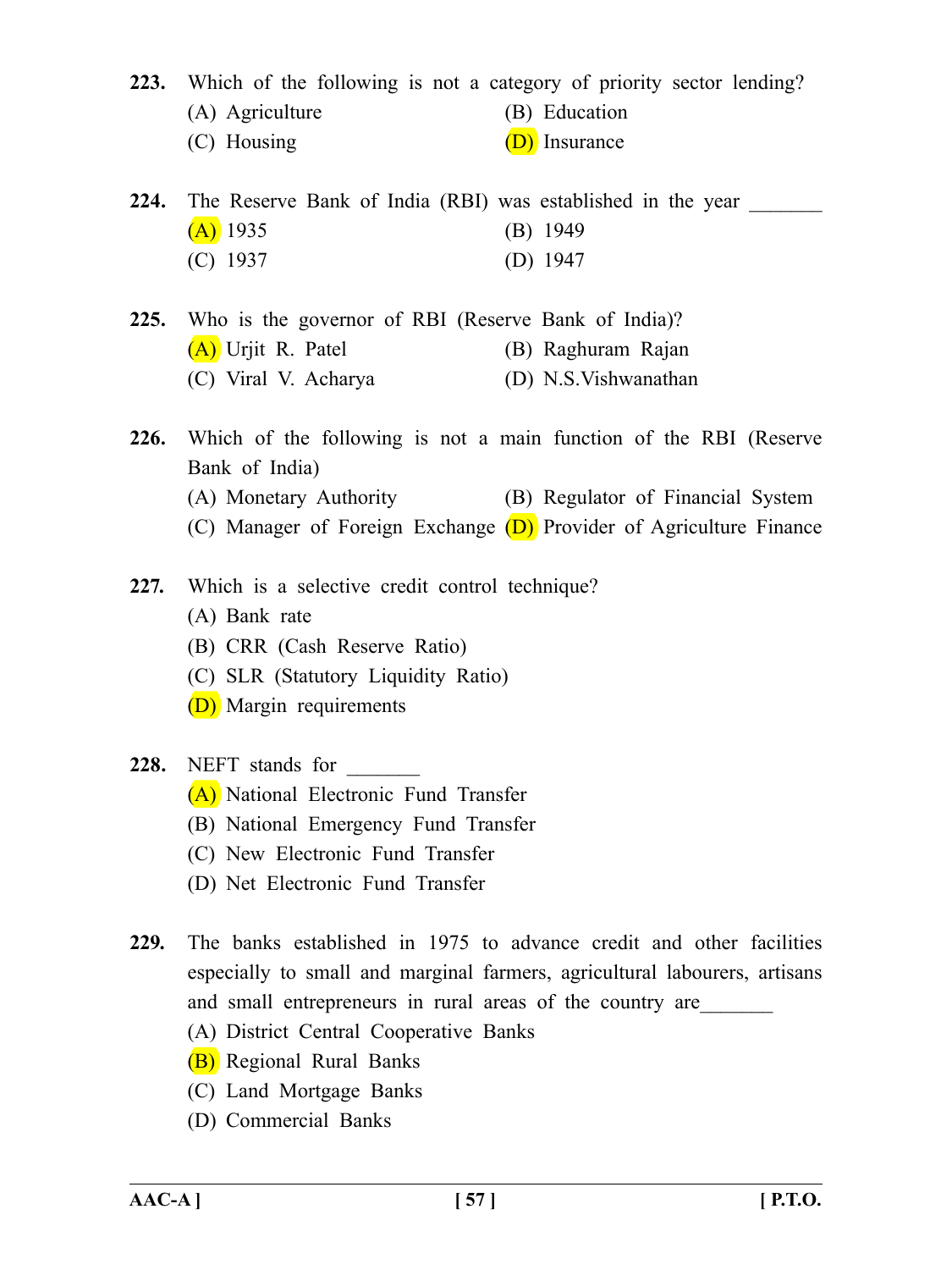|            |  |  | 230. ભારતમાં સ્થપાયેલ પ્રથમ નાણાંકીય સંસ્થા ……………. |
|------------|--|--|----------------------------------------------------|
| $(A)$ IFCI |  |  | (B) NIDC                                           |
| $(C)$ IDBI |  |  | (D) IRBI                                           |

- ભારતમાં પ્રથમ રાજ્ય કક્ષાએ સ્થાપિત વિકાસલક્ષી નાણાંકીય સંસ્થા (Development 231. Financial Institution) 55 8?
	- (A) Andhra Pradesh Financial Corporation
	- (B) Tamilnadu Industrial Development Corporation
	- (C) Maharashtra State Financial Corporation
	- (D) Gujarat State Financial Corporation

વિકાસલક્ષી ધિરાણ (Development Financing) માટે કઈ નાણાંકીય સંસ્થાને સર્વોચ્ચ  $232.$ વ્યવસ્થાતંત્ર નિમાયેલ છે?

| (A) ICICI  | (B) IFCI |
|------------|----------|
| $(C)$ IDBI | (D) IRBI |

- $SIDBI$  એટલે ............ 233.
	- (A) State Industrial Development Bank of India
	- (B) Steel Industry Development Bank of India
	- (C) South Indian Development Bank of India
	- (D) Small Industries Development Bank of India
- નીચેનામાંથી ક્યું BRIC દેશ નથી? 234. (A) Russia (B) India (D) Bhutan  $(C)$  China
- 235. વિકસતા દેશોના ખાનગી સાહસોની જરૂરીયાતો માટે પહોંચી વળતી આંતરરાષ્ટ્રીય સંસ્થા ………… છે.
	- (A) International Bank for Reconstruction and Development (IBRD)
	- (B) International Development Association (IDA)
	- (C) International Finance Corporation (IFC)
	- (D) Multilateral Investment Guarantee Agency (MIGA)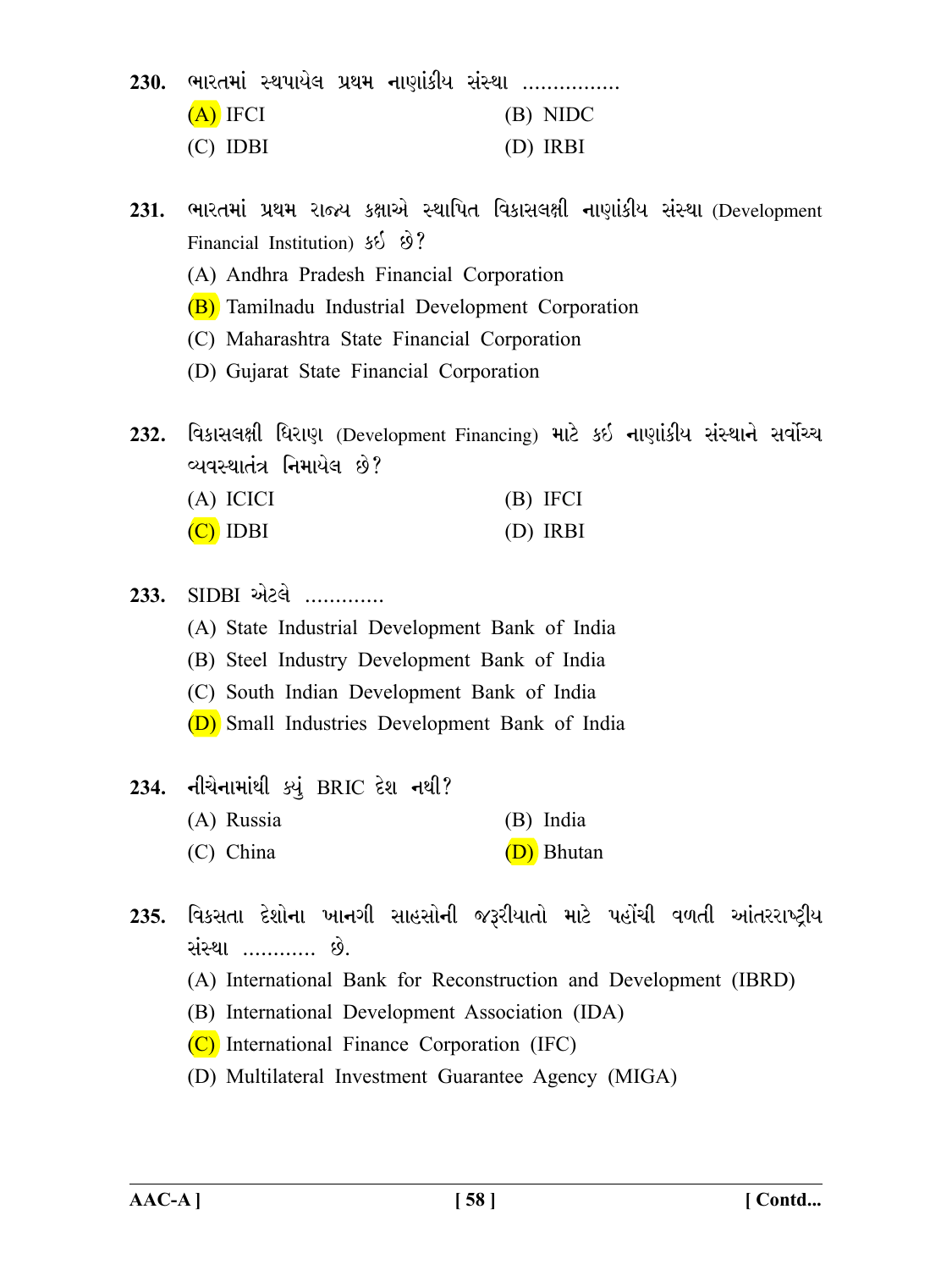230. The first financial institution established in India was (A) IFCI (B) NIDC (C) IDBI (D) IRBI

**231.** Which is the first state level development financial institution established in India?

- (A) Andhra Pradesh Financial corporation
- (B) Tamilnadu Industrial Development corporation
- (C) Maharashtra State Financial Corporation
- (D) Gujrat State Financial Corporation

**232.** Which financial institution was designated as the apex organisation in the field of development financing? (A) ICICI (B) IFCI

| $(A)$ ICICI | $(D)$ IF $Cl$ |
|-------------|---------------|
| $(C)$ IDBI  | $(D)$ IRBI    |

- 233. SIDBI stands for
	- (A) State Industrial Development Bank of India
	- (B) Steel Industry Development Bank of India
	- (C) South Indian Development Bank of India
	- (D) Small Industries Development Bank of India
- **234.** Which of the following is not a BRIC country?
	- (A) Russia (B) India
	- (C) China  $(D)$  Bhutan
- **235.** The International Institution which meets the needs of private enterprises in developing countries is
	- (A) International Bank for Reconstruction and Development (IBRD)
	- (B) International Development Association (IDA)
	- (C) International Finance Corporation (IFC)
	- (D) Multilateral Investment Guarantee Agency (MIGA)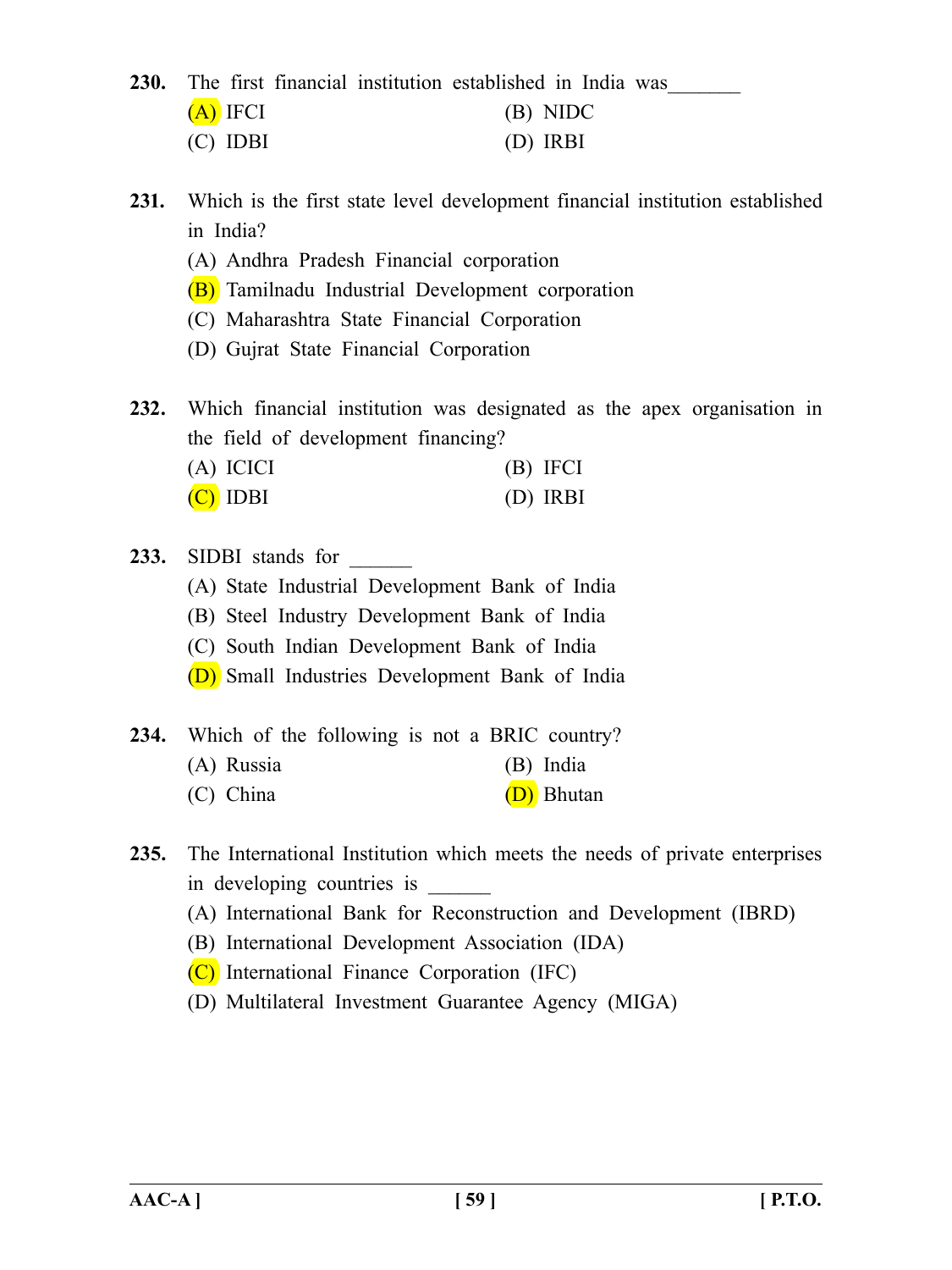| માટે જે સંસ્થાની સ્થાપના થઇ છે તે …………… છે.             | 236.  વિનિમય દરનું નિયમન કરવા અને આંતરરાષ્ટ્રીય નાણાં વ્યવસ્થાનાં નિયમોનાં અમલીકરણ |  |
|---------------------------------------------------------|------------------------------------------------------------------------------------|--|
| (A) IMF - International Monetary Fund                   |                                                                                    |  |
|                                                         |                                                                                    |  |
| (B) IFC - International Finance Corporation             |                                                                                    |  |
| (C) IDB - Inter-American Development Bank               |                                                                                    |  |
| (D) IDA - International Development Agency              |                                                                                    |  |
|                                                         | 237. લેણદેણની તુલાનું મૂડી ખાતું ………………. પ્રમાણે તૈયાર કરવામાં આવે છે.             |  |
| $(A)$ દ્વિનોંધી નામા પદ્ધતિ (B) એકનોંધી નામા પદ્ધતિ     |                                                                                    |  |
| (C) રોકડ પદ્ધતિ                                         | (D) વેપારી પદ્ધતિ                                                                  |  |
| 238. ભારતમાં ખાસ આર્થિક વિસ્તાર ધારો  વર્ષમાં પસાર થયો. |                                                                                    |  |
| (A) 2000                                                | $(B)$ 2005                                                                         |  |
| $(C)$ 2010                                              | $(D)$ 2006                                                                         |  |
|                                                         |                                                                                    |  |
| 239. GATT નાં સ્થાને ક્યું વ્યવસ્થા તંત્ર છે?           |                                                                                    |  |
| $(A)$ ITO                                               | $(B)$ WTO                                                                          |  |
| $(C)$ IMF                                               | (D) World Bank                                                                     |  |
| 240. નીચેનામાંથી ક્યું WTO ની સમજૂતી નથી?               |                                                                                    |  |
| (A) TRIMS પર સમજૂતી                                     | (B) TRIPS પર સમજૂતી                                                                |  |
| (C) ખેતી પર સમજૂતી                                      | (D) SAFTA                                                                          |  |
|                                                         |                                                                                    |  |
|                                                         | 241. ક્યા કેન્દ્રીય અંદાજપત્રમાં Foreign Investment Promotion Board (FIPB) ને      |  |
| નાબૂદ કરવાની દરખાસ્ત થઇ છે?                             |                                                                                    |  |
| $(A)$ 2014-15                                           | $(B)$ 2015-16                                                                      |  |
| $(C)$ 2016-17                                           | $(D)$ 2017-18                                                                      |  |
|                                                         | 242. કેન્દ્ર સરકાર દ્વારા વિદેશ વેપારને ધિરાણ આપવા પ્રોત્સાહિત કરવા અને વિકસાવવા   |  |
| જે બેન્કની સ્થાપના થઇ છે તે ……………… છે.                  |                                                                                    |  |
| (A) EXIM Bank                                           | (B) Export Promotion Bank                                                          |  |
| $(C)$ IFCI                                              | $(D)$ IIBI                                                                         |  |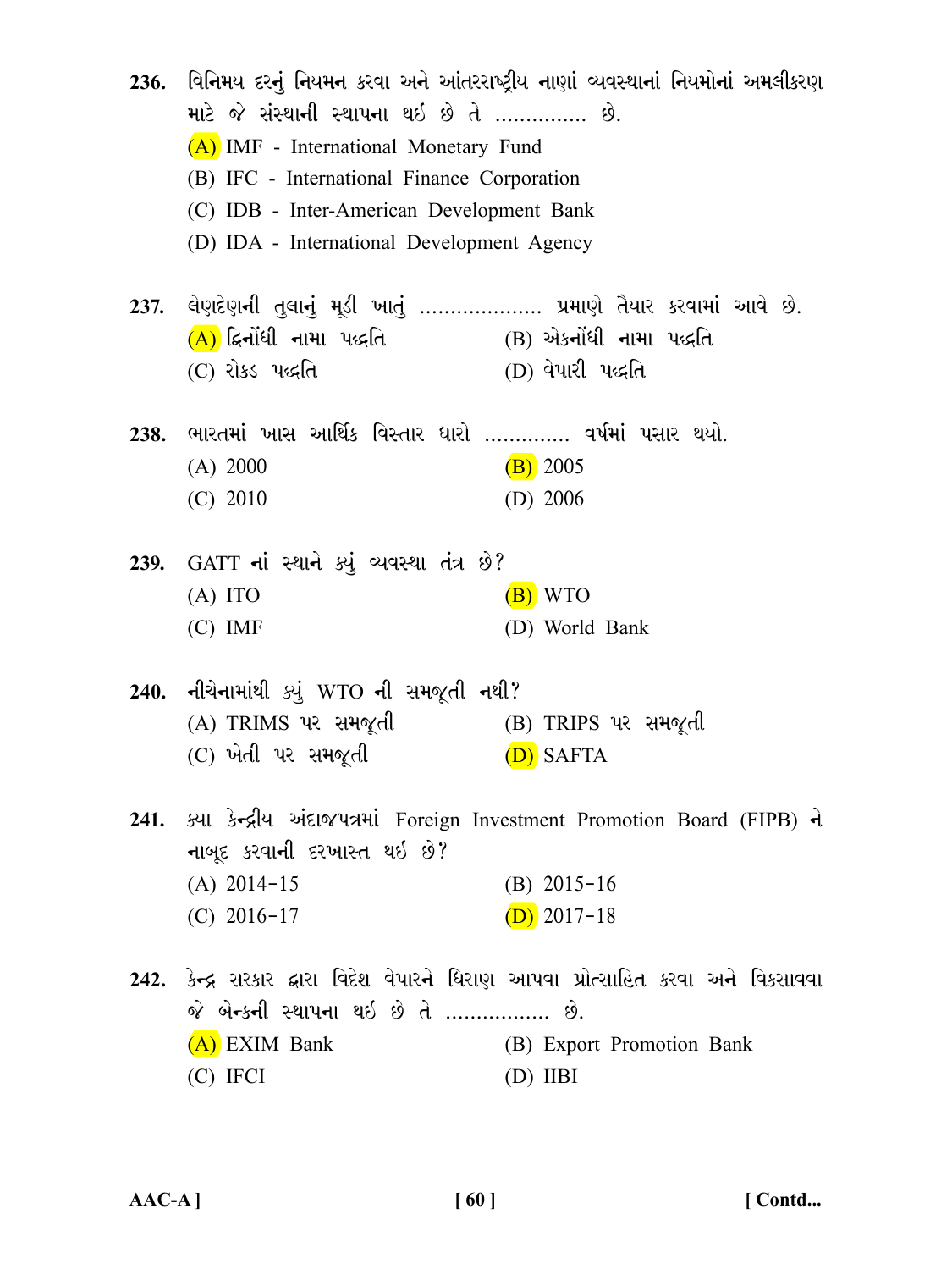| <b>236.</b> | the rules of an International Monetary system is _______<br>(A) IMF - International Monetary Fund<br>(B) IFC - International Finance Corporation<br>(C) IDB - Inter American Development Bank<br>(D) IDA - International Development Agency | The Institution established to regulate the exchange rates and enforce |
|-------------|---------------------------------------------------------------------------------------------------------------------------------------------------------------------------------------------------------------------------------------------|------------------------------------------------------------------------|
| <b>237.</b> | Capital Account of Balance of Payments is prepared on ______.                                                                                                                                                                               |                                                                        |
|             | (A) Double entry system                                                                                                                                                                                                                     | (B) Single entry system                                                |
|             | (C) Cash system                                                                                                                                                                                                                             | (D) Mercantile system                                                  |
|             | <b>238.</b> The Special Economic Zones Act in India was passed in the year                                                                                                                                                                  |                                                                        |
|             | (A) 2000                                                                                                                                                                                                                                    | $(B)$ 2005                                                             |
|             | $(C)$ 2010                                                                                                                                                                                                                                  | $(D)$ 2006                                                             |
|             | 239. Which organization has replaced the GATT?                                                                                                                                                                                              |                                                                        |
|             | $(A)$ ITO                                                                                                                                                                                                                                   | $(B)$ WTO                                                              |
|             | $(C)$ IMF                                                                                                                                                                                                                                   | (D) World Bank                                                         |
|             | 240. Which of the following is not an agreement of WTO?                                                                                                                                                                                     |                                                                        |
|             | (A) Agreement on TRIMS (B) Agreement on TRIPS                                                                                                                                                                                               |                                                                        |
|             | (C) Agreement on Agriculture $(D)$ SAFTA                                                                                                                                                                                                    |                                                                        |
| 241.        |                                                                                                                                                                                                                                             | Which Union Budget proposed to abolish the FIPB - Foreign Investment   |
|             | Promotion Board?                                                                                                                                                                                                                            |                                                                        |
|             | $(A)$ 2014-15                                                                                                                                                                                                                               | $(B)$ 2015-16                                                          |
|             | $(C)$ 2016-17                                                                                                                                                                                                                               | $(D)$ 2017-18                                                          |
| 242.        |                                                                                                                                                                                                                                             | The bank set up the Government of India to finance, promote and        |
|             | develop foreign trade is for                                                                                                                                                                                                                |                                                                        |
|             | (A) EXIM Bank                                                                                                                                                                                                                               | (B) Export Promotion Bank                                              |
|             | (C) IFCI                                                                                                                                                                                                                                    | $(D)$ IIBI                                                             |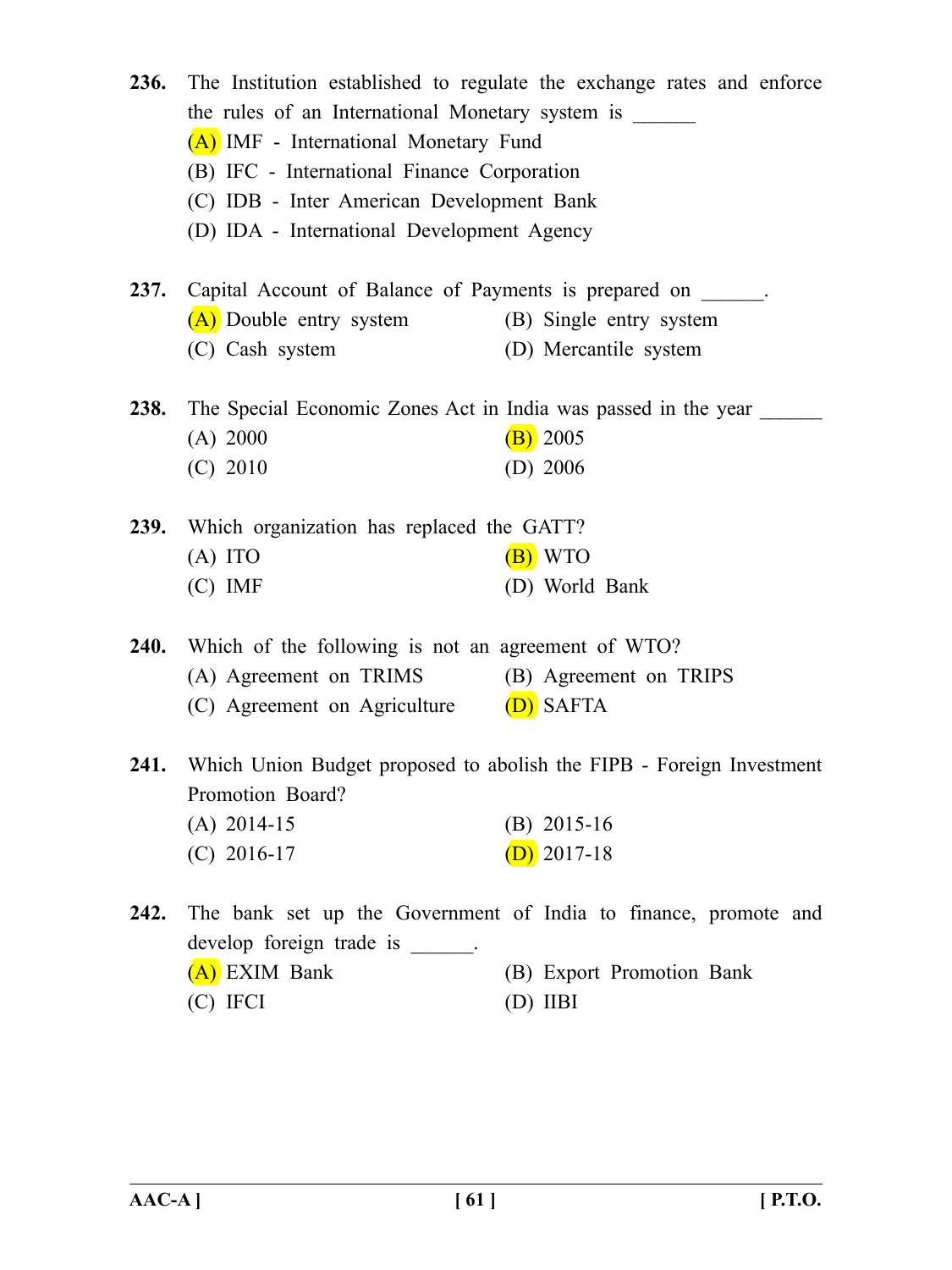243. આપણા દેશના સંરક્ષણ ક્ષેત્રમાં વિદેશી પ્રત્યક્ષ રોકાણ (FDI) સરકારી રાહે ………… મર્યાદિત છે.  $(A) 100\%$  $(B) 75%$  $(C)$  49% (D)  $90\%$ 244. નીચેનામાંથી ક્યુ કરવેરા આયોજનને લાગૂ પડે છે? (A) આર્થિક સ્થિરતા (B) અર્થતંત્રની તંદુરસ્ત વૃદ્ધિ (C) ઉત્પાદકીય રોકાણ (D) ઉપરનાં બધા વિકલ્પો 245. નીચેનામાંથી કયું કલમ 80E હેઠળની કપાત માટે સાચ નથી? (A) લોનની રકમ કપાતને પાત્ર છે (B) બધા એસેસીને લાગ પડે છે  $(C)$  કોઈ પણ હેતુ માટે લોન લઈ શકાય છે (D) ઉપરના બધા વિકલ્પ 246. કલમ 80C ના લાભો .............. ને મળે છે. (A) કકત વૈયક્તિક (B) વૈયક્તિક અને પેઢીને (C) વૈયક્તિક, HUF અને કંપનીને (D) બધાં એસેસીને 247. 2017-18 નાં નાણાં બીલનાં ક્યા નાણાંકીય વર્ષને પડતર ફગાવા આંકના આધાર વર્ષ તરીકે રાખવાનં પ્રસ્તાવિત થયં છે?  $(A)$  2001-02  $(B)$  1981-82 (D) ઉપરનાં એકેય વિકલ્પ નહી  $(C)$  2010-11 248. સેવા લિમિટેડનો મૂડીકૃત કર્યા સિવાયનો એટલે રૂ. 1,00,000 ના ભૂતકાળમાં આપેલ બોનસ સિવાયનો નફો રૂ. 3,00,000 છે. કંપની પોતાના શેર હોલ્ડરને <u>રૂ. 2,50,000 ની મિલકતો વહેંચે છે. જો મિલકતની રૂ. 2,50,000 ની મિલકતો</u> વહેંચે છે. જો મિલકતની ડિવિડન્ડ વહેંચણી વખતે બજાર કિંમત રૂ. 3,50,000 હોય તો કરપાત્ર ડિવિડન્ડ અંગેની રકમની ગણતરી કરો.

 $(A)$  3. 3,00,000  $(B)$  3. 4,00,000  $(C)$  3. 2,50,000  $(D)$  3. 3,50,000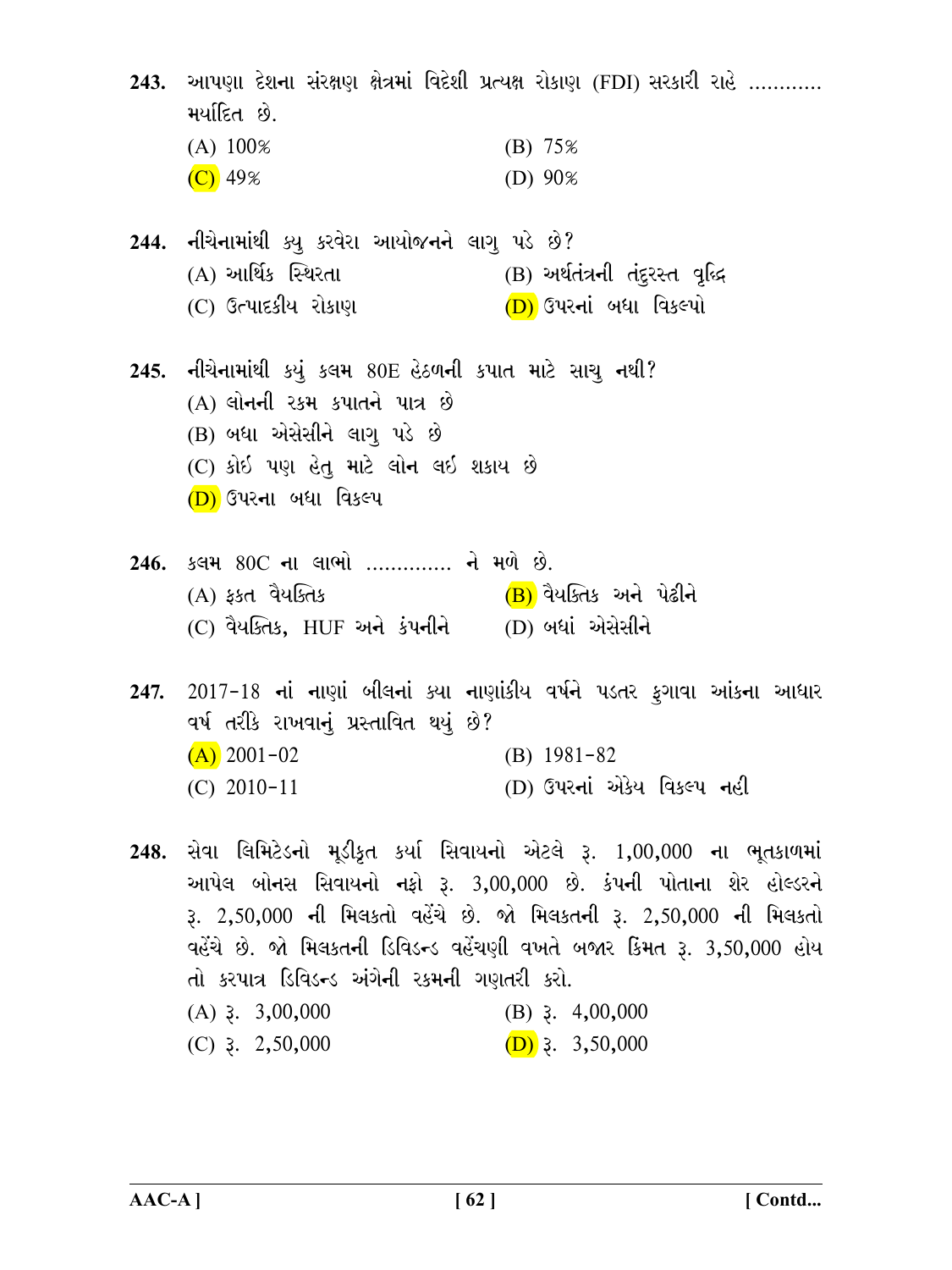**243.** FDI (Foreign Direct Investment) in the defense industry in our country is permitted through the government route upto (A)  $100\%$  (B)  $75\%$ 

| $\sim$ $\sim$ |            |
|---------------|------------|
| $(C)$ 49%     | (D) $90\%$ |

**244.** Which of the following is applicable to Tax Planning? (A) Economic Stability (B) Healthy Growth of Economy

(C) Productive Investment  $(D)$  All of the above

**245.** Which of the following is not correct for deduction under section 80E? (A) Loan amount is deductible

- (B) Applicable to all assessees
- (C) Loan can be taken for any purpose
- (D) All of the above
- **246.** The benefit of section 80C is availed by (A) Individual only  $(B)$  Individual and HUF (C) Individual, HUF and company (D) All the assessees

**247.** Which financial year proposed as a base for cost inflation index in Finance Bill 2017-18.  $(A)$  2001-02 (B) 1981-82  $(C)$  2010-11 (D) None of the above

**248.** Sewa Ltd. has accumulated profits of Rs.3,00,000 excluding capitalized profits i.e., bonus shares of Rs.1,00,000 issued in past. The company distributed assets of Rs.2,50,000 to the share holders. Compute the amount taxable as dividends if the market value of the asset on the date of distribution is Rs.3,50,000.

| (A) $\text{Rs}.3,00,000$ | (B) $\text{Rs}.4,00,000$ |
|--------------------------|--------------------------|
| (C) $\text{Rs.}2,50,000$ | (D) Rs.3,50,000          |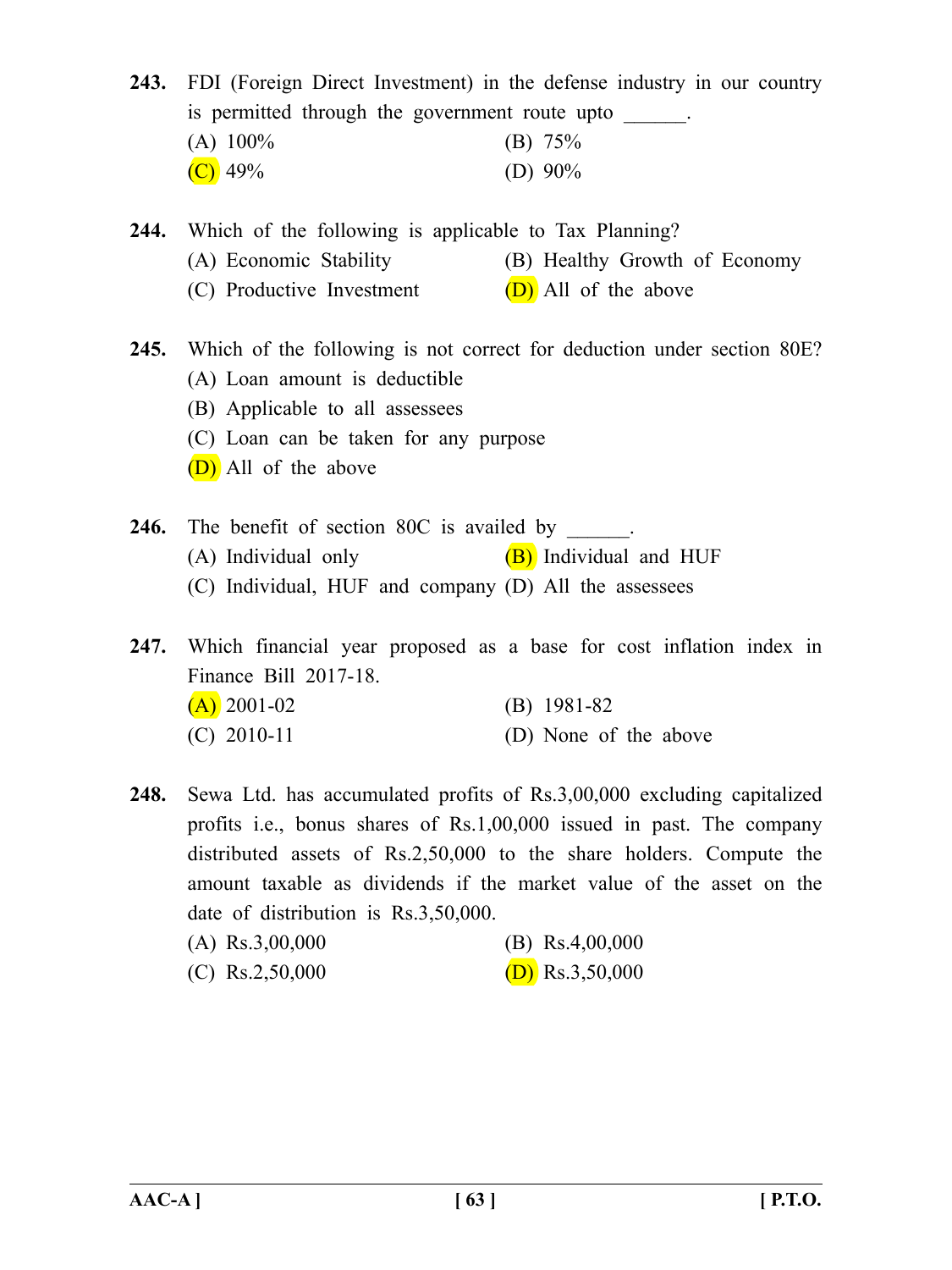249. નાણાંકીય બીલ 2017-18 પ્રમાણે રહેઠણના બીજા મકાન અંગે કલમ 24(b) મળવા પાત્ર વ્યાજની મહત્તમ રકમ કેટલી છે?  $(A)$  3. 2,00,000 (B)  $3. 10,00,000$  $(C)$  3. 4,00,000 (D) મર્યાદા નથી 250. નાણાં બીલ 2017-18 પ્રમાણે કુલ રૂ. 10,00,000 ની આવક માટે અંદાજીત આવક વેરાનો જવાબદારીની ગણતરી કરો.  $(A)$  3. 1,28,750  $(B)$  3. 1,15,875 (D) ઉપરનાં એકેય વિકલ્પ નહીં  $(C)$  3. 1,12,500 251. ક્યા રહેઠાણનાં દરજજા હેઠળ, માતા-પિતા પાસેથી મળેલ ભેટ કરપાત્ર થાય છે? (A) બન્ને રહીશ અને સામાન્ય રહીશ તેમજ સામાન્ય રહીશ નહી (B) કકત રહીશ અને સામાન્ય રહીશ  $(C)$  ઉપરનાં  $(A)$  અને  $(B)$  નહીં (D) આવક તરીકે ગણાતી નથી માલિક દ્વારા નિભાવવામાં આવતી હોસ્પિટલમાં મળેલ દાકતરી સારવાર ………… 252. (A) પુરેપુરી કરપાત્ર છે (B) આંશિક કરપાત્ર છે  $(C)$  સવલત તરીકે ગણાતી નથી  $(D)$  ઉપરનાં એકેય વિકલ્પ નહીં 253. નોન.કંપની પ્રકારનાં એસેસીએ એડવાન્સ ટેક્સ કેટલા હપ્તાઓમાં ભરવાના હોય છે?  $(A)$  4 હેમ્તા  $(B)$  3 હપ્તા  $(D)$  લાગુ પડતુ નથી  $(C)$  5 હપ્તા 254. શેરનું આંતરિક મૂલ્ય એટલે ................  $(A)$  ચોખ્ખી મિલકતો આધારિત મૂલ્યાંકન (B) કમાણી આધારિત મુલ્યાંકન (C) ચોખ્ખી મિલકતો અને કમાણી આધારિત મૂલ્યાંકન (D) ઉપજ મૂલ્ય 255. નીચેનામાંથી ક્યુ પ્રવાહી ગુણોત્તરને લાગુ પડતુ નથી? (A) ટૂંકા ગાળાની મિલકતો અને ટૂંકા ગાળાનાં દેવાનાં સંબંધને દર્શાવે છે (B) ટૂંકા ગાળાની સહ્દરતા દર્શાવે છે  $(C)$  કાર્યશીલ મૂડી સાથે સંબંધ ધરાવે છે (D) ઉપરના એકેય વિકલ્પ નહી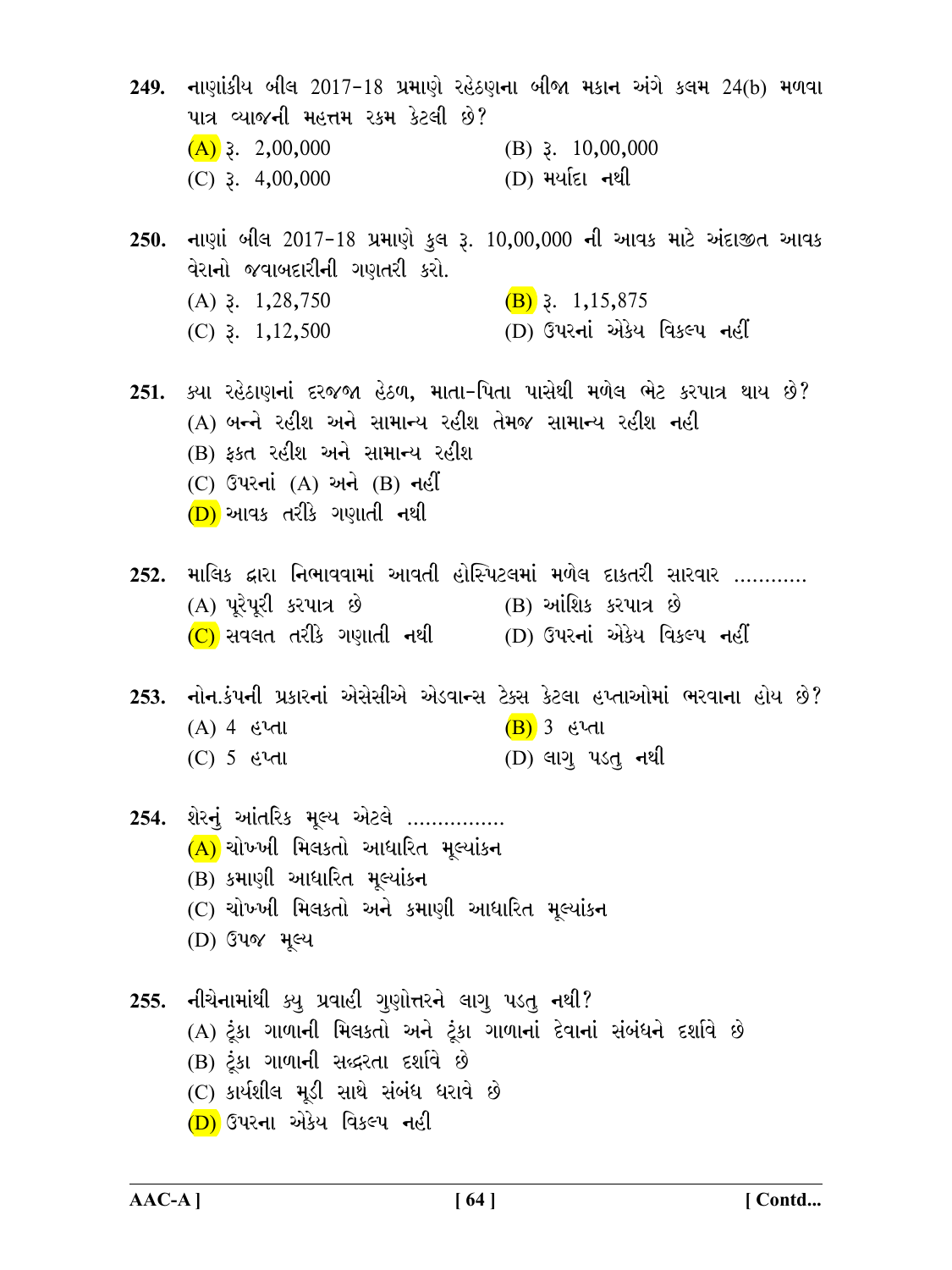**249.** What is maximum limit of interest index under section 24(b) for second residential house as per Finance Bill 2017-18  $(A)$  Rs.2,00,000 (B) Rs.10,00,000 (C) Rs.4,00,000 (D) No limit

**250.** Compute total estimated income tax liability for total income of Rs.10,00,000 as per Finance Bill 2017-18? (A) Rs.1,28,750 (B) Rs.1,15,875  $(C)$  Rs.1,12,500  $(D)$  None of the above

**251.** Under which residential status, Gift received from parents is taxable? (A) Both resident and ordinary resident and not ordinarily resident (B) Only resident and ordinarily resident (C) Neither (a) nor (b)

(D) Not regarded as income

**252.** Medical facility provided in a hospital maintained by the employer  $is$   $\qquad$ (A) fully taxable (B) partially taxable

- 
- $(C)$  not treated as perquisite (D) None of the above

253. In case of Non-company assessee, advance tax has to be paid in  $\blacksquare$ .

- (A) 4 installments (B) 3 installments
- (C) 5 installments (D) Not applicable
- 254. Intrinsic value of share means (A) Net Assets based valuation
	- (B) Earnings based valuation
	- (C) Net assets and earning based valuation
	- (D) Yield value

**255.** Which of the following is not applicable to Liquidity Ratio?

- (A) Discloses relation between short term assets and short term liabilities.
- (B) Discloses short term solvency.
- (C) Has relation with working capital
- (D) None of the above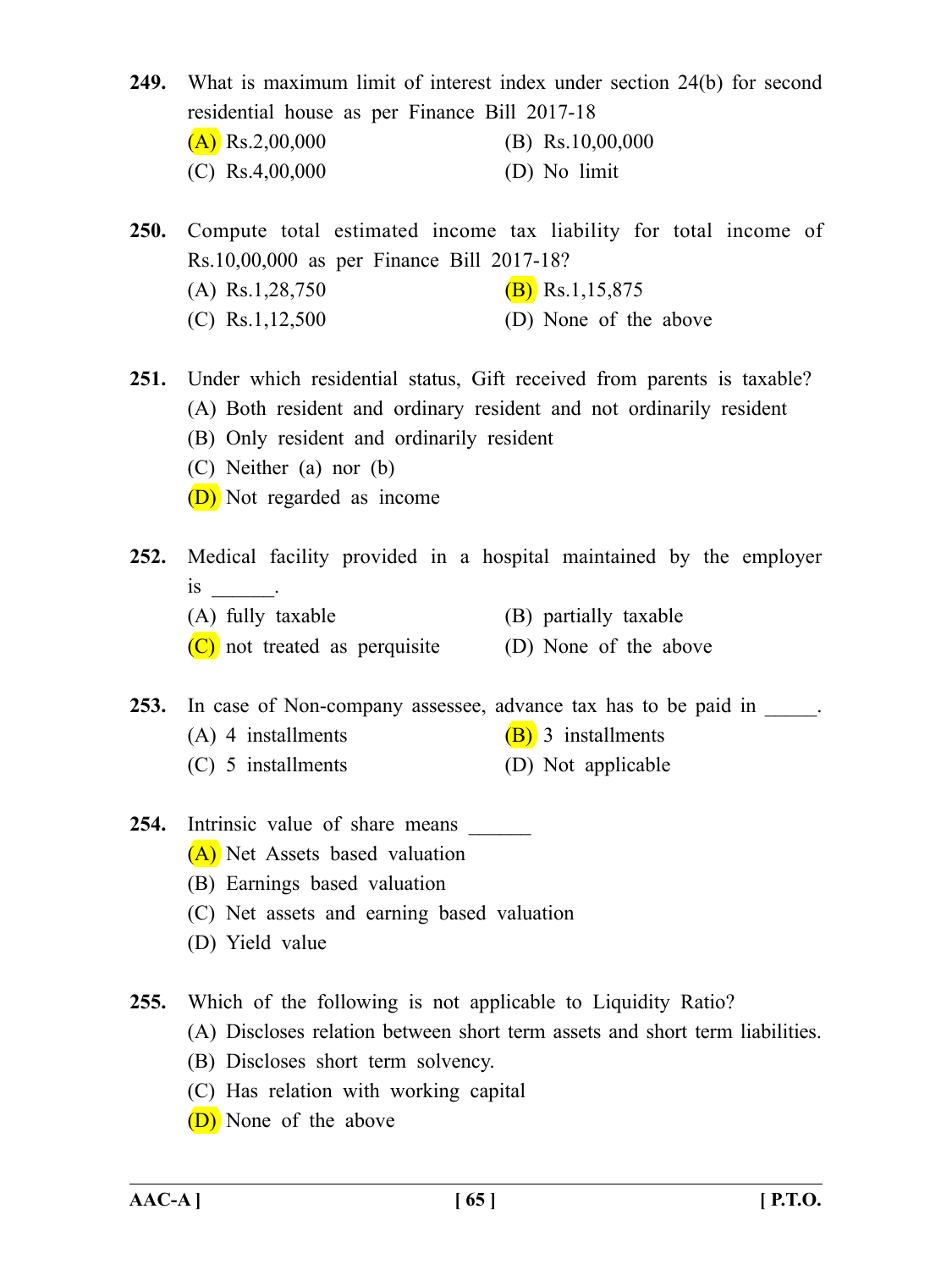256. सुसंगत पडतर .................. (A) ભવિષ્યની પડતર છે (B) રોકડ પડતર છે (C) વૈકલ્પિક પડતર છે  $(D)$  બન્ને  $(A)$  અને  $(B)$ 257. રાખી મૂકેલ કમાણીની પડતર .................. (A) વ્યક્ત પડતર છે (B) ગર્ભિત પડતર છે (D) ડૂબેલી પડતર છે (C) ઐતિહાસિક પડતર છે 258. POSDCORB આપનાર કોણ છે? (A) એફ- ડબલ્યુ ટેલર (B) મેકગ્રેગર (C) હેનરી ફેયોલ (D) ઉપરનાં એકેય વિકલ્પ નહી 259. સિદ્ધાંત $X$  ક્યા પ્રકારની નેતાગીરી હોય છે?  $(A)$  મૂકત નેતાગીરી (B) લોકશાહી લક્ષી નેતાગીરી  $(C)$  આપખુદી નેતાગીરી  $(D)$  ભાગીદારી લક્ષી નેતાગીરી 260. ઘસારાની પુનઃમૂલ્યાંકનની પદ્ધતિ .............. માટે યોગ્ય છે. (A) પ્લાન્ટ અને યંત્રો  $(B)$  મકાન  $(C)$  ફર્નિચર (D) ઢોરઢાંખર 261. જુનામાં જૂનો વ્યવસ્થાતંત્રનો પ્રકાર ........... છે.  $(A)$ રૈખિક વ્યવસ્થાતંત્ર (B) કાર્યાનુસાર વ્યવસ્થાતંત્ર (C) સમિતી વ્યવસ્થાતંત્ર (D) રૈખિક અને કર્મચારી વ્યવસ્થાતંત્ર 262. સ્ટોક બજાર 1 એપ્રિલ 2003 ની ........... રોલિંગ સેટલમેન્ટ પધ્ધતિમાં તબદીલ થયેલ છે.  $(A) T + 1$  $(B) T + 2$ (D)  $T + 5$ (C)  $T + 3$ 263. ભારતીય કંપનીઓનાં ક્યા પ્રકારનાં ઇશ્યુઓ યુએસ (US) ના સંસ્થાકીય અને છૂટક રોકાણકારોને ખરીદવા આમંત્રણ આપી શકે છે?  $(A)$  ADRs  $(B)$  GDRs  $(C)$  ECBs (D) All of the above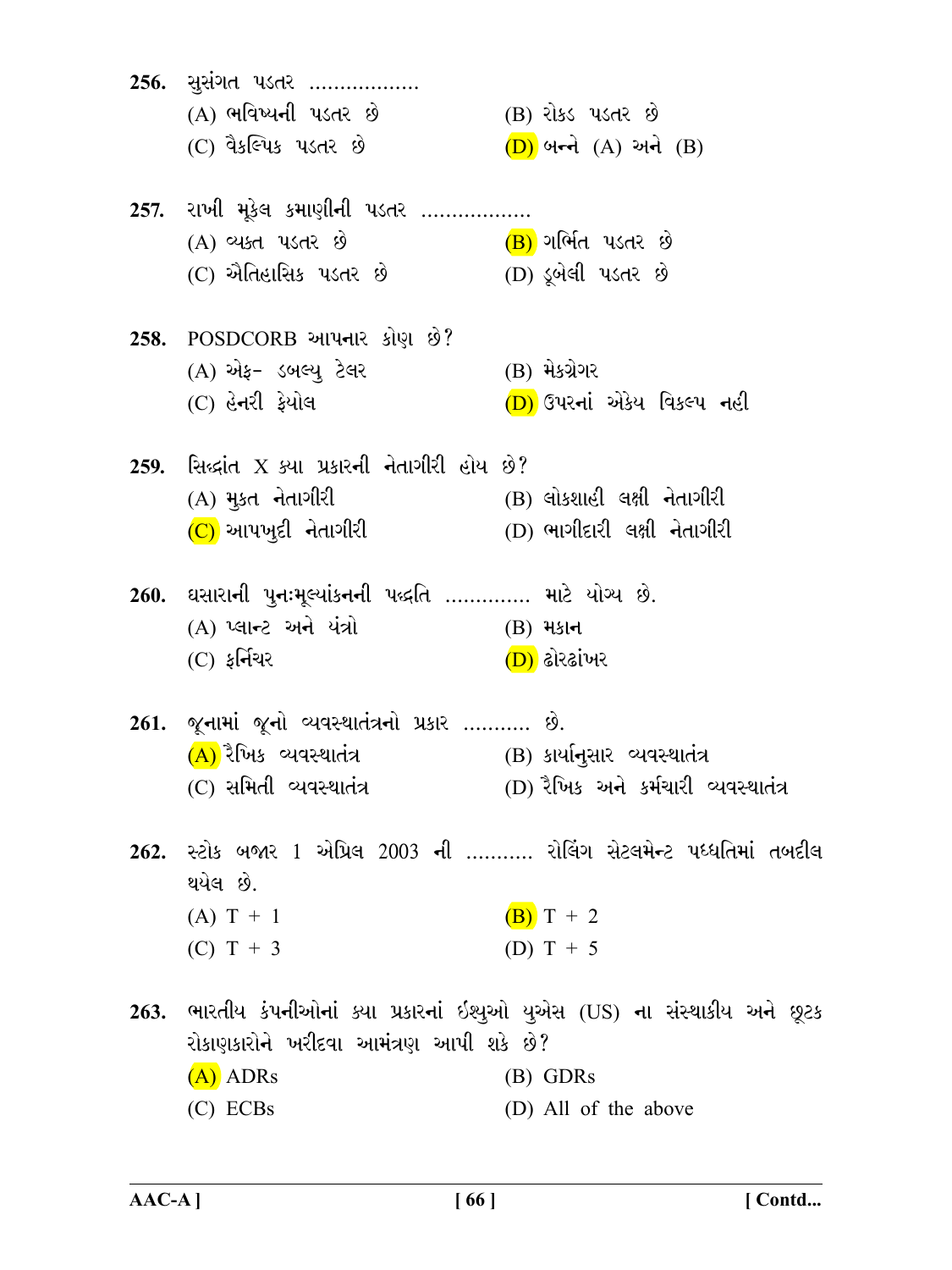| 256.        | Relevant cost is                                                                        |                                                                  |  |
|-------------|-----------------------------------------------------------------------------------------|------------------------------------------------------------------|--|
|             | (A) Future cost                                                                         | (B) Cash cost                                                    |  |
|             | (C) Opportunity cost                                                                    | $(D)$ Both $(A)$ and $(B)$                                       |  |
| <b>257.</b> | Cost of Retained Earnings is                                                            |                                                                  |  |
|             | (A) Explicit Cost                                                                       | (B) Implicit Cost                                                |  |
|             | (C) Historical Cost                                                                     | (D) Sunk cost                                                    |  |
| 258.        | Who is the contributor of POSDCORB?                                                     |                                                                  |  |
|             | $(A)$ F.W. Taylor                                                                       | (B) McGregor                                                     |  |
|             | (C) Henry Fayol                                                                         | (D) None of the above                                            |  |
|             | <b>259.</b> Which type of Leadership exists in Theory X?                                |                                                                  |  |
|             | (A) Free Leadership                                                                     | (B) Democracy oriented leadership                                |  |
|             | (C) Autocratic Leadership                                                               | (D) Participation Oriented leadership                            |  |
| <b>260.</b> | Revaluation method of depreciation is suitable for                                      |                                                                  |  |
|             | (A) Plant and Machinery                                                                 | (B) Building                                                     |  |
|             | (C) Furniture                                                                           | (D) Livestock                                                    |  |
| <b>261.</b> | The oldest type of organisation is ______.                                              |                                                                  |  |
|             | $(A)$ Line organisation                                                                 | (B) Functional organisation                                      |  |
|             | (C) Committee organisation (D) Line and staff organisation                              |                                                                  |  |
| 262.        |                                                                                         | Stock market moved to the _______ rolling settlement system from |  |
|             | April 1, 2003                                                                           |                                                                  |  |
|             | $(A) T+1$                                                                               | $(B)$ T+2                                                        |  |
|             | $(C) T+3$                                                                               | (D) $T+5$                                                        |  |
| 263.        | Which issues offer Indian companies access to the US institutional and<br>retail market |                                                                  |  |
|             | $(A)$ ADRs                                                                              | (B) GDRs                                                         |  |
|             | $(C)$ ECBs                                                                              | (D) All of the above                                             |  |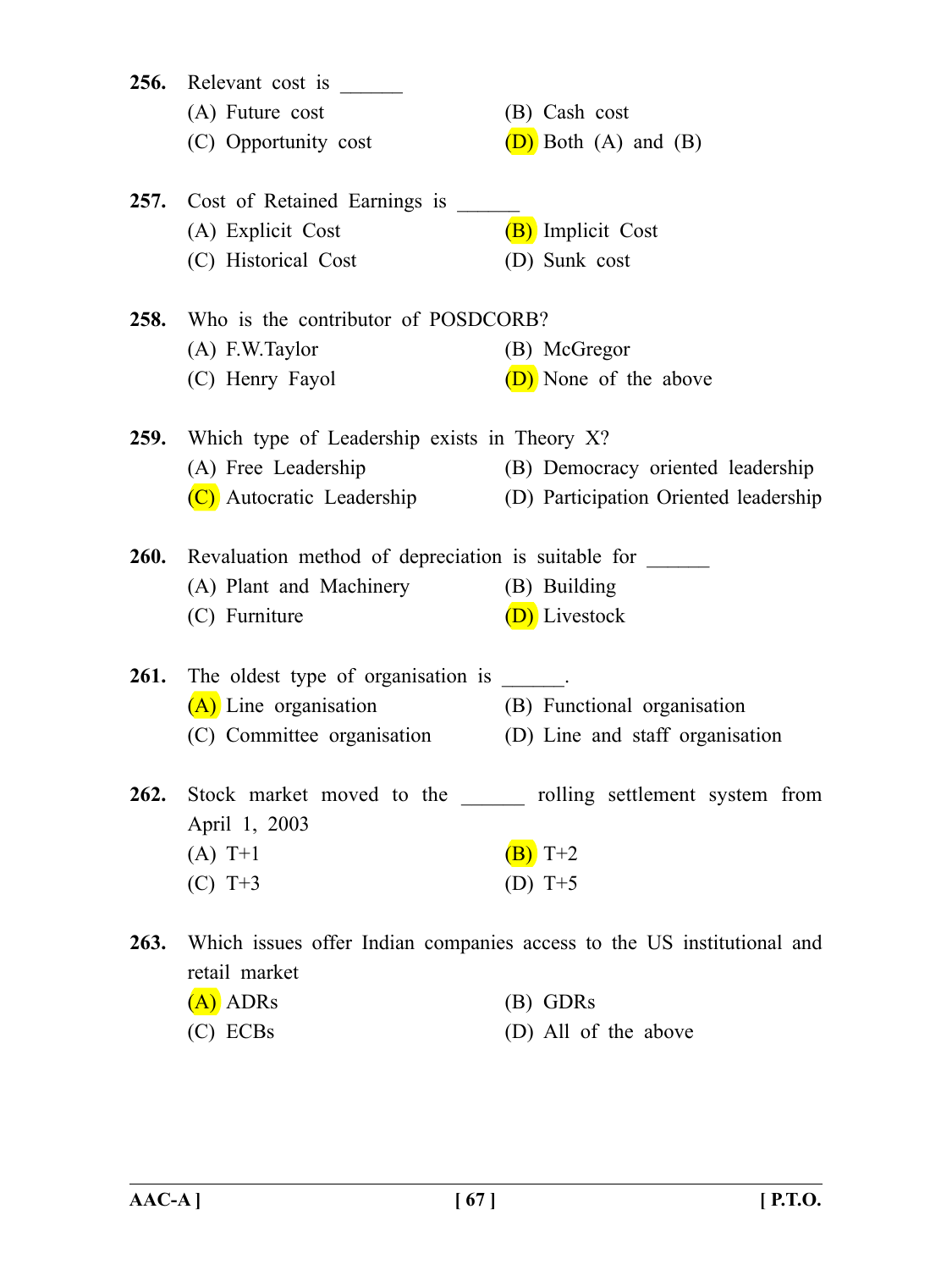264. વિદેશી સંસ્થાકીય રોકાણકારો (FIIS) ભારતીય સ્ટોક બજારમાં કેટલા રસ્તાઓ દ્વારા રોકાણ કરી શકે છે?  $(A)$  2  $(B)$  3  $(C)$  4  $(D)$  5

265. કઈ યોજનાઓમાં મ્યુચ્યુઅલ ફ્રન્ડ NAV (નેટ એસેટ વેલ્યુ) અથવા NAV સંબંધિત ભાવો પર સતત પોતાના યુનિટ્સ વેચવા અને પૂનઃ ખરીદવાની દરખાસ્ત મૂકે છે?  $(B)$  ઓપન-એન્ડેડ (A) ક્લોસ-એન્ડેડ  $(D)$  qlss (C) આવક

- 266. વીમા ધારા 1938 ની કલમ 101 A પ્રમાણે નવેમ્બર 2000 માં સરકારે કઈ કંપની માટે "ભારતીય પુનર્વિમા કંપની' તરીક જાહેરનામું બહાર પાડ્યું છે?
	- (A) નેશનલ ઇન્સ્યોરન્સ કંપની લિમિટેડ
	- (B) न्यू ઇન્ડિયા એસ્યોરન્સ કંપની લિમિટેડ
	- (C) જનરલ ઇન્સ્યોરન્સ કોર્પોરેશન ઓફ ઇન્ડિયા
	- (D) ઓરિયન્ટલ ઇન્સ્યોરન્સ કંપની લિમિટેડ
- 267. નીચેનામાંથી ક્યું વિધાન સાચું નથી?
	- (A) ક્રેડીટ રેટીંગ એ નાણાં ઉછીનાં લેનારની ગુણવત્તાનું (શાખ) મૂલ્યાંકન છે.
	- (B) ક્રેડીટ રેટીંગ નાણાંકીય બજારોનાં વિકાસમાં મદદ કરે છે.
	- $(C)$  ક્રેડીટ રેટીંગ જામીનગીરીઓ ખરીદવા, રાખી મૂકવા અથવા વેચવા અંગેની ભલામણ કરે છે.
	- (D) ક્રેડીટ રેટીંગ ઓછી પ્રખ્યાત કંપનીઓને મૂડી બજારમાંથી ભંડોળ પ્રાપ્ત કરવાનું શક્ય બનાવે છે.
- 268. જ્યારે ઉત્પાદક વિદેશી બજાર માટે તદ્દન નવી પેદાશ બનાવે તો તેને ………. કહેવાય છે.
	- (A) પેદાશ વિસ્તરણ  $(B)$  પેદાશ અનુકૂલન
	- $(C)$  શોધ
- (D) પ્રમાણિતકરણ
- 269. નીચેનામાંથી કય બેન્કોની Tier-I મૂડીનું તત્વ નથી? (A) ભરપાઇ થયેલી ઇક્વિટીમૂડી (B) શેર પ્રીમિયમ (C) કાયદેસર અને મૂડી અનામત (D) સામાન્ય જોગવાઇઓ અને નૂકસાન અનામતો.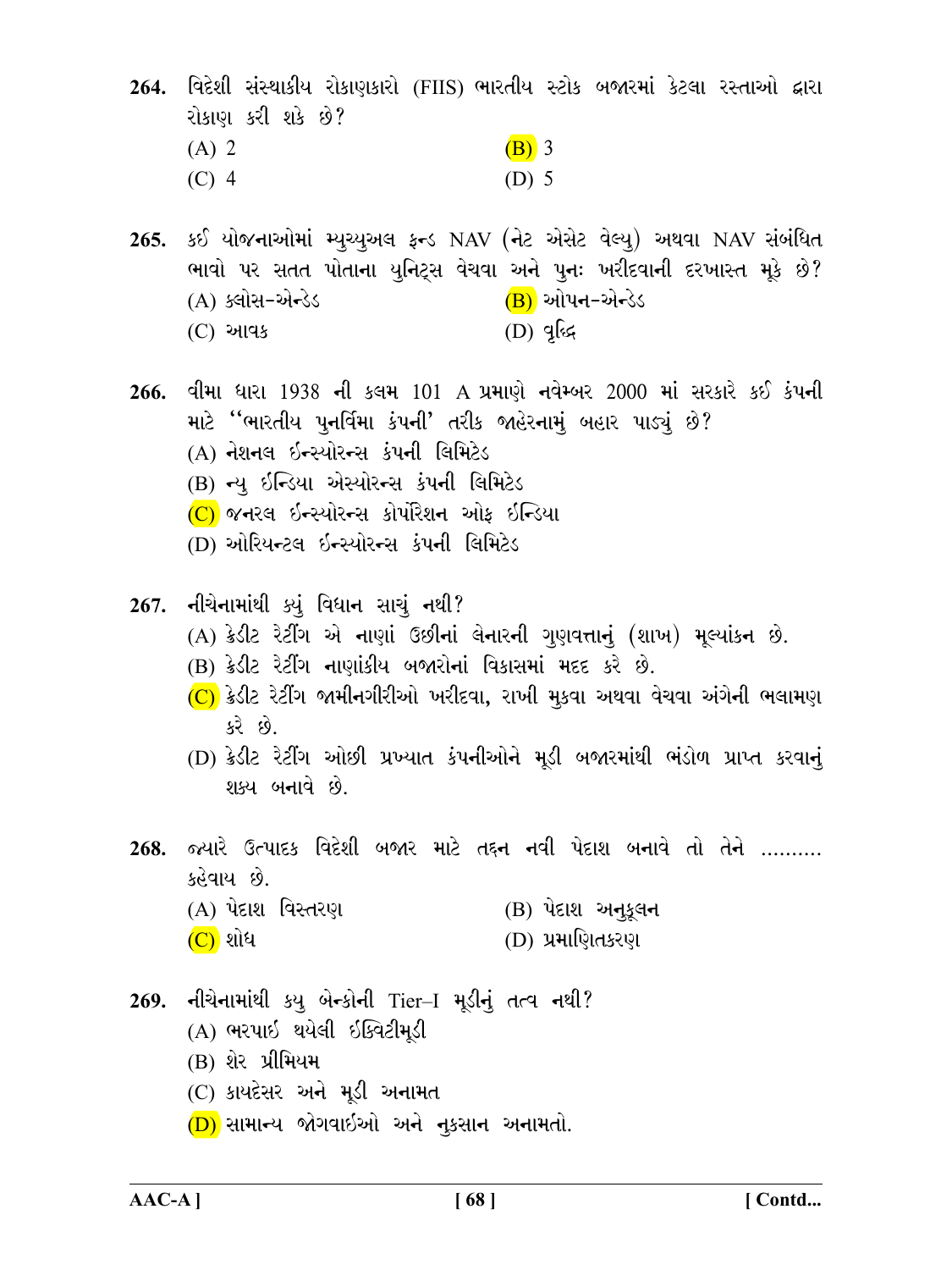**264.** Through how many routes, foreign institutional investors (FIIs) can invest in the Indian stock market? (A) 2 (B) 3 (C) 4 (D) 5

**265.** In case of which schemes the mutual fund continuously offers to sell and repurchase its units at NAV (Net asset value) or NAV related prices?

- (A) Close-ended  $(B)$  Open-ended
- (C) Income (D) Growth
- **266.** In November 2000, the Government notified which company as the 'Indian Reinsurer' under Section 101A of the Insurance Act, 1938 (A) National Insurance Company Limited
	- (B) New India Assurance Company Limited
	- (C) General Insurance Corporation of India
	- (D) Oriental Insurance Company Limited
- **267.** Which of the following statements is not correct?
	- (A) Credit rating is the assessment of a borrower's credit quality
	- (B) Credit rating helps in the development of financial markets
	- $(C)$  Credit rating is a recommendation to buy, hold or sell securities
	- (D) Credit rating enables even lesser known companies to raise funds from capital market.
- **268.** When a marketer develops an entirely new product for a foreign market, it is known as .
	- (A) Product extension (B) Product adaptation
	- (C) Invention (D) Standardisation
- **269.** Which of the following is not an element of Tier I capital of Banks? (A) Paid-up equity capital
	-
	- (B) Share premium
	- (C) Statutory and Capital Reserves
	- (D) General Provisions and Loss reserves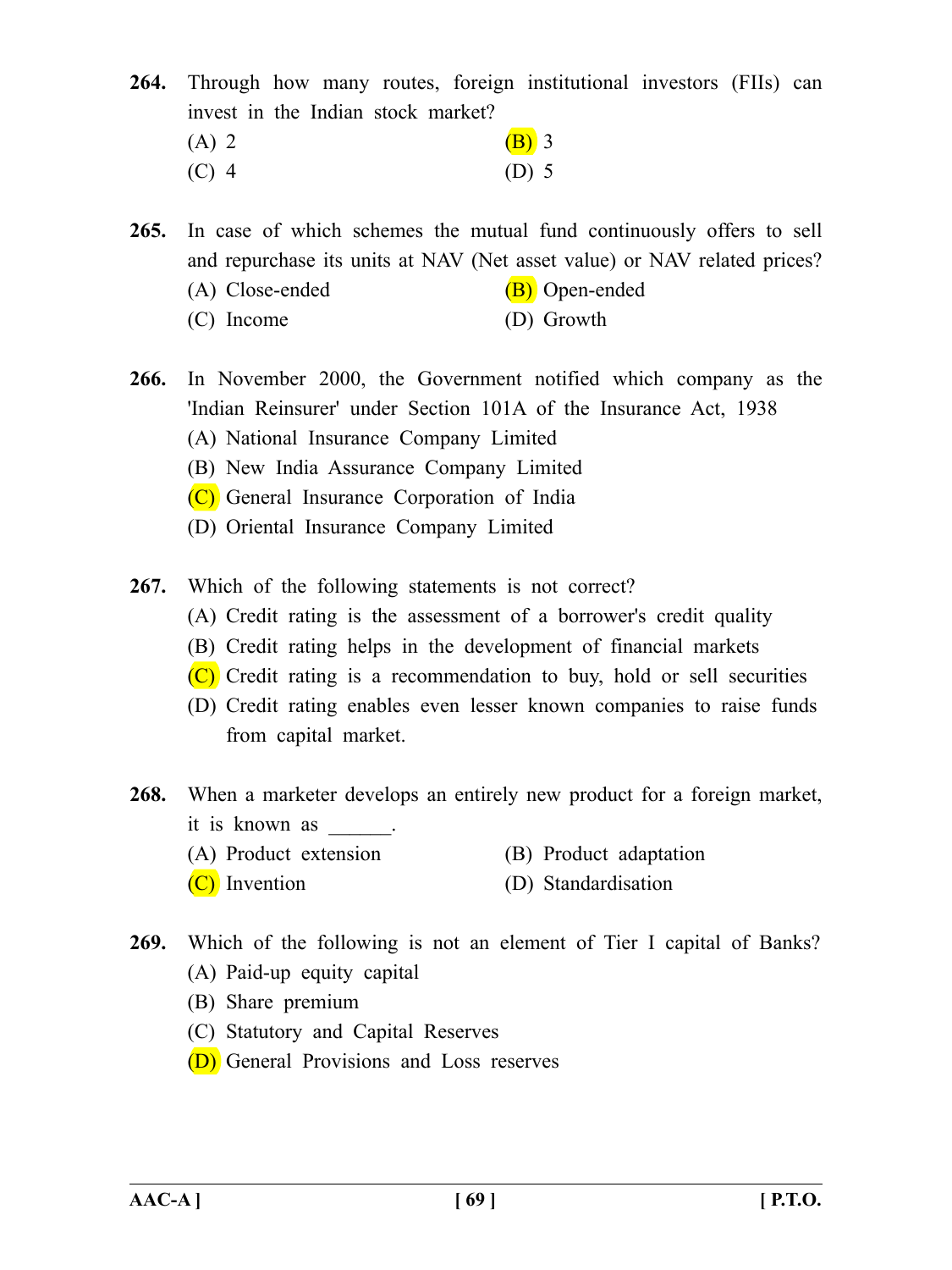270. બેન્કો દ્વારા સમયનાં આધારે નોન-પરફોર્મિંગ એસેટ્સ (NPAS) ને કેટલાં વર્ગોમાં વર્ગીકૃત કરવામાં આવે છે?  $(B)$  3  $(A)$  2  $(C)$  4  $(D)$  5

271. મૂડી બજારોનું નિયમન કરવા ઉપરાંત, તાજેતરમાં SEBI (Seurities and Exchange Board of India) ને ક્યા અન્ય બજાર માટે નિયમનકારી એકમ બનાવવાનું આવ્યું છે?

- (A) નાણા બજાર (B) NASDAQ
- (C) કોમોડીટી બજાર (D) સક્ષ્મ ધિરાણ

272. વિદેશ બજારમાં સામેલ થવા માટે પેઢીને નોંધોના કેટલા સ્વરૂપો ઉપલબ્ધ છે?  $(A)$  3  $(B)$  4  $\overline{C}$  5  $(D)$  6

273. નીચેનામાંથી ક્યું સાચું નથી? (A) Repos જામીનગીરીઓ દ્વારા સુરક્ષિત છે. (B) Repos બજાર આધારિત સાધન છે.  $(C)$  Repos ગર્ભિત રીતે પ્રવાહિતા ખેંચનાર છે. (D) બે પ્રકારનાં Repos છે - બજાર Repos અને RBI Repos 274. કઈ ખાસ નાણાંકીય સંસ્થા વ્યક્તિઓ અને ધંધાકીય એકમોની શાખ અંગેનો ઐતિહાસિક રેકોર્ડ ધરાવે છે?  $(A)$  ARCIL  $(B)$  IDFC

 $(C)$  CIBIL  $(D)$  SBI

275. કયા દેશ વચ્ચે મૂક્ત વેપાર ઝોનની સ્થાપના જાન્યુઆરી 1994 માં નોર્થ અમેરિકા ફ્રી ટ્રેડ ઝોન સમજૂતી (NAFTA) આધારે થઈ?  $(A)$ યનાઈટેડ સ્ટેટસ, મેકસિકો અને કેનેડા (B) યુનાઇટેડ સ્ટેટસ, ચીન અને કેનેડા (C) લેટીન અમેરીકા, મેક્સિકો અને કેનેડા (D) યુનાઈટેડ સ્ટેટ્સ, કોલંબીયા અને મેકસિકો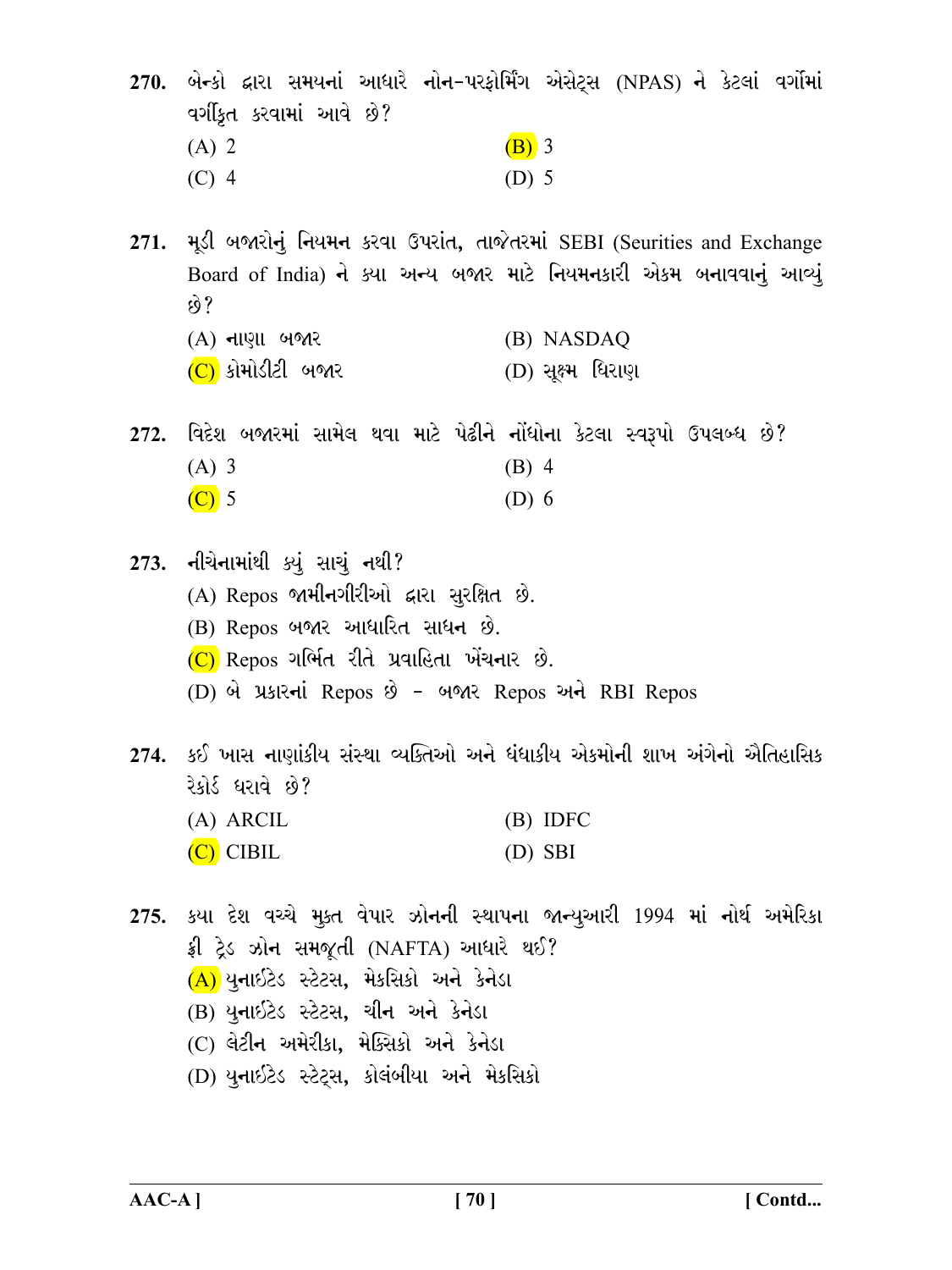**270.** Banks are required to classify non-performing assets into how many categories based on the period for which the asset has remained nonperforming?

| $(A)$ 2 | $(B)$ 3 |
|---------|---------|
| $(C)$ 4 | $(D)$ 5 |

**271.** Besides regulating capital market, recently SEBI (Securities and Exchange Board of India) has been made a regulating body for which other market?

| (A) Money Market       | (B) NASDAQ        |
|------------------------|-------------------|
| (C) Commodities Market | (D) Micro-Finance |

**272.** How many mode of entries are available to a firm to get involved in a foreign market?

| $(A)$ 3                 | $(B)$ 4 |
|-------------------------|---------|
| $\overline{\text{C}}$ 5 | $(D)$ 6 |

- **273.** Which of the following is not correct?
	- (A) Repos are backed by securities
	- (B) Repos are market based instruments
	- (C) Repos implies absorption of liquidity
	- (D) There are two types of repos-market repos and RBI repos

**274.** Which specialized financial institution maintains records of credit histories of individuals and business entities?

| $(A)$ ARCIL | $(B)$ IDFC |
|-------------|------------|
| $(C)$ CIBIL | $(D)$ SBI  |

**275.** In January 1994, the North-American Free Trade Agreement (NAFTA) established a free trade zone among which countries? (A) United States, Maxico and Canada

- (B) United States, China and Canada
- (C) Latin America, Maxico and Canada
- (D) United States, Colombia and Maxico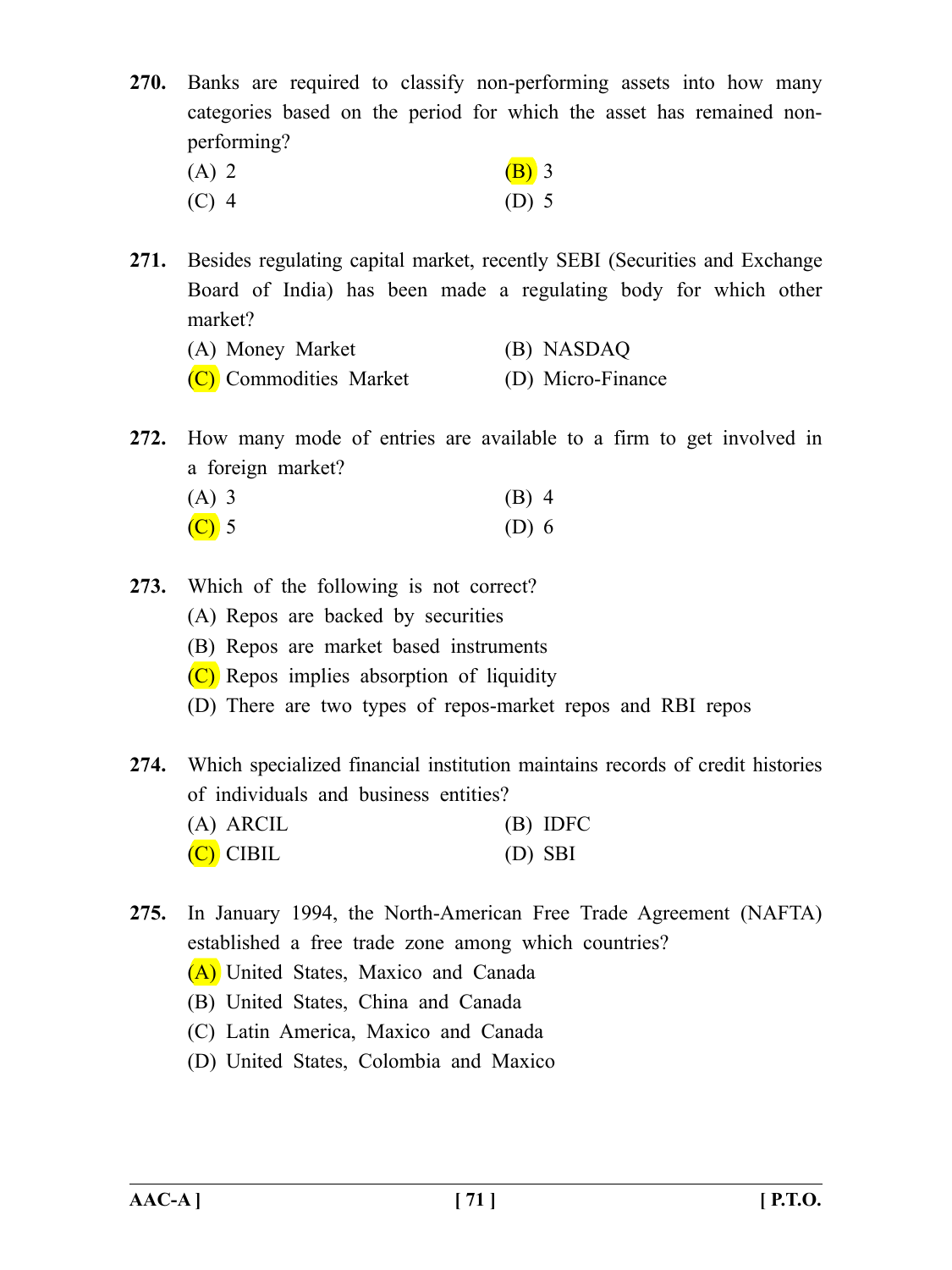276. NACAS એટલે શું?

(A) National Advisory Committee on Accounting Standards

- (B) National Assessment Committee on Accounting Standards
- (C) National Accounting Committee on Accounting Standards
- (D) Natural Accountable Committee on Accounting Standards
- 277. હિસાબી ધોરણ (AS) 27 માટે નીચેનામાંથી કયુ લાગૂ પડે છે? (A) આંતરીક નાણાંકીય અહેવાલ પ્રગટીકરણ (B) સંયુક્ત સાહસમાં હિતોનું નાણાંકીય અહેવાલ પ્રગટીકરણ (C) નાણાંકીય સાધનોનું પ્રગટીકરણ (D) ઉપરના એકેય નહીં
- 278. ઇન્વેન્ટરીની પડતર નક્કી કરવામાં નીચેનામાંથી કોનો સમાવેશ થતો નથી? (A) માલસામાન, મજૂરી અને અન્ય ઉત્પાદનના ખર્ચામાં અસામાન્ય બગાડની રકમો (B) સંગ્રહ પડતર (C) વહીવટી અને વેચાણ વિતરણ ખર્ચા (D) ઉપરનાં બધાં
- 279. હિસાબી ધોરણ 6  $(AS\ 6)$  કોને લાગૂ પડતું નથી? (B) કર્નિચર  $(A)$  મકાન (D) ઉપરના એકેય નહી (C) પાઘડી
- 280. નીચેનામાંથી કઈ ફગાવાલક્ષી પધ્ધતિ સ્વીકૃત નથી? (A) पूनःस्थापना पडतर पध्धति (B) વર્તમાન પડતર હિસાબી પધ્ધતિ (C) વર્તમાન ખરીદ શક્તિ હિસાબી પધ્ધતિ (D) ઉપરનાં બધાં જ વિકલ્પ
- 281. નીચેની વિગતોના આધારે ગિયરીંગ હવાલાની રકમ શોધો. ઘસારાનો હવાલો રૂ. 10,000; વેચાણ પડતરનો હવાલો રૂ. 20,000; નાણાંકીય કાર્યશીલ મૂડીનો હવાલો રૂ. 20,000. કુલ ભંડોળોમાં, બાહ્ય ભંડોળો 30% છે.  $(A)$  3. 15,000  $(B)$  3. 35,000 (D) ઉપરનાં એકેય વિકલ્પ નહીં.  $(C)$  3. 20,000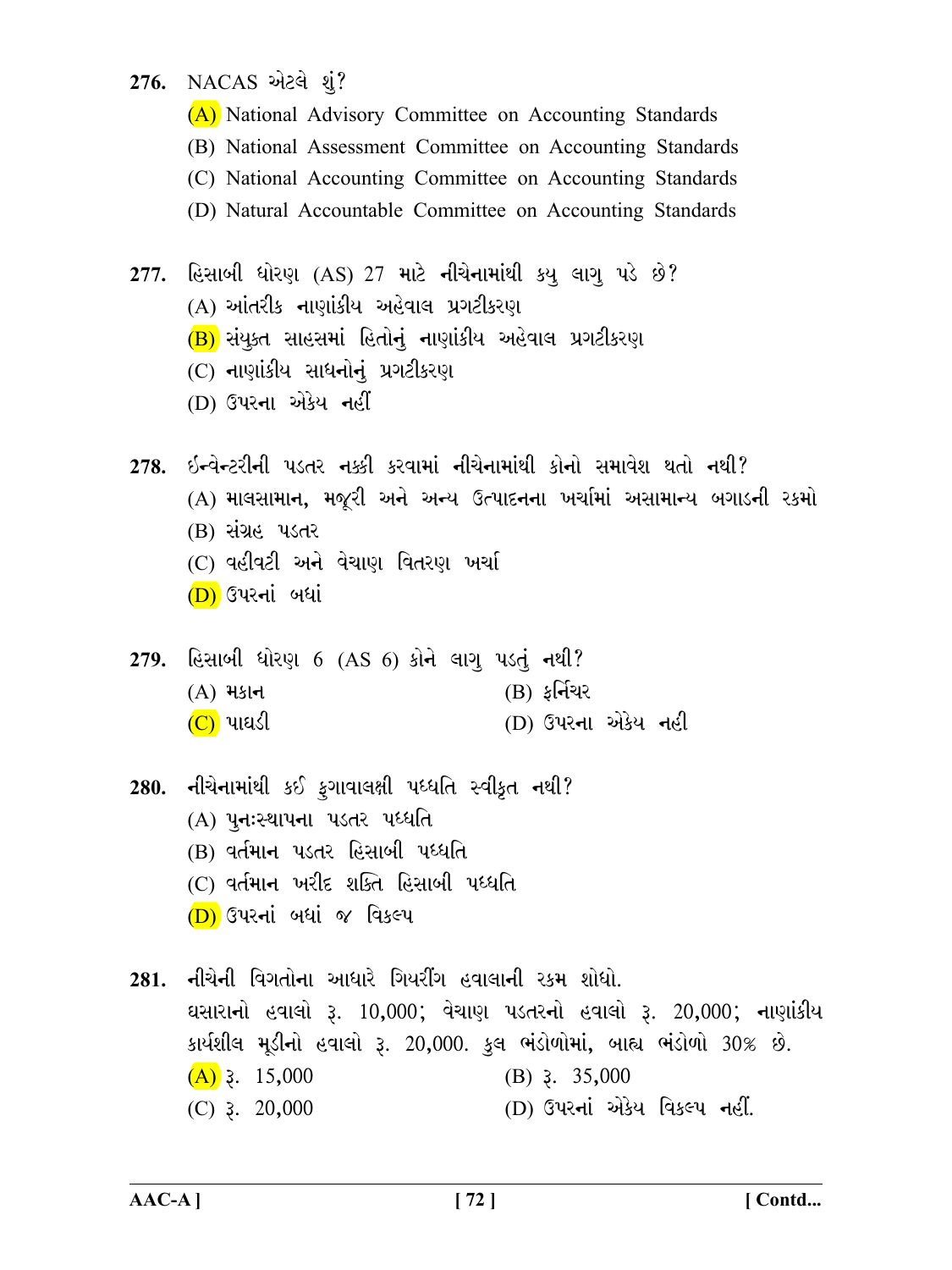# 276. NACAS stands for

- (A) National Advisory Committee on Accounting Standards
- (B) National Assessment Committee on Accounting Standards
- (C) National Accounting Committee on Accounting Standards
- (D) National Accountable Committee on Accounting Standards
- **277.** Which of the following is applicable to AS 27?
	- (A) Interior Financial Reporting
	- (B) Financial Reporting of Interests in Joint Venture.
	- (C) Financial Instruments Disclosure
	- (D) None of the above
- **278.** Which of the following is not included to determine cost of inventory?
	- (A) Abnormal accounts of wasted materials, labour and other production costs.
	- (B) Storage costs
	- (C) Administration and selling expenses
	- (D) All of the above
- **279.** To whom Accounting Standard (AS)6 is not applicable?
	- (A) Building (B) Furniture
	- (C) Goodwill (D) None of the above
- **280.** Which of the following Inflation Accounting method is not universally accepted?
	- (A) Replacement Cost Method
	- (B) Current Cost Accounting Method
	- (C) Current Purchasing Power method
	- (D) All of the above
- **281.** From the following information, find out amount of Gearing Adjustment. Depreciation adjustment Rs.10,000 cost of sales adjustment Rs.20,000 Monetary Working capital adjustment Rs.20,000. In total Funds, 30% are external funds.
	- $(A)$  Rs.15,000 (B) Rs.35,000
	- (C) Rs.20,000 (D) None of the above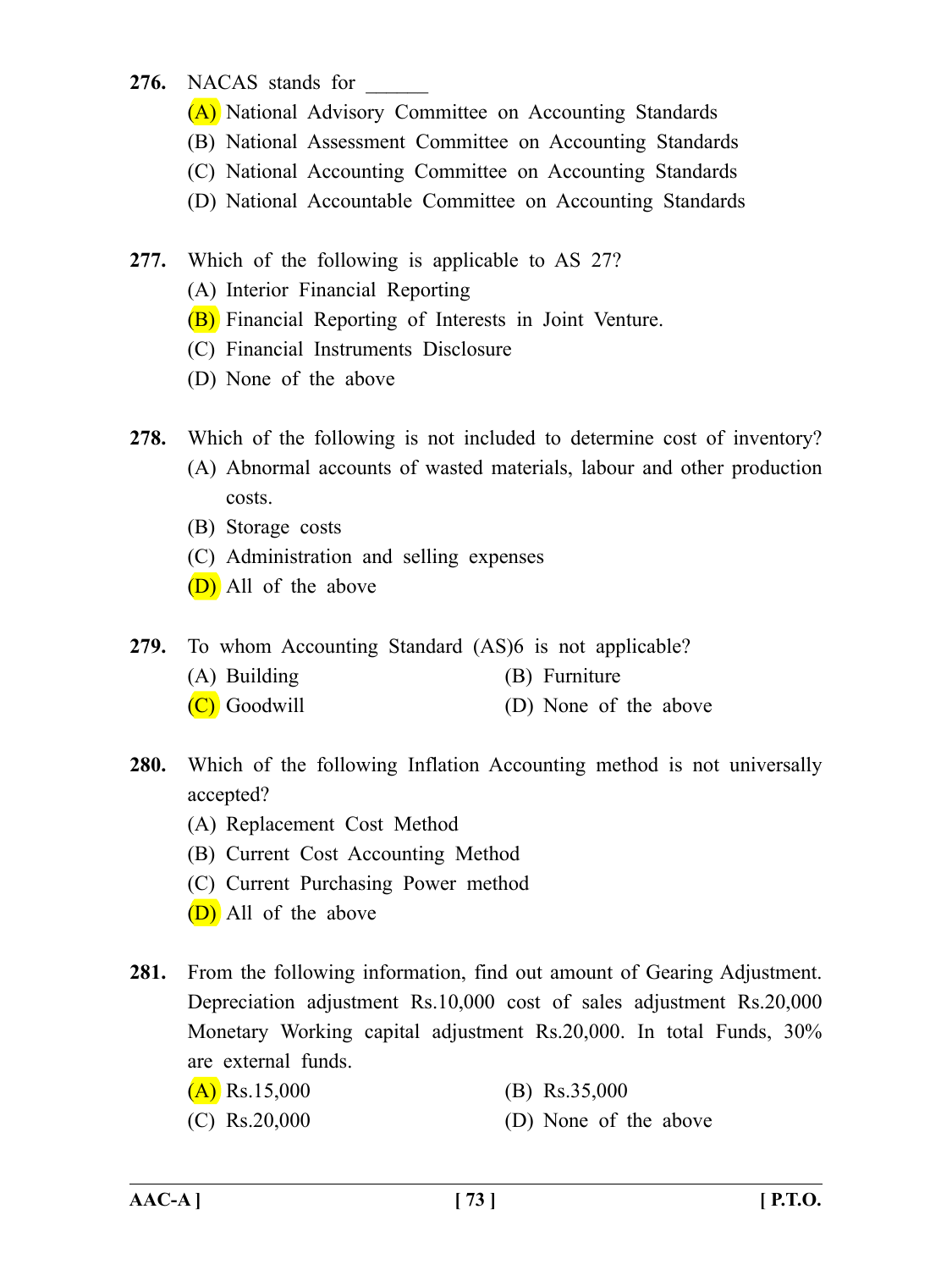| 282. નીચેનામાંથી કયુ માનવસંપત્તિનાં હિસાબો માટે અપ્રસ્તુત છે?<br>(A) lev and Schwartz Model (B) Gordon Model<br>(C) Eric Flamholtz Model (D) Jaggi-Lau's Model |                                                                                                                                           |
|----------------------------------------------------------------------------------------------------------------------------------------------------------------|-------------------------------------------------------------------------------------------------------------------------------------------|
| (A) શાસકની પાઘડી ઘટાડે છે.      (B) શાસકનો મહેસુલી નફો ઘટાડે છે.<br>(C) શાસકની મૂડી અનામત વધારે છે. (D) બન્ને (A) અને (C)                                      | 283. શાસ્ક કંપનીનાં હિસાબોમાં, શેર ખરીદી પહેલાનાં નફામાં શાસકને મળેલ ભાગ …….                                                              |
| 284. SEBI ના નવા ચેરમેન કોણ છે?<br>(A) યુ. કે. સિ <del>ન્</del> હા<br>(C) રમેશ દાસ                                                                             | (B) અજય ત્યાગી<br>(D) સી.બી.ભાવે                                                                                                          |
| 285. કયા વર્ષમાં આંતરરાષ્ટ્રીય વિકાસ સંગઠન (IDA) ની સ્થાપના થઈ?<br>(A) 1962<br>$(C)$ 1960                                                                      | $(B)$ 1961<br>(D) ઉપરનાં એકેય વિકલ્પ નહીં.                                                                                                |
| 286. એશિયન ડેવલપમેન્ટ બેન્ક (ADB) નું વડુમથક ક્યાં આવેલ છે?<br>$(A)$ જાપાન<br>(C) ફિલીપાઇન્સ                                                                   | $(B)$ શ્રીલંકા<br>$(D)$ મલેશિયા                                                                                                           |
| નીચેનામાંથી કયુ સાચું નથી?<br>(A) રોકડમાં વધારો રૂ. 10,000<br>(C) મૂડીમાં વધારો રૂ. 3000                                                                       | 287. રૂ. 7000 નો માલ રૂ. 10,000 માં રોકડથી વેચ્યો. હિસાબી સમીકરણ પ્રમાણે<br>(B) રોકડમાં ઘટાડો રૂ. 7000<br>$(D)$ સ્ટોકમાં ઘટાડો રૂ. 10,000 |
| 288. માલસામાન વપરાશ વિચલન અંગે કોણ જવાબદાર છે?<br>$(A)$ કામદારો<br>(C) ખરીદ મેનેજર                                                                             | (B) કર્મચારીઓ<br>(D) ઉત્પાદન મેનેજર                                                                                                       |
| 289. નીચેનામાંથી કઈ મૂળભૂત હિસાબી ધારણા નથી?<br>(A) ચાલુ પેઢી<br>$(C)$ સંપાદન                                                                                  | (B) એકસૂત્રતા<br><u>(D)</u> નાણાંકીય માપ                                                                                                  |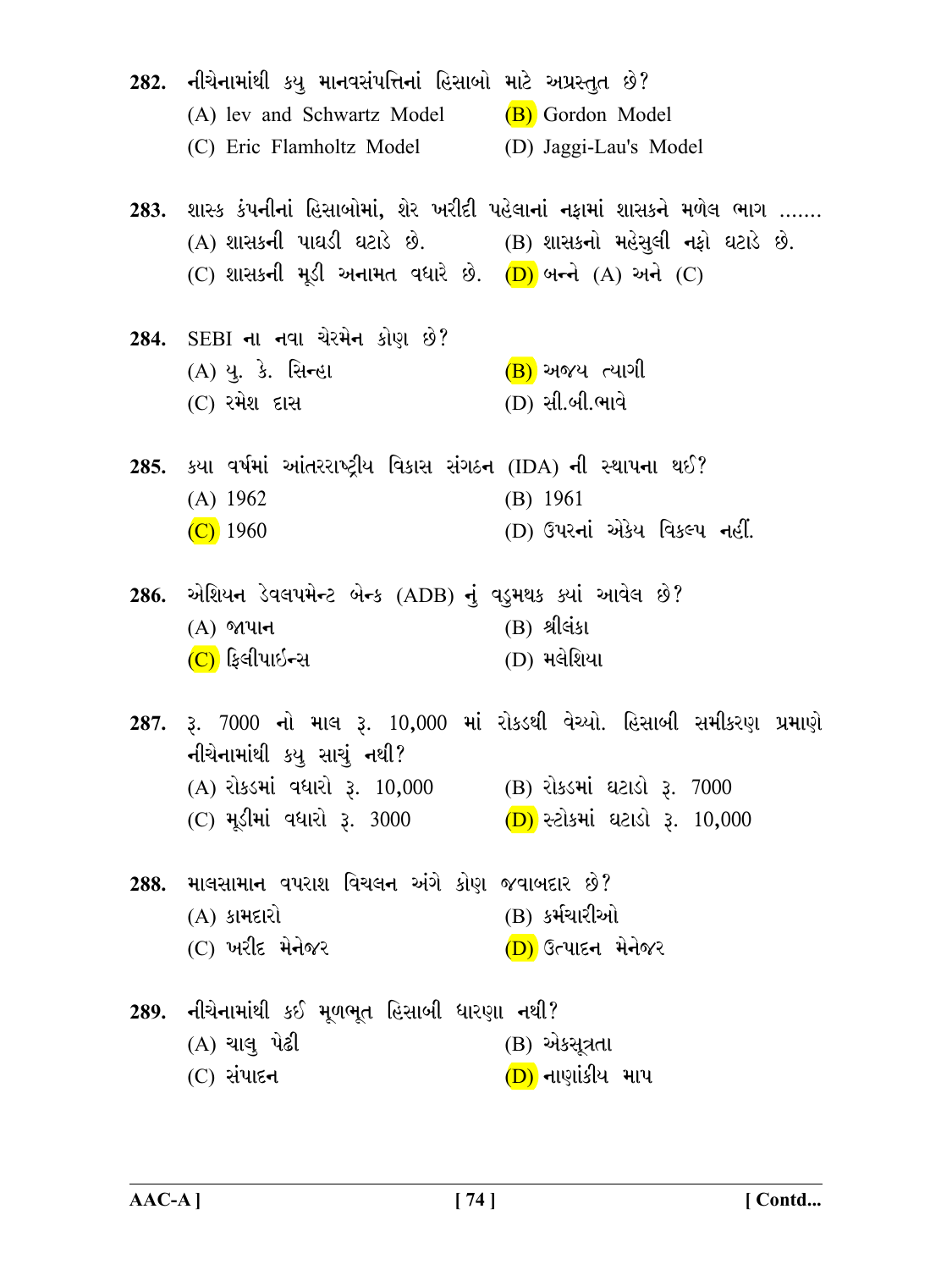| 282.        | Which of the following is irrelevant to Human Resource Accounting?                                                                                                                                                   |                                                                          |  |
|-------------|----------------------------------------------------------------------------------------------------------------------------------------------------------------------------------------------------------------------|--------------------------------------------------------------------------|--|
|             | (A) Levand Schwartz Model                                                                                                                                                                                            | (B) Gordon Model                                                         |  |
|             | (C) Eric Flamholtz Model (D) Jaggi-Lau's Model                                                                                                                                                                       |                                                                          |  |
| <b>283.</b> | by holding company<br>$\mathcal{L} = \mathcal{L} \times \mathcal{L}$<br>(A) reduces goodwill of holding company<br>(B) reduces revenue profit of holding company<br>(C) increases capital reserve of holding company | In accounts of holding company, share in pre acquisition profit received |  |
|             | $(D)$ Both $(A)$ and $(C)$                                                                                                                                                                                           |                                                                          |  |
|             | 284. Who is the new Chairman of SEBI?                                                                                                                                                                                |                                                                          |  |
|             | $(A)$ U.K. Sinha                                                                                                                                                                                                     | (B) Ajay Tyagi                                                           |  |
|             | (C) Ramesh Das                                                                                                                                                                                                       | (D) C.B. Bhave                                                           |  |
| <b>285.</b> | established?                                                                                                                                                                                                         | In which year the International Development Association (IDA) was        |  |
|             | $(A)$ 1962                                                                                                                                                                                                           | (B) 1961                                                                 |  |
|             | $(C)$ 1960                                                                                                                                                                                                           | (D) None of the above                                                    |  |
| <b>286.</b> | The headquarter of Asian Development Bank (ADB) is                                                                                                                                                                   |                                                                          |  |
|             | $(A)$ Japan                                                                                                                                                                                                          | (B) Sri Lanka                                                            |  |
|             | (C) Phillipines                                                                                                                                                                                                      | (D) Malaysia                                                             |  |
| 287.        | not correct as per accounting equation?                                                                                                                                                                              | Goods of Rs.7000 are sold for Rs.10,000. which of the following is       |  |
|             | $(A)$ Increase in cash Rs.10,000                                                                                                                                                                                     | (B) Increase in stock Rs.7,000                                           |  |
|             |                                                                                                                                                                                                                      | (C) Increase in capital Rs.3,000 (D) Decrease in stock Rs.10,000         |  |
| 288.        | Who is responsible for material usage variance?                                                                                                                                                                      |                                                                          |  |
|             | (A) Workers                                                                                                                                                                                                          | (B) Employees                                                            |  |
|             | (C) Purchase Manager                                                                                                                                                                                                 | (D) Production Manager                                                   |  |
|             |                                                                                                                                                                                                                      |                                                                          |  |

**289.** Which of the following is not fundamental accounting assumption?

- (A) Going Concern (B) Consistency
- (C) Accrual (D) Money Measurement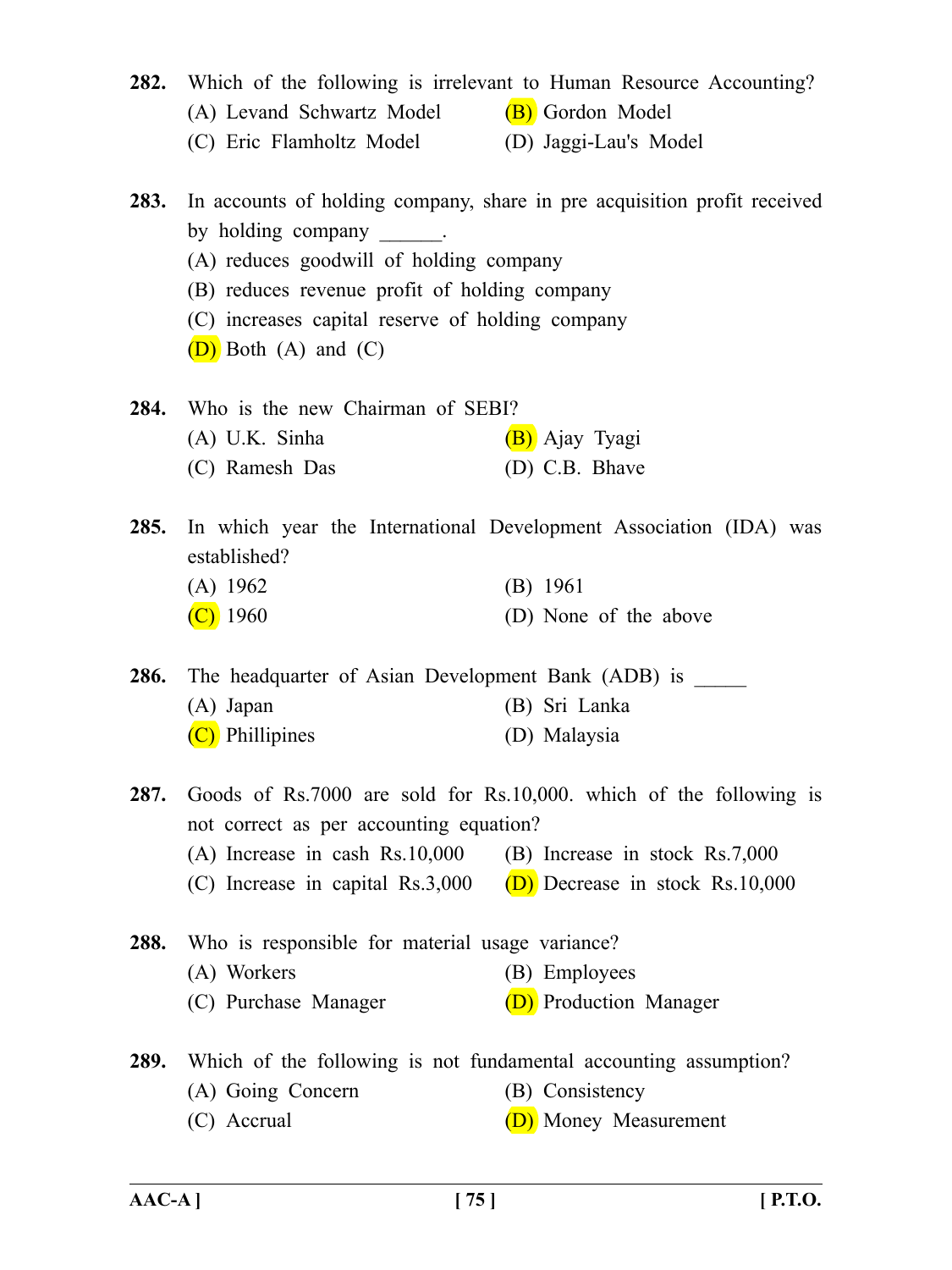290. કયા વર્ષમાં આંતરરાષ્ટ્રીય હિસાબી ધોરણ સમિતિની રચના થઈ?

| $(A)$ 1971 | $(B)$ 1972 |
|------------|------------|
| $(C)$ 1973 | (D) $1974$ |

291. બે કરતાં વધુ ચાવીરૂપ પરિબળોમાં ઇષ્ટતમ ઉત્પાદન મિશ્ર નક્કી કરવા કઈ ટેકનિકનો ઉપયોગ થાય છે? (A) રૈખિક આયોજન (B) ટાન્સપોર્ટેશન (C) અસાઇનમેન્ટ (D) સિમ્યુલેશન

292. ઉત્પાદનની ઇષ્ટતમ સપાટી એટલે ............. (A) અવરોધો સાથે ન્યૂનત્તમ પડતર (B) અવરોધો સાથે મહત્તમ પડતર (C) મહત્તમ ઉપજ અને ન્યુનતમ પડતર (D) બન્ને (A) અને (B)

293. નીચેનામાંથી કયું SAARC (South Asian Associatin for Regional Cooperation) નં સભ્ય નથી?  $(A)$  અફઘાનિસ્તાન  $(B)$  ભૂટાન

 $(C)$  બંગલાદેશ (<mark>D)</mark> મલેશિયા

| 294. જનધન યોજના એ શાની યોજના છે? |                      |
|----------------------------------|----------------------|
| (A) નાણાંકીય સમાવેશ              | (B) ગરીબી ઘટાડો      |
| (C) આર્થિક સશક્તિકરણ             | $(D)$ સામાજિક ઉત્થાન |

295. નીચેનામાંથી સાચી રીતે ન્યૂનત્તમ માપદંડ (બેન્ચમાર્કીંગ) નું મહત્ત્વ સમજાવે છે. (A) ઊંચી ગુણવત્તા નિભાવવાની પ્રક્રિયા (B) એક એવી પધ્ધતિ જયા પ્રક્રિયાના અન્ય કંપનીની શ્રેષ્ઠ પધ્ધતિ સાથે સરખામણી (C) આંકડાશાસ્ત્રીય મોડેલ પર આધારિત નિર્ણય ઘડતરનું સાધન (D) ન્યૂનતમ પડતરે ઇન્વેસ્ટરોને અંકુશિત કરવાની પધ્ધતિ

#### 296. નીચેનામાંથી કયુ સંકલન પ્રાપ્ત કરવાની ટેકનિક છે? (A) સ્ટાફ સભા (B) સમિતિની રચના  $(C)$  नेतृत्व (D) ઉપરનાં બધા વિકલ્પ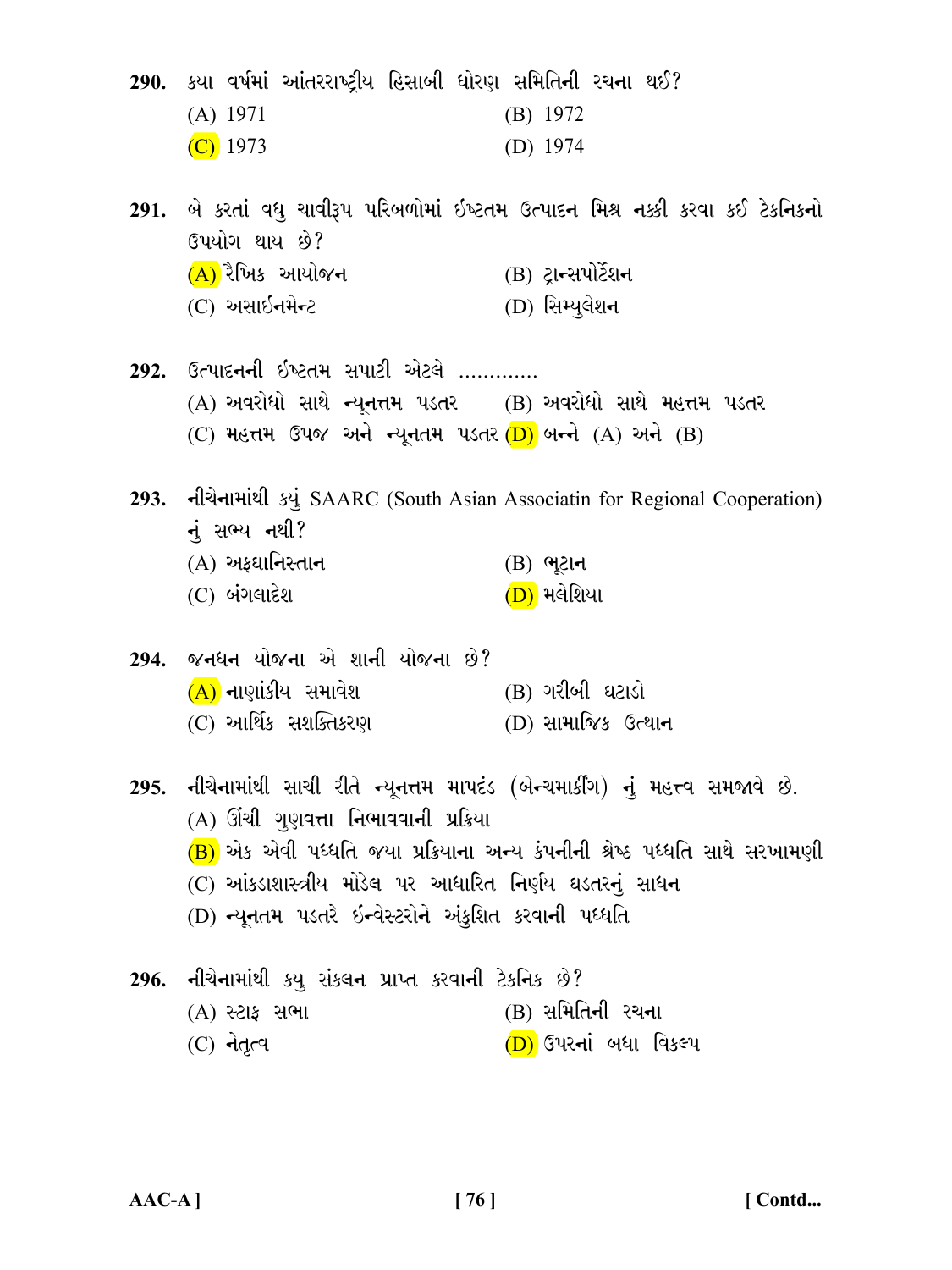**290.** In which year International Accounting Standard Committee was formed?

| $(A)$ 1971 | $(B)$ 1972 |
|------------|------------|
| $(C)$ 1973 | (D) $1974$ |

**291.** In case of more than two key factors to determine optimum product mix, which technique is used?

- (A) Linear Programming (B) Transportation
- (C) Assignment (D) Simulation
- **292.** Optimum level of Production means
	- (A) Minimum cost with constraints
	- (B) Maximum yield with constraints
	- (C) Maximum yield and minimum cost
	- (D) Both (A) and (B)

**293.** Which of the following is not a member of SAARC (South Asian Association for Regional Cooperation)

- (A) Afghanistan (B) Bhutan
- (C) Bangladesh (D) Malaysia
- 294. Jan Dhan Yojana is a scheme of (A) Financial inclusion (B) Poverty alleviation (C) Economic empowerment (D) Social upliftment
- **295.** Which of the following signifies 'Benchmarking'?
	- (A) Process to maintain high level of quality
	- (B) Method of comparing a process with the company carrying it out in best way.
	- (C) A decision making tool based on statistical model
	- (D) Method of controlling inventory at lowest cost

**296.** Which of the following is a technique to achieve coordination?

- (A) Staff meetings (B) Committee formation
- (C) Leadership  $(D)$  All of the above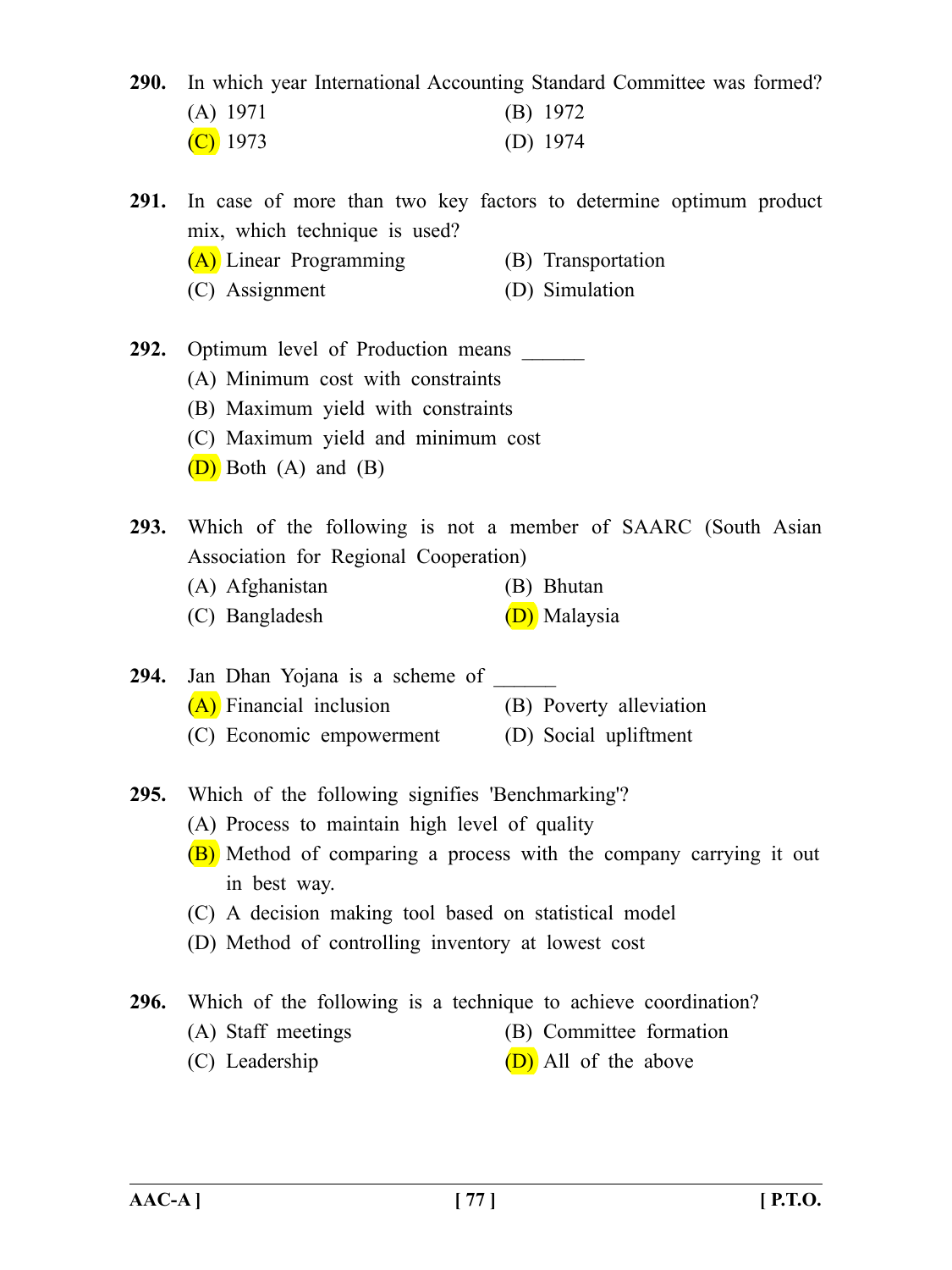297. ટેઝરી બીલ એ ............ (A) ટેઝરી પર લખવામાં આવેલ (B) કેન્દ્ર સરકાર માટે ટુંકાગાળાના ઉછીના ભંડોળ અંગેનું સાધન (C) રીઝર્વ બેન્ક માટે ટૂંકા ગાળાના ઉછીના ભંડોળ અંગેનું સાધન (D) ઉપરનાં એકેય નહીં. 298. નીચેનામાંથી કયૂ ગુણવત્તા સંચાલનનો ખ્યાલ છે?  $(A)$  કેઇઝન (B) છ સિગમા ગુણવત્તા (C) ગુણવત્તા ચક્ર (D) ઉપરના બધા વિકલ્પ 299. સર્ટીકીકેટ ઓક ડીપોઝીટ કોણ બહાર પાડે છે? (A) ભારત સરકારનાં એજન્ટ તરીક રીઝર્વ બેન્ક ઓક ઇન્ડિયા (B) નાણાંકીય સંસ્થાઓ  $(C)$  કોમર્શીયલ બેન્ક (D) ઉપરનાં બધાં જ વિકલ્પ 300. રોકડ અનામત ગુણોત્તર (CRR) ............... સ્વરૂપે રાખવામાં આવે છે. (A) સરકારી જામીનગીરીઓ (B) રીઝર્વ બેન્ક ઓફ ઇન્ડિયામાં સિલક

(C) સ્ટેટ બેન્ક ઓફ ઇન્ડિયામાં સિલક (D) ઉપરનાં બધા વિકલ્પ